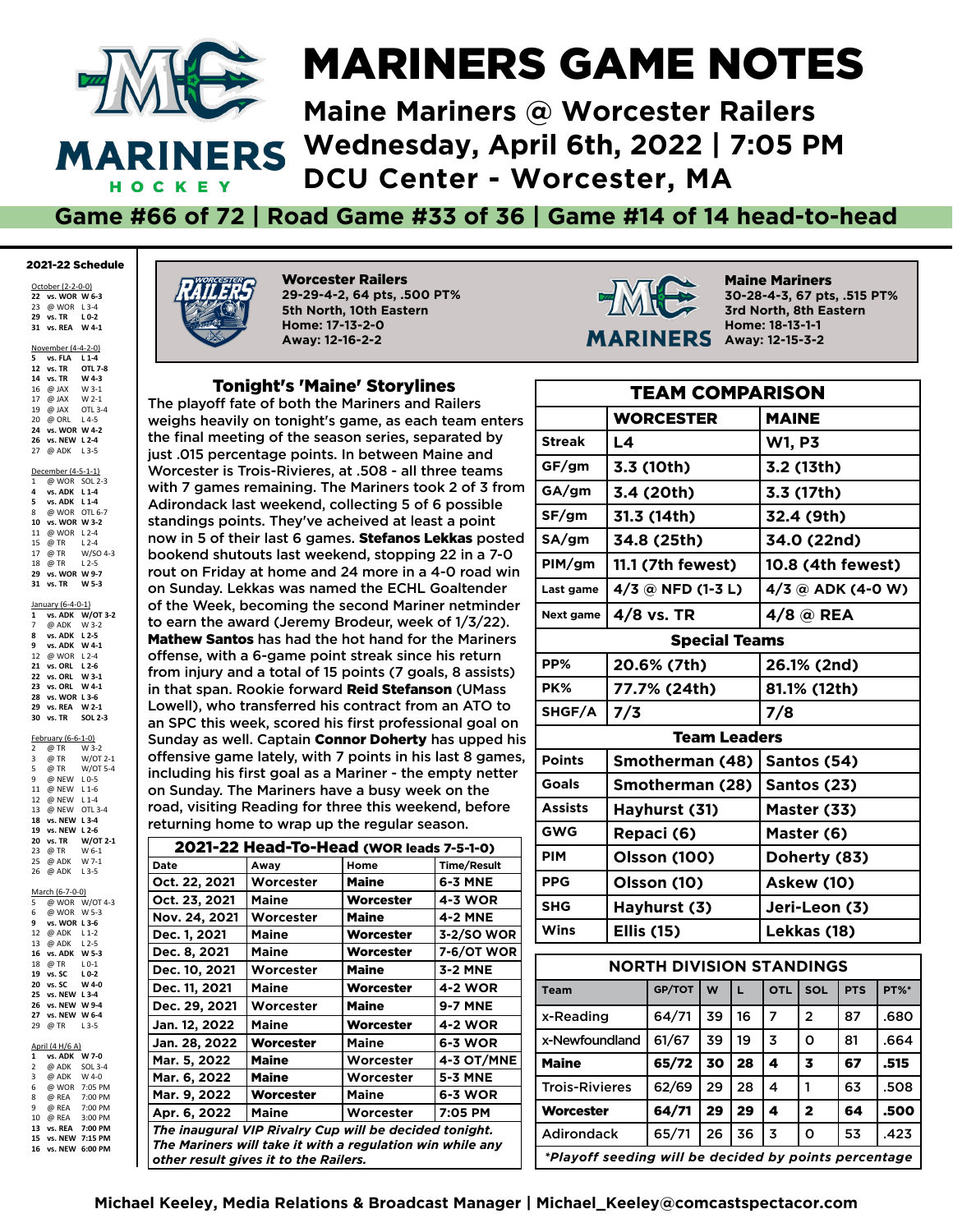

| <b>Totals &amp; Averages</b> |             |            |                           |  |  |  |  |  |  |
|------------------------------|-------------|------------|---------------------------|--|--|--|--|--|--|
|                              | Away (31)   |            |                           |  |  |  |  |  |  |
| <b>Goals For</b>             | 206 (3.2)   | 116 (3.5)  | 90(2.9)                   |  |  |  |  |  |  |
| <b>Goals Against</b>         | 215 (3.4)   | 107 (3.2)  | 108 (3.5)                 |  |  |  |  |  |  |
| <b>Shots For</b>             | 2079 (32.5) | 1127 (34)  | 952 (30.7)                |  |  |  |  |  |  |
| <b>Shots Against</b>         | 2185 (34.1) |            | 1117 (33.8)   1068 (34.5) |  |  |  |  |  |  |
| <b>Penalty Mins</b>          | 697 (10.9)  | 390 (11.8) | 307 (9.9)                 |  |  |  |  |  |  |
| <b>PP Goals</b>              | 53 (0.8)    | 29 (0.9)   | 24 (0.8)                  |  |  |  |  |  |  |
| <b>PP Attempts</b>           | 202 (3.2)   | 106 (3.2)  | 96(3.1)                   |  |  |  |  |  |  |

| <b>Longest Streaks</b>                                             |                |                 |                 |  |  |  |  |  |  |
|--------------------------------------------------------------------|----------------|-----------------|-----------------|--|--|--|--|--|--|
| (current streak in <i>italics</i> , *indicates multiple instances) |                |                 |                 |  |  |  |  |  |  |
| Overall<br>Home<br>Away                                            |                |                 |                 |  |  |  |  |  |  |
| Win                                                                | 4 (12/29-1/7)  | 4 (12/10-1/1)   | $3(2/2-2/5)$    |  |  |  |  |  |  |
| Point                                                              | $5*(1/29-2/5)$ | 4 (12/10-1/1)   | $3*(2/13-2/25)$ |  |  |  |  |  |  |
| Lose                                                               | $6*(2/9-2/19)$ | $3*(1/30-2/19)$ | 7 (11/19-12/15) |  |  |  |  |  |  |

| <b>Highs &amp; Lows - Team</b><br>(*indicates multiple instances - most recent listed) |                            |                                     |                                                                      |                               |  |  |  |  |  |
|----------------------------------------------------------------------------------------|----------------------------|-------------------------------------|----------------------------------------------------------------------|-------------------------------|--|--|--|--|--|
|                                                                                        | Season High                | <b>Season Low</b>                   | <b>Period High</b>                                                   | Period Low (not inc. OT)      |  |  |  |  |  |
| <b>Goals For</b>                                                                       | $9*(3/26 \text{ vs. NFD})$ | $0^*$ (3/19 vs. SC)                 | $5(3/26 \text{ vs. NFD} - 1 \text{ st})$                             | O                             |  |  |  |  |  |
| <b>Goals Against</b>                                                                   | $8(11/12 \text{ vs. TR})$  | $Q(3/20 \text{ vs. } SC)$           | $5(11/12 \text{ vs. TR} - 1st)$                                      | O                             |  |  |  |  |  |
| <b>Shots For</b>                                                                       | $45(10/23)$ @ WOR)         | <b>20</b> (11/17 $@$ JAX)           | <b>22</b> (12/1 @ WOR - 3rd)                                         | <b>1*</b> (12/11 @ WOR - 3rd) |  |  |  |  |  |
| <b>Shots Against</b>                                                                   | <b>54</b> (10/22 vs. WOR)  | 25 (10/29 vs. TR)                   | <b>26</b> (10/22 vs. WOR - 1st) $\vert$ <b>4</b> (11/16 @ JAX - 3rd) |                               |  |  |  |  |  |
| <b>Penalty Mins</b>                                                                    | 50 (1/9 vs. ADK)           | $0^*$ (1/22 vs. ORL)                |                                                                      |                               |  |  |  |  |  |
| <b>PP Goals</b>                                                                        | 4 (11/12 vs. TR)           | O                                   | $2^*$ (11/12 vs. TR - 2nd)                                           | O                             |  |  |  |  |  |
| <b>PP Attempts</b>                                                                     | $6^*$ (3/12 @ ADK)         | <b>1</b> (11/16 $\circledcirc$ JAX) | $5(12/31 \text{ vs. TR} - 2nd)$                                      | O                             |  |  |  |  |  |

|                | <b>Individual Highs</b>          |               |                    |                     |  |  |  |  |  |  |
|----------------|----------------------------------|---------------|--------------------|---------------------|--|--|--|--|--|--|
|                | In a Game                        | When          | In a Period        | When                |  |  |  |  |  |  |
| <b>Points</b>  | 6 (Zerter-Gossage)               | 11/12 vs. TR  |                    |                     |  |  |  |  |  |  |
| <b>Goals</b>   | 5 (Zerter-Gossage)               | 11/12 vs. TR  | 3 (Zerter-Gossage) | 11/12 vs. TR - 2nd  |  |  |  |  |  |  |
| <b>Assists</b> | 4* (Doherty)                     | 3/27 vs. NF   |                    |                     |  |  |  |  |  |  |
| +/-            | +5 (Greenway/<br>Santos/Laberge) | 12/29 vs. WOR |                    |                     |  |  |  |  |  |  |
| <b>PIM</b>     | 26 (Clarke)                      | 12/18 @ TR    |                    |                     |  |  |  |  |  |  |
| <b>PPG</b>     | 3 (Zerter-Gossage)               | 11/12 vs. TR  |                    |                     |  |  |  |  |  |  |
| <b>SHG</b>     | $1*$                             |               | $1*$               |                     |  |  |  |  |  |  |
| <b>Saves</b>   | 51 (Brodeur)                     | 10/22 vs. WOR | 25 (Brodeur)       | 10/22 vs. WOR - 1st |  |  |  |  |  |  |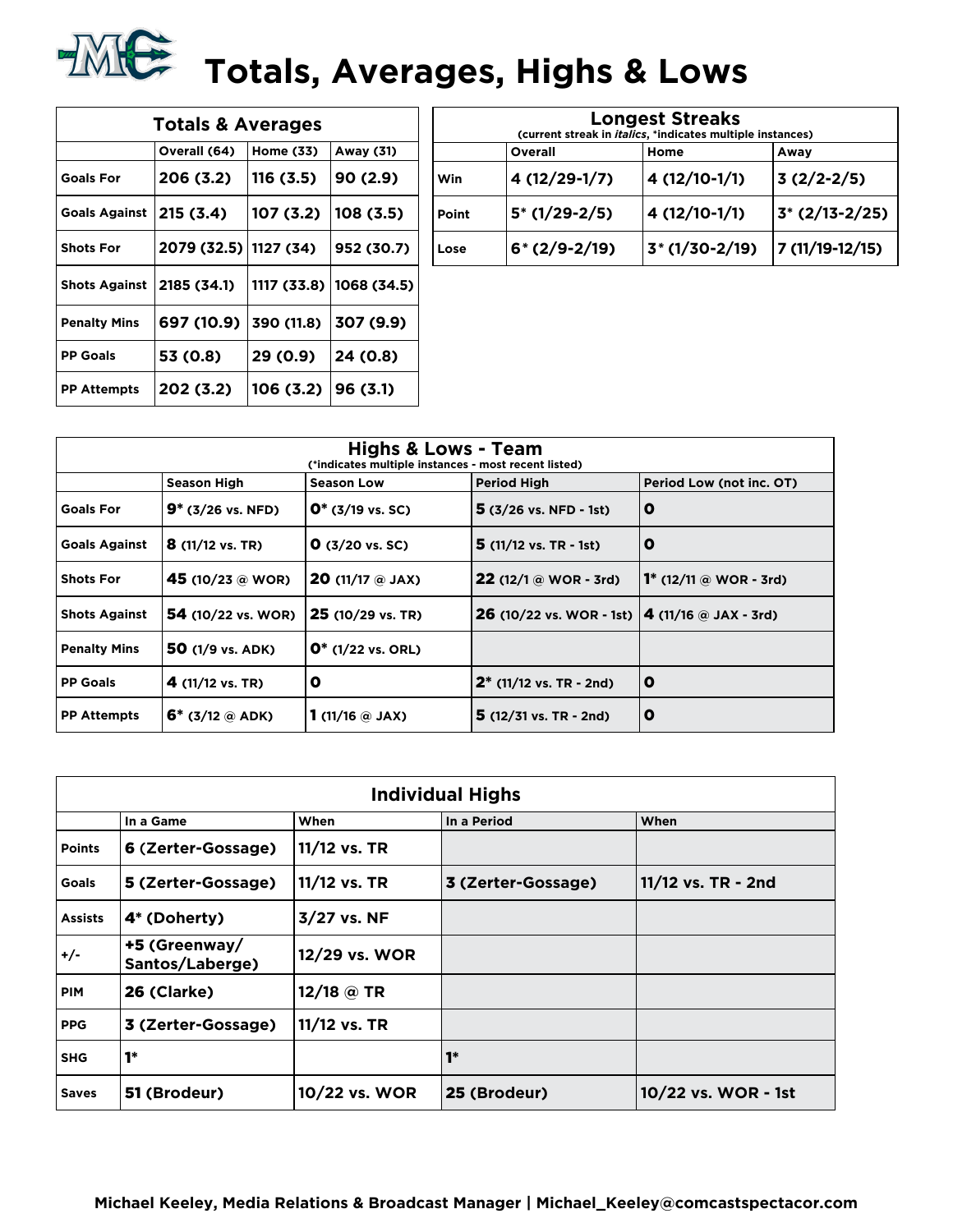

#### **Situational Records**

| <b>Situation</b>              | <b>Overall</b>    | Home              | Away              | <b>Last Time</b>         |  |
|-------------------------------|-------------------|-------------------|-------------------|--------------------------|--|
| <b>Extra Time</b>             | $6 - 4 - 3$       | $2 - 1 - 1$       | $4 - 3 - 2$       | $4/2/22$ @ ADK (3-4 SOL) |  |
| Overtime (3 on 3)             | $5-4$             | $2 - 1$           | $3 - 3$           | 3/5/22 @ WOR (4-3 W/OT)  |  |
| <b>Shootout</b>               | $1 - 3$           | $O-1$             | $1 - 2$           | $4/2/22$ @ ADK (3-4 SOL) |  |
|                               |                   |                   |                   |                          |  |
| <b>Scoring First</b>          | $20 - 6 - 1 - 1$  | $13 - 4 - 0 - 0$  | $7 - 2 - 1 - 1$   | $4/3/22$ @ ADK (4-0 W)   |  |
| <b>Opponent Scores First</b>  | $10 - 22 - 3 - 2$ | $5 - 9 - 1 - 1$   | $5 - 13 - 2 - 1$  | $4/2/22$ @ ADK (3-4 SOL) |  |
|                               |                   |                   |                   |                          |  |
| <b>Outshooting opponent</b>   | $13 - 15 - 0 - 3$ | $10 - 8 - 0 - 1$  | $3 - 7 - 0 - 2$   | $4/3/22$ @ ADK (4-0 W)   |  |
| <b>Outshot by opponent</b>    | $16 - 13 - 4 - 0$ | $7 - 5 - 1 - 0$   | $9 - 8 - 3 - 0$   | 3/27/22 vs. NFD (6-4 W)  |  |
| Equal # of shots              | $1 - 0 - 0 - 0$   |                   | $1 - 0 - 0 - 0$   | 12/17/21 @ TR (4-3 W/SO) |  |
|                               |                   |                   |                   |                          |  |
| <b>Scoring at least 1 PPG</b> | $20 - 11 - 4 - 1$ | $13 - 5 - 1 - 0$  | $7 - 6 - 3 - 1$   | $4/2/22$ @ ADK (3-4 SOL) |  |
| <b>Score 1 PPG</b>            | $12 - 7 - 3 - 0$  | $7 - 4 - 0 - 0$   | $5 - 3 - 3 - 0$   | 3/27/22 vs. NFD (6-4 W)  |  |
| <b>Score 2 PPG</b>            | $8 - 4 - 0 - 0$   | $6 - 1 - 0 - 0$   | $2 - 3 - 0 - 0$   | 3/26/22 vs. NFD (9-4 W)  |  |
| <b>Score 3 PPG</b>            | $0 - 0 - 0 - 1$   |                   | $0 - 0 - 0 - 1$   | 4/2/22 @ ADK (3-4 SOL)   |  |
| <b>Score 4 PPG</b>            | $0 - 0 - 1 - 0$   | $0 - 0 - 1 - 0$   |                   | 11/12/21 vs. TR          |  |
| <b>No PPG</b>                 | $10-17-0-2$       | $5 - 8 - 0 - 1$   | $5 - 9 - 0 - 1$   | $4/3/22$ @ ADK (4-0 W)   |  |
| Allowing at least 1 PPG       | $9 - 13 - 2 - 2$  | $7 - 6 - 1 - 1$   | $2 - 7 - 1 - 1$   | $4/2/22$ @ ADK (3-4 SOL) |  |
| <b>Allow 1 PPG</b>            | $6 - 7 - 0 - 2$   | $5 - 4 - 0 - 1$   | $1 - 3 - 0 - 1$   | $4/2/22$ @ ADK (3-4 SOL) |  |
| <b>Allow 2 PPG</b>            | $3 - 6 - 1 - 0$   | $2 - 2 - 0 - 0$   | $1 - 4 - 1 - 0$   | 3/27/22 vs. NFD (6-4 W)  |  |
| <b>Allow 3 PPG</b>            | $0 - 0 - 1 - 0$   | $0 - 0 - 1 - 0$   |                   | 11/12/21 vs. TR          |  |
| <b>No PPG allowed</b>         | $21 - 15 - 2 - 1$ | $11 - 7 - 0 - 0$  | $10 - 8 - 2 - 1$  | 4/3/22 @ ADK (4-0 W)     |  |
| More PP than opponent         | $14 - 11 - 1 - 2$ | $8 - 6 - 0 - 1$   | $6 - 5 - 1 - 1$   | $4/2/22$ @ ADK (3-4 SOL) |  |
| Fewer PP than opponent        | $14 - 10 - 2 - 1$ | $8 - 4 - 1 - 0$   | $6 - 6 - 1 - 1$   | $4/3/22$ @ ADK (4-0 W)   |  |
| Equal PP as opponent          | $2 - 7 - 1 - 0$   | $2 - 3 - 0 - 0$   | $0 - 4 - 1 - 0$   | 4/1/22 vs. ADK (7-0 W)   |  |
|                               |                   |                   |                   |                          |  |
| vs. Eastern Conf              | $30 - 28 - 4 - 3$ | $18 - 13 - 1 - 1$ | $12 - 15 - 3 - 2$ | $4/3/22$ @ ADK (4-0 W)   |  |
| vs. Western Conf              |                   |                   |                   | 2/28/20 @ WHE            |  |
| vs. North Div                 | $25 - 24 - 3 - 3$ | $15-10-1-1$       | $10-14-2-2$       | $4/3/22$ @ ADK (4-0 W)   |  |
| vs. South Div                 | $5 - 4 - 1 - 0$   | $3 - 3 - 0 - 0$   | $2 - 1 - 1 - 0$   | 3/20/22 vs. SC (4-0 W)   |  |
| vs. Central Div               |                   |                   |                   | 2/28/20 @ WHE            |  |
| vs. Mountain Div              |                   |                   |                   | $3/2/19$ @ UTA           |  |
| vs. TR (16 gm)                | $8 - 6 - 1 - 1$   | $3 - 2 - 1 - 1$   | $5 - 4 - 0 - 0$   | $3/29/22$ (A) 3-5 L      |  |
| vs. WOR (14 gm)               | $6 - 5 - 1 - 1$   | $4 - 2 - 0 - 0$   | $2 - 3 - 1 - 1$   | $3/9/22$ (H) 3-6 L       |  |
| vs. ADK (15 gm)               | $7 - 7 - 0 - 1$   | $4 - 3 - 0 - 0$   | $3 - 4 - 0 - 1$   | $4/3/22$ (A) 4-0 W       |  |
| vs. NFL (13 gm)               | $2 - 6 - 1 - 0$   | $2 - 3 - 0 - 0$   | $0 - 3 - 1 - 0$   | 3/27/22 (H) 6-4 W        |  |
| vs. REA (6 gm)                | $2 - 0 - 0 - 0$   | $2 - 0 - 0 - 0$   |                   | $1/29/22$ (H) 2-1 W      |  |
|                               |                   |                   |                   |                          |  |
| One goal games                | $11 - 6 - 4 - 3$  | $5 - 2 - 1 - 1$   | $6 - 4 - 3 - 2$   | $4/2/22$ @ ADK (3-4 SOL) |  |
| Two goal games                | $8 - 9 - 0 - 0$   | $6 - 3 - 0 - 0$   | $2 - 6 - 0 - 0$   | $3/29/22$ @ TR (3-5 L)   |  |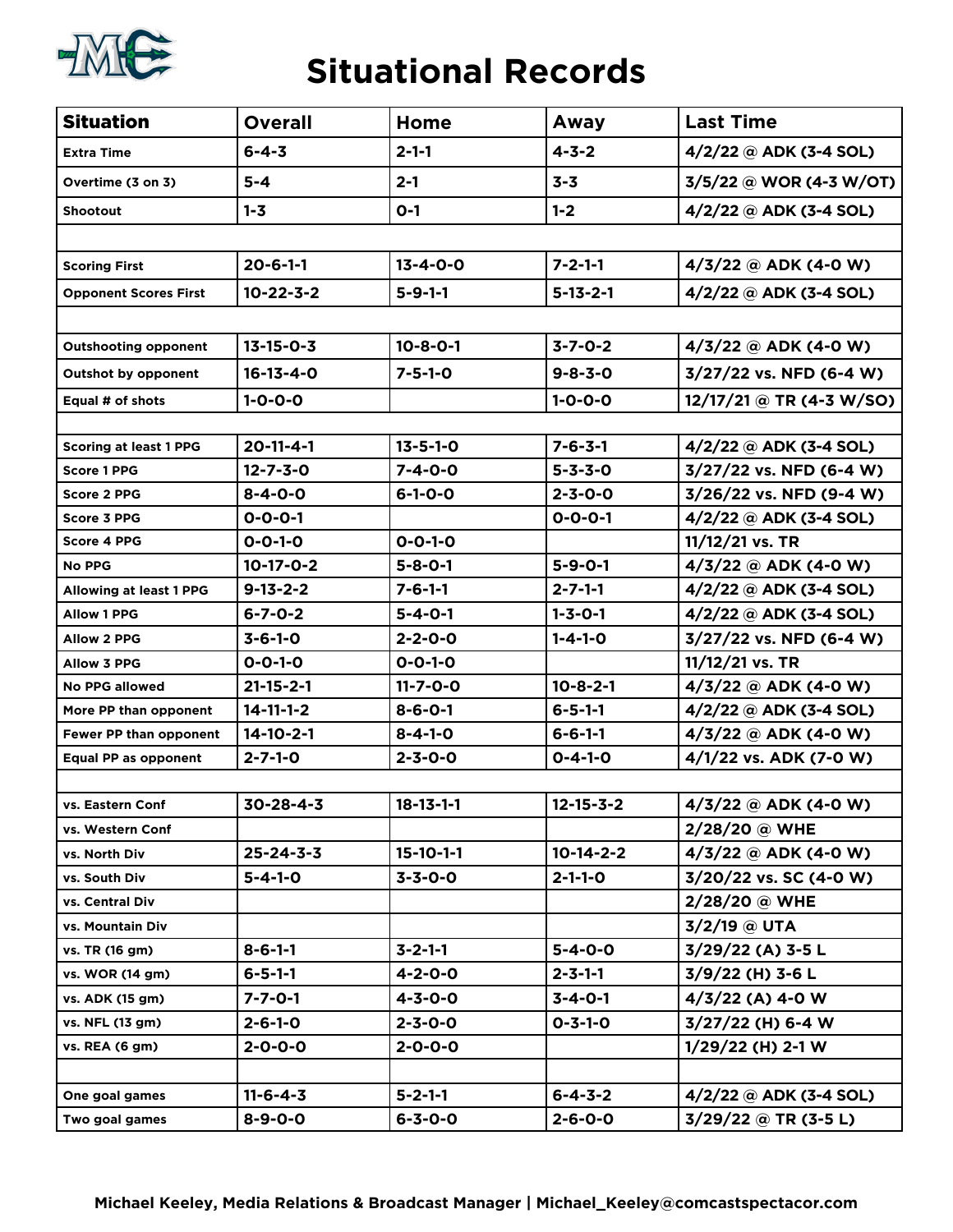

# **Situational Records (cont'd)**

| <b>Situation</b>        | <b>Overall</b>    | Home             | Away            | <b>Last time</b>          |
|-------------------------|-------------------|------------------|-----------------|---------------------------|
| <b>Sunday</b>           | $9 - 2 - 1 - 1$   | $7 - 1 - 0 - 1$  | $2 - 1 - 1 - 0$ |                           |
| Monday                  |                   |                  |                 |                           |
| <b>Tuesday</b>          | $1 - 1 - 0 - 0$   |                  | $1 - 1 - 0 - 0$ |                           |
| Wednesday               | $6 - 4 - 1 - 1$   | $3-1-0-0$        | $3 - 3 - 1 - 1$ |                           |
| Thursday                | $1 - 0 - 0 - 0$   |                  | $1 - 0 - 0 - 0$ |                           |
| Friday                  | $7 - 9 - 2 - 0$   | $4 - 7 - 1 - 0$  | $3 - 2 - 1 - 0$ |                           |
| <b>Saturday</b>         | $6 - 12 - 0 - 1$  | $4 - 4 - 0 - 0$  | $2 - 8 - 0 - 1$ |                           |
|                         |                   |                  |                 |                           |
| Following a win         | $12 - 14 - 1 - 2$ | $4 - 6 - 0 - 1$  | $8 - 8 - 1 - 1$ |                           |
| <b>Following a loss</b> | $17 - 14 - 3 - 1$ | $13 - 7 - 1 - 0$ | $4 - 7 - 2 - 1$ |                           |
|                         |                   |                  |                 |                           |
| 1st game of consec.     | $10 - 9 - 1 - 0$  | $4 - 6 - 0 - 0$  | $6 - 3 - 1 - 0$ |                           |
| Played previous day     | $12 - 12 - 1 - 2$ | $8 - 4 - 0 - 1$  | $4 - 8 - 1 - 1$ |                           |
| 3rd game in a row       | $6 - 0 - 1 - 0$   | $5 - 0 - 0 - 1$  | $1 - 0 - 1 - 0$ |                           |
| <b>Stand-alone game</b> | $7 - 7 - 2 - 1$   | $5 - 3 - 1 - 0$  | $2 - 4 - 1 - 1$ |                           |
|                         |                   |                  |                 |                           |
| Scoring 0 goals         | $0 - 4 - 0 - 0$   | $0 - 2 - 0 - 0$  | $0 - 2 - 0 - 0$ | 3/19/22 vs. SC (0-2 L)    |
| <b>Scoring 1</b>        | $0 - 6 - 0 - 0$   | $0 - 2 - 0 - 0$  | $0 - 3 - 0 - 0$ | $3/12/22$ @ ADK (1-2 L)   |
| <b>Scoring 2</b>        | $4 - 9 - 0 - 2$   | $2 - 4 - 0 - 1$  | $2 - 5 - 0 - 1$ | $3/13/22$ @ ADK (2-5 L)   |
| <b>Scoring 3</b>        | $6 - 8 - 2 - 1$   | $3 - 4 - 0 - 0$  | $3 - 4 - 2 - 1$ | $4/2/22$ @ ADK (3-4 SOL)  |
| <b>Scoring 4</b>        | $9 - 1 - 0 - 0$   | $6 - 0 - 0 - 0$  | $3-1-0-0$       | $4/3/22$ @ ADK (4-0 W)    |
| <b>Scoring 5</b>        | $4 - 0 - 0 - 0$   | $2 - 0 - 0 - 0$  | $2 - 0 - 0 - 0$ | 3/16/22 vs. ADK (5-3 W)   |
| <b>Scoring 6</b>        | $3 - 0 - 1 - 0$   | $2 - 0 - 0 - 0$  | $1 - 0 - 1 - 0$ | 3/27/22 vs. NFD (6-4 W)   |
| <b>Scoring 7</b>        | $2 - 0 - 1 - 0$   | $1 - 0 - 1 - 0$  | $1 - 0 - 0 - 0$ | 4/1/22 vs. ADK (7-0 W)    |
| <b>Scoring 8</b>        |                   |                  |                 | 1/24/20 vs. WOR (8-1 W)   |
| <b>Scoring 9</b>        | $2 - 0 - 0 - 0$   | $2 - 0 - 0 - 0$  |                 | 3/26/22 vs. NFD (9-4 W)   |
| Scored 10+              |                   |                  |                 |                           |
|                         |                   |                  |                 |                           |
| Allowing O goals        | $3 - 0 - 0 - 0$   | $2 - 0 - 0 - 0$  | $1 - 0 - 0 - 0$ | $4/3/22$ @ ADK (4-0 W)    |
| <b>Allowing 1</b>       | $11 - 1 - 0 - 0$  | $6 - 0 - 0 - 0$  | $5 - 1 - 0 - 0$ | $3/18/22$ @ TR (0-1 L)    |
| <b>Allowing 2</b>       | $5 - 3 - 0 - 0$   | $3 - 2 - 0 - 0$  | $2 - 1 - 0 - 0$ | 3/19/22 vs. SC (0-2 L)    |
| Allowing 3              | $7 - 0 - 0 - 2$   | $4 - 0 - 0 - 1$  | $3 - 0 - 0 - 1$ | 3/16/22 vs. ADK (5-3 W)   |
| <b>Allowing 4</b>       | $3 - 11 - 2 - 1$  | $2 - 6 - 0 - 0$  | $1 - 5 - 2 - 1$ | $4/2/22$ @ ADK (3-4 SOL)  |
| <b>Allowing 5</b>       | $0 - 9 - 0 - 0$   | $0 - 2 - 0 - 0$  | $0 - 7 - 0 - 0$ | $3/29/22$ @ TR (3-5 L)    |
| <b>Allowing 6</b>       | $0 - 4 - 0 - 0$   | $0 - 3 - 0 - 0$  | $0 - 1 - 0 - 0$ | 3/9/22 vs. WOR (3-6 L)    |
| <b>Allowing 7</b>       | $1 - 0 - 1 - 0$   | $1 - 0 - 0 - 0$  | $0 - 0 - 1 - 0$ | 12/29/21 vs. WOR (9-7 W)  |
| <b>Allowing 8</b>       | $0 - 0 - 1 - 0$   | $0 - 0 - 1 - 0$  |                 | 11/12/21 vs. TR (7-8 OTL) |
| <b>Allowing 9</b>       |                   |                  |                 |                           |
| Allowing 10+            |                   |                  |                 |                           |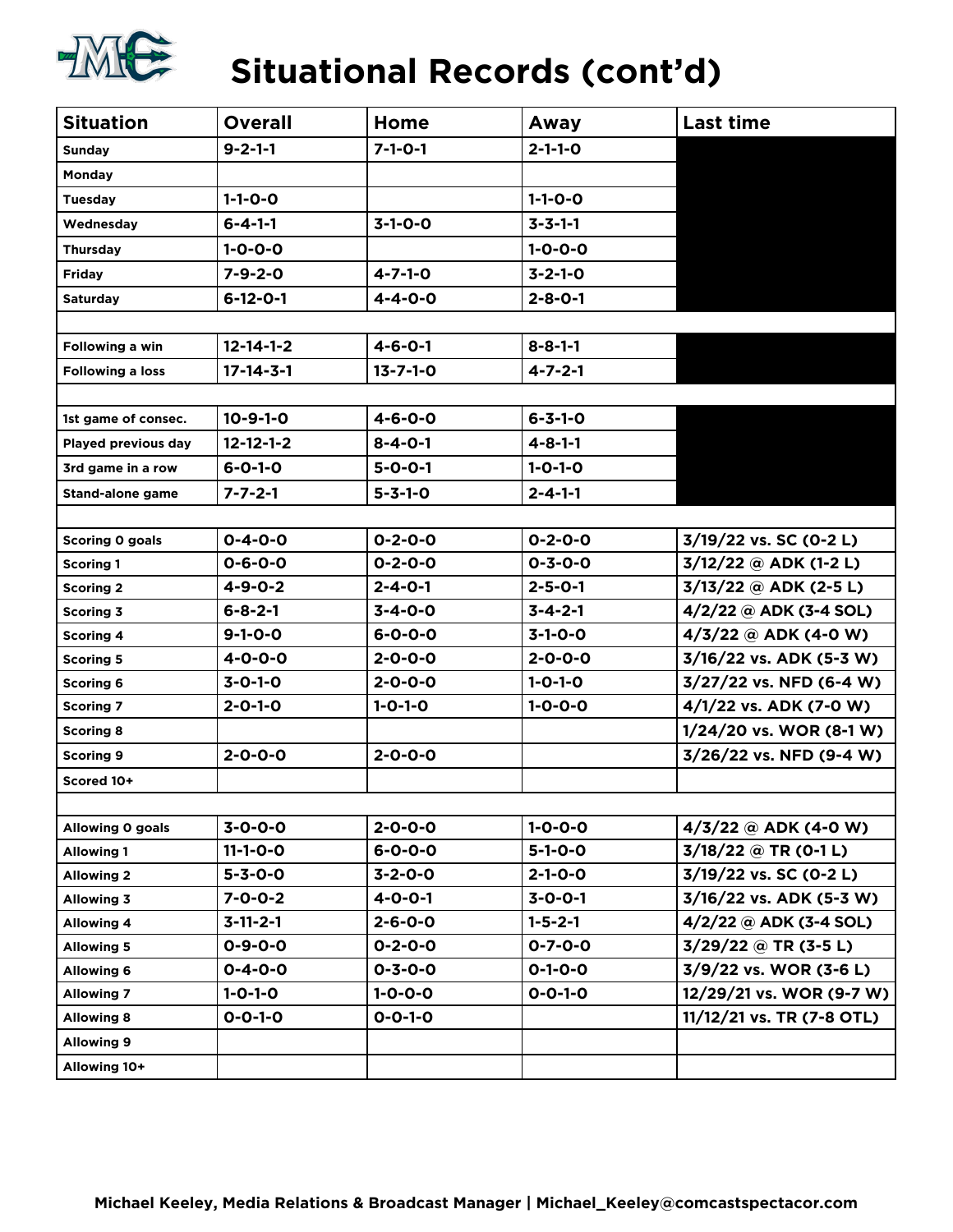

#### **Last Time (Individual)**

| <b>Situation</b>             | Home                                                                   | Away                              |  |  |  |  |  |  |  |  |
|------------------------------|------------------------------------------------------------------------|-----------------------------------|--|--|--|--|--|--|--|--|
| A Mariners player            |                                                                        |                                   |  |  |  |  |  |  |  |  |
| Scored two goals in a game   | M. Santos (4/1/22 vs. ADK)                                             | P. Shea $(3/29/22 \text{ @ TR})$  |  |  |  |  |  |  |  |  |
| <b>Scored a hat trick</b>    | A. Kile (12/29/21 vs. WOR)                                             | K. Jeri-Leon (3/6/22 @ WOR)       |  |  |  |  |  |  |  |  |
| Scored four goals in a game  | A. Kile (12/29/21 vs. WOR)                                             |                                   |  |  |  |  |  |  |  |  |
| Had three points in a game   | C. Doherty/M. Santos/P. Shea (3/27/22)<br>vs. NFD)                     | M. Santos (4/2/22 @ ADK)          |  |  |  |  |  |  |  |  |
| Had four points in a game    | C. Doherty (3/27/22 vs. NFD)                                           | D. Fox/R. Culkin (11/22/19 @ NOR) |  |  |  |  |  |  |  |  |
| Had five points in a game    | M. Santos (3/26/22 vs. NFD)                                            |                                   |  |  |  |  |  |  |  |  |
| Had six points in a game     | L. Zerter-Gossage (11/12/21 vs. TR)                                    |                                   |  |  |  |  |  |  |  |  |
| Had three assists in a game  | C. Doherty (3/27/22 vs. NFD)                                           | Z. Malatesta (3/5/22 @ WOR)       |  |  |  |  |  |  |  |  |
| Had four assists in a game   | C. Doherty (3/27/22 vs. NFD)                                           |                                   |  |  |  |  |  |  |  |  |
| <b>Shutout</b>               | S. Lekkas (4/1/22 vs. ADK)                                             | S. Lekkas (4/3/22 @ ADK)          |  |  |  |  |  |  |  |  |
|                              |                                                                        |                                   |  |  |  |  |  |  |  |  |
| Received a fighting major    | L. Zerter-Gossage (3/19/22 vs. SC)                                     | T. Hinam (3/29/22 @ TR)           |  |  |  |  |  |  |  |  |
| <b>Received a misconduct</b> | B. St-Louis/C. Askew/C. Doherty/I.<br><b>McKinnon (1/9/22 vs. ADK)</b> | <b>G. Clarke (12/18/21 @ TR)</b>  |  |  |  |  |  |  |  |  |
| Was ejected from a game      | C. Bleackley (11/14/21 vs. TR)                                         | G. Clarke (12/18/21 @ TR)         |  |  |  |  |  |  |  |  |
|                              |                                                                        |                                   |  |  |  |  |  |  |  |  |
|                              |                                                                        |                                   |  |  |  |  |  |  |  |  |
|                              |                                                                        |                                   |  |  |  |  |  |  |  |  |
|                              |                                                                        |                                   |  |  |  |  |  |  |  |  |
|                              | <b>Game events (2021-22)</b>                                           |                                   |  |  |  |  |  |  |  |  |
| <b>Mariners penalty shot</b> | J. Brazeau (11/5/21 vs. FLA - miss)                                    |                                   |  |  |  |  |  |  |  |  |
| <b>Penalty shot against</b>  |                                                                        | M. St-Cyr (12/15/21 @ TR - miss)  |  |  |  |  |  |  |  |  |
|                              |                                                                        | A. Nellis (2/23/22 @ TR - miss)   |  |  |  |  |  |  |  |  |
| <b>Mariners hat tricks</b>   | E. Tralmaks (10/22/21 vs. WOR)                                         | K. Jeri-Leon (3/6/22 @ WOR)       |  |  |  |  |  |  |  |  |
|                              | L. Zerter-Gossage (11/12/21 vs. TR)                                    |                                   |  |  |  |  |  |  |  |  |
|                              | A. Voyer (11/24/21 vs. WOR)                                            |                                   |  |  |  |  |  |  |  |  |
|                              | N. Master (12/10/21 vs. WOR)                                           |                                   |  |  |  |  |  |  |  |  |
|                              | A. Kile (12/29/21 vs. WOR)                                             |                                   |  |  |  |  |  |  |  |  |
| OT winners                   | P. Laberge (1/1/22 vs. ADK)                                            | Z. Malatesta (2/3/22 @ TR)        |  |  |  |  |  |  |  |  |
|                              | C. Bleackley (2/20/22 vs. TR)                                          | Z. Malatesta (2/5/22 @ TR)        |  |  |  |  |  |  |  |  |
|                              |                                                                        | N. Master (3/5/22 @ WOR)          |  |  |  |  |  |  |  |  |
|                              |                                                                        |                                   |  |  |  |  |  |  |  |  |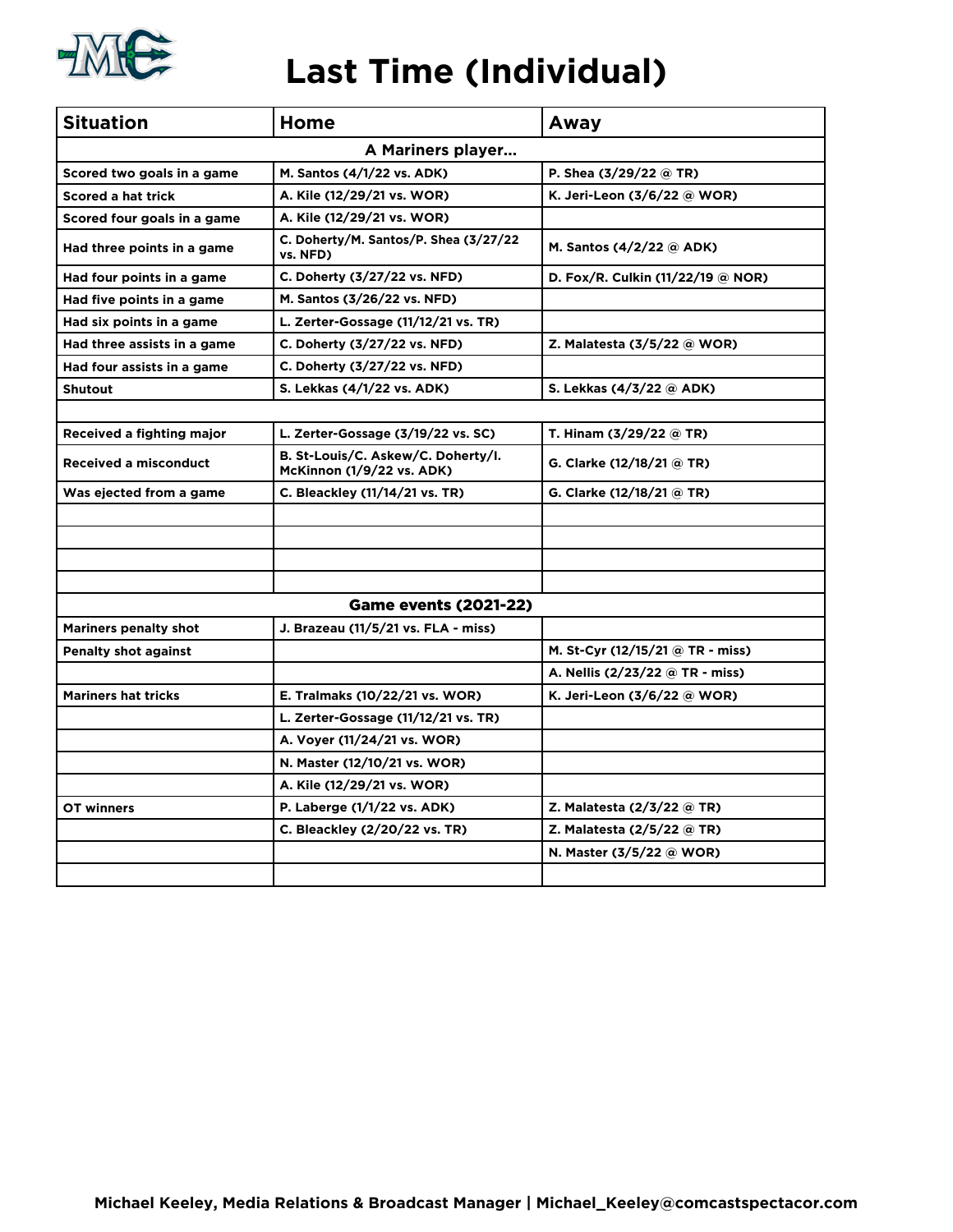

### 2021-22 Game By Game Results (\*indicates goalie DNP full game)

| Date                             | Opp.               | Time/Res              | Record                               | <b>Standing</b>                              | <b>GWG</b>                                                                | PP                 | OPP.        | SF       | SΑ       | PIM            | <b>OPM</b>     | <b>MNE Goalie</b>                      | <b>Opp Goalie</b>                          | Length       | Att          |
|----------------------------------|--------------------|-----------------------|--------------------------------------|----------------------------------------------|---------------------------------------------------------------------------|--------------------|-------------|----------|----------|----------------|----------------|----------------------------------------|--------------------------------------------|--------------|--------------|
| Oct. 22nd WOR                    |                    | W 6-3                 | $1 - 0 - 0 - 0$                      |                                              | 2nd, North E. Tralmaks                                                    | 2/3                | 1/6         | 34       | 54       | 12             | 16             | Brodeur (51/54)                        | Kapelmaster (28/34)                        | 2:34         | 4541         |
| Oct. 23rd @WOR                   |                    | $L$ 3-4               | $1 - 1 - 0 - 0$                      | 3rd, North                                   | N. Pierog                                                                 | 0/4                | 0/2         | 45       | 30       | 8              | 12             | Bouthillier (26/30)                    | Ellis (42/45)                              | 2:39         | 10508        |
| Oct. 29th TR                     |                    | $L0-2$                | $1 - 2 - 0 - 0$                      | 4th, North                                   | O. Archambault   0/2                                                      |                    | 0/3         | 34       | 25       | 6              | 4              | Gillies (23/25)                        | Desrosiers (34/34)                         | 2:13         | 2303         |
| Oct. 31st REA                    |                    | W4-1                  | $2 - 2 - 0 - 0$                      | 3rd, North                                   | N. Master                                                                 | 2/3                | 0/1         | 39       | 30       | $\overline{7}$ | 11             | Brodeur (29/30)                        | Nagle (35/39)                              | 2:06         | 1624         |
| Nov. 5th FLA                     |                    | $L1-4$                | $2 - 3 - 0 - 0$                      | 4th, North                                   | D. Vander Esch                                                            | 0/3                | 0/3         | 25       | 33       | 13             | 13             | Brodeur (29/32)                        | Johnson (24/25)                            | 2:22         | 2658         |
| Nov. 12th TR                     |                    | <b>OTL 7-8</b>        | $2 - 3 - 1 - 0$                      | 5th, North                                   | P. Abbandonato 4/4                                                        |                    | 3/6         | 37       | 47       | 14             | 10             | Bouthillier (34/39)*                   | Desrosiers (30/37)                         | 2:45         | 2997         |
| Nov. 14th TR                     |                    | W4-3                  | $3 - 3 - 1 - 0$                      | 4th, North                                   | P. Laberge                                                                | 1/3                | 0/1         | 35       | 34       | 25             | 16             | Brodeur (31/34)                        | Poulin (31/35)                             | 2:20         | 2121         |
| Nov. 16th @JAX                   |                    | W 3-1                 | $4 - 3 - 1 - 0$                      | 3rd, North                                   | P. Laberge                                                                | 0/1                | 0/4         | 21       | 23<br>38 | 18<br>10       | 12             | Brodeur (22/23)                        | Wall (18/20)                               | 2:15         | 8845         |
| Nov. 17th @JAX<br>Nov. 19th @JAX |                    | $W 2-1$<br>OTL 3-4    | $5 - 3 - 1 - 0$<br>$5 - 3 - 2 - 0$   | 3rd, North<br>3rd, North                     | C. Askew<br>B. Hawerchuk                                                  | 1/2<br>1/4         | 0/5<br>2/3  | 20<br>26 | 37       | 8              | 4<br>10        | Bouthillier (37/38)<br>Brodeur (33/37) | Williams (18/20)<br>Wall (23/26)           | 2:21<br>2:36 | 3246<br>6776 |
| Nov. 20th @ORL                   |                    | $L4-5$                | $5 - 4 - 2 - 0$                      | 3rd, North                                   | M. Brodzinski                                                             | 1/2                | 0/0         | 25       | 28       | 0              | 14             | Bouthillier (23/28)                    | Emond (21/25)                              | 2:28         | 6336         |
| Nov. 24th WOR                    |                    | $W4-2$                | $6 - 4 - 2 - 0$                      | 3rd, North                                   | A. Voyer                                                                  | 2/3                | 0/2         | 43       | 29       | 4              | 6              | Brodeur (27/29)                        | Appelby (39/42)                            | 2:15         | 2231         |
| Nov. 26th NEW                    |                    | $L2-4$                | $6 - 5 - 2 - 0$                      | 3rd, North                                   | T. Skirving                                                               | 0/3                | 1/4         | 27       | 36       | 10             | 8              | Brodeur (32/36)                        | Cormier (25/27)                            | 2:14         | 2697         |
| Nov. 27th @ADK                   |                    | $L3-5$                | $6 - 6 - 2 - 0$                      | 3rd, North                                   | I. Chukarov                                                               | 0/3                | 1/4         | 40       | 36       | 14             | 12             | Brodeur (15/16)*                       | Mitens (37/40)                             | 2:29         | 3484         |
| Dec. 1st                         | @WOR               | SOL 2-3               | $6 - 6 - 2 - 1$                      | 4th, North                                   | L. Coughlin $(SO)$ 0/2                                                    |                    | 0/4         | 40       | 36       | 8              | 4              | Brodeur (34/36)                        | Ellis (38/40)                              | 2:34         | 2221         |
| Dec. 4th                         | <b>ADK</b>         | $L1-4$                | $6 - 7 - 2 - 1$                      | 5th, North                                   | S. Vidmar                                                                 | 0/3                | 0/3         | 29       | 31       | 6              | 6              | Booth (27/30)                          | Mitens (28/29)                             | 2:25         | 3115         |
| Dec. 5th                         | <b>ADK</b>         | $L1-4$                | $6 - 8 - 2 - 1$                      | 5th, North                                   | S. Vidmar                                                                 | 0/2                | 0/1         | 31       | 33       | 8              | 10             | Brodeur (29/32)                        | Mitens (30/31)                             | 2:15         | 2342         |
| Dec. 8th                         | @WOR               | OTL 6-7               | $6 - 8 - 3 - 1$                      | 5th, North                                   | A. Repaci                                                                 | 1/2                | 0/2         | 32       | 47       | 6              | 6              | Booth (16/17)*                         | Ellis (26/32)                              | 2:36         | 5422         |
| Dec. 10th WOR                    |                    | $W3-2$                | $7 - 8 - 3 - 1$                      | 5th, North                                   | N. Master                                                                 | 0/5                | 0/2         | 43       | 37       | 18             | 24             | Booth (35/37)                          | Poreda (40/32)                             | 2:33         | 3351         |
| Dec. 11th @WOR                   |                    | L 2-4                 | $7 - 9 - 3 - 1$                      | 5th, North                                   | J. Smotherman                                                             | 1/1                | 0/2         | 17       | 37       | 8              | 14             | Booth (20/23)*                         | Poreda (15/17)                             | 2:31         | 5060         |
| Dec. 15th<br>Dec. 17th           | @TR<br>@TR         | $L2-4$<br>$W/SO$ 4-3  | $7 - 10 - 3 - 1$<br>$8 - 10 - 3 - 1$ | 5th, North<br>5th, North                     | C. Desruisseaux<br>C. Askew (SO)                                          | 0/4<br>2/4         | 0/3<br>1/5  | 27<br>40 | 42<br>40 | 11<br>22       | 13<br>24       | Brodeur (38/42)<br>Booth (37/40)       | Desrosiers (25/27)<br>Poulin (36/40)       | 2:33<br>3:11 | 3049<br>3340 |
| Dec. 18th                        | @TR                | $L2-5$                | $8 - 11 - 3 - 1$                     | 5th, North                                   | A. D'Aoust                                                                | 2/6                | 1/6         | 39       | 35       | 48             | 18             | Brodeur (25/30)*                       | Desrosiers (33/35)                         | 2:44         | 3002         |
| Dec. 29th WOR                    |                    | W97                   | $9 - 11 - 3 - 1$                     | 5th, North                                   | M. Duquette                                                               | 0/5                | 2/6         | 43       | 51       | 19             | 19             | Brodeur (44/51)                        | Pawloski (34/42)                           | 2:33         | 2812         |
| Dec. 31st TR                     |                    | W <sub>5</sub> -3     |                                      | 10-11-3-1 5th, North                         | M. Santos                                                                 | 2/6                | 0/3         | 30       | 32       | 6              | 12             | Brodeur (29/32)                        | Berube (25/29)                             | 2:16         | 2765         |
| Jan. 1st                         | <b>ADK</b>         | $W/OT$ 3-2            |                                      | 11-11-3-1 4th, North                         | P. Laberge                                                                | 1/4                | 1/5         | 31       | 33       | 14             | 12             | Bouthillier (31/33)                    | Kasel (28/31)                              | 2:13         | 2281         |
| Jan. 7th                         | @ADK               | W 3-2                 |                                      | 12-11-3-1 3rd, North                         | N. Master                                                                 | 0/1                | 0/2         | 28       | 35       | 4              | 2              | Brodeur (33/35)                        | Kasel (25/28)                              | 2:23         | 2708         |
| Jan. 8th                         | <b>ADK</b>         | L <sub>2</sub> -5     |                                      | 12-12-3-1 5th, North                         | J. Ryczek                                                                 | 1/3                | 2/3         | 34       | 33       | 30             | 30             | Booth (28/33)                          | Sakellaropoulos (32/34)                    | 2:32         | 2671         |
| Jan 9th                          | <b>ADK</b>         | W4-1                  |                                      | 13-12-3-1 2nd, North P. Laberge              |                                                                           | 1/1                | 1/4         | 37       | 29       | 50             | 34             | Brodeur (36/37)                        | Sakellaropoulos (25/28)                    | 2:27         | 2465         |
| Jan. 12th                        | @WOR               | $L$ 2-4               |                                      | 13-13-3-1 3rd, North                         | A. Repaci                                                                 | 2/3                | 0/3         | 39       | 32       | 8              | 8              | Booth (28/31)                          | Appleby (37/39)                            | 2:25         | 2013         |
| Jan. 21st ORL<br>Jan. 22nd ORL   |                    | $L2-6$<br>$W3-1$      |                                      | 13-14-3-1 4th, North                         | T. Langan                                                                 | 1/4<br>1/2         | 1/5<br>0/0  | 24       | 32<br>36 | 12<br>4        | 10<br>8        | Keyser (26/31)                         | Barone (22/24)                             | 2:24         | 2656<br>2768 |
| Jan. 23rd                        | ORL                | W4-1                  |                                      | 14-14-3-1 4th, North<br>15-14-3-1 4th, North | M. Santos<br>M. Santos                                                    | 0/1                | 0/2         | 37<br>42 | 32       | 15             | 13             | Brodeur (35/36)<br>Booth (31/32)       | Miftakhov (34/36)<br>Barone (38/41)        | 2:21<br>2:27 | 2203         |
| Jan. 28th                        | <b>WOR</b>         | $L3-6$                |                                      | 15-15-3-1 4th, North                         | N. Vesey                                                                  | 2/5                | 1/4         | 37       | 32       | 13             | 15             | Brodeur (26/32)                        | Appleby (34/37)                            | 2:28         | 2748         |
| Jan. 29th REA                    |                    | $W 2-1$               |                                      | 16-15-3-1 4th, North                         | N. Master                                                                 | 1/2                | 0/2         | 25       | 32       | 2              | 4              | Brodeur (31/32)                        | Ustimenko (23/25)                          | 2:10         | 2113         |
| Jan. 30th TR                     |                    | <b>SOL 2-3</b>        |                                      | 16-15-3-2 4th, North                         | C. Desruisseaux (SO) 0/6                                                  |                    | 1/4         | 39       | 38       | 8              | 12             | Booth (35/37)                          | Berube (37/39)                             | 2:31         | 1684         |
| Feb. 2nd                         | @TR                | W 3-2                 |                                      | 17-15-3-2 4th, North                         | C. Askew                                                                  | 0/3                | 0/2         | 25       | 37       | 4              | 6              | Brodeur (35/37)                        | Pagliarulo (22/25)                         | 2:22         | 0            |
| Feb. 3rd                         | @TR                | $W$ /OT 2-1           |                                      | 18-15-3-2 4th, North                         | Z. Malatesta                                                              | 1/4                | 0/3         | 23       | 48       | 8              | 20             | Booth (47/48)                          | Berube (21/23)                             | 2:40         | 0            |
| Feb. 5th                         | @TR                | $W$ /OT 5-4           |                                      | 19-15-3-2 4th, North                         | Z. Malatesta                                                              | 1/4                | 0/2         | 29       | 47       | 8              | 20             | Brodeur (43/47)                        | Berube (18/20)*                            | 2:26         | 0            |
| Feb. 9th                         | @NEW               | $L0-5$                |                                      | 19-16-3-2 4th, North                         | R. Chyzowski                                                              | 0/2                | 2/3         | 25       | 32       | 8              | 6              | Booth (27/31)                          | Petruzzelli (25/25)                        | 2:16         | 1542         |
| Feb. 11th<br>Feb. 12th           | @NEW<br>@NEW       | $L_1$ -6<br>$L_1 - 4$ |                                      | 19-17-3-2 4th, North<br>19-18-3-2 4th, North | O. Centazzo<br>E. Neugold                                                 | 0/2<br>0/4         | 2/3<br>1/3  | 26<br>24 | 39<br>31 | 6<br>8         | 4<br>16        | Brodeur (33/39)                        | Petruzzelli (25/26)<br>Petruzzelli (23/24) | 2:30<br>2:20 | 1708<br>1915 |
| Feb. 13th                        | @NEW               | OTL 3-4               |                                      | 19-18-4-2 4th, North                         | Z. O'Brien                                                                | 1/2                | 0/4         | 29       | 42       | 8              | 4              | Booth (27/31)<br>Brodeur (38/42)       | Cormier (26/29)                            | 2:28         | 1715         |
| Feb. 18th NEW                    |                    | $L3-4$                |                                      | 19-19-4-2 5th, North                         | Z. O'Brien                                                                | 1/5                | 1/4         | 39       | 33       | 10             | 22             | Booth (29/33)                          | Cormier (36/39)                            | 2:28         | 3113         |
| Feb. 19th TR                     |                    | $L2-6$                |                                      | 19-20-4-2 5th, North                         | J. Nantel                                                                 | 1/5                | 2/4         | 37       | 29       | 8              | 10             | Brodeur (23/29)                        | Pagliarulo (35/37)                         | 2:15         | 4493         |
| Feb. 20th TR                     |                    | W/OT 2-1              |                                      |                                              | 20-20-4-2 5th, North   C. Bleackley                                       |                    | $1/2$ 0/2   | 27       | 24       | 4              | 4              | Booth (23/24)                          | Pagilarulo (25/27)                         | 2:18         | 2827         |
| Feb. 23rd @TR                    |                    | W 6-1                 |                                      | 21-20-4-2 5th, North   B. Robbins            |                                                                           |                    | $2/4$ 0/2   | 23       | 33       | 13             | 27             | Brodeur (32/33)                        | Pagliarulo (17/23)                         | 2:31         | 2217         |
| Feb. 25th @ ADK                  |                    | W 7-1                 |                                      | 22-20-4-2 5th, North   T. Hinam              |                                                                           | 1/1                | 0/4         | 40       | 25       | 8              | 4              | Brodeur (24/25)                        | Kasel (26/30)*                             | 2:14         | 2914         |
| Feb. 26th @ADK                   |                    | $L$ 3-5               |                                      | 22-21-4-2 5th, North   S. Vidmar             |                                                                           | 2/4                | 2/6         | 25       | 29       | 12             | 8              | Bouthillier (24/28)                    | Sakellaropoulos (22/25)                    | 2:19         | 3982         |
| Mar. 5th                         | @WOR               | $W$ /OT 4-3           |                                      | 23-21-4-2 4th, North                         | N. Master                                                                 | $0/5$ 2/4          |             | 43       | 34       | 10             | 22             | Lekkas (31/34)                         | Ellis (39/42)                              | 2:40         | 7455         |
| Mar. 6th<br>Mar. 9th             | @WOR<br><b>WOR</b> | W 5-3<br>$L3-6$       |                                      |                                              | 24-21-4-2 4th, North   K. Jeri-Leon<br>24-22-4-2 4th, North J. Smotherman | 1/5<br>0/1         | 0/4<br>0/2  | 26<br>39 | 36<br>30 | 10<br>12       | 12<br>10       | Lekkas (33/36)<br>Lekkas (24/29)       | Ellis (21/25)<br>Ellis (36/39)             | 2:20<br>2:22 | 4028<br>2100 |
| Mar. 12th @ADK                   |                    | $L_1-2$               |                                      | 24-23-4-2 5th, North   N. Rivera             |                                                                           | $0/6$ 0/3          |             | 44       | 30       | 6              | 12             | Lekkas (28/30)                         | Mitens (43/44)                             | 2:24         | 4392         |
| Mar. 13th @ADK                   |                    | $L2-5$                |                                      | 24-24-4-2 5th, North   J. Kaplan             |                                                                           | $1/3$ $2/3$        |             | 36       | 26       | 6              | 6              | Lekkas (21/25)                         | Sakellaropoulos (34/36)                    | 2:14         | 3125         |
| Mar. 16th ADK                    |                    | W 5-3                 |                                      | 25-24-4-2 5th, North                         | N. Master                                                                 | $0/2$ $1/1$        |             | 39       | 30       | 7              | 9              | Brodeur (27/30)                        | Sakellaropoulos (34/38)                    | 2:16         | 1978         |
| Mar. 18th @TR                    |                    | $L_{0-1}$             |                                      | 25-25-4-2 5th, North   St-Amant              |                                                                           | $0/2$ $0/3$        |             | 31       | 23       | 6              | 4              | Booth (22/23)                          | Silovs (31/31)                             | 2:24         | 3334         |
| Mar. 19th SC                     |                    | $L0-2$                |                                      | 25-26-4-2 5th, North   D. Gentile            |                                                                           | 0/4                | 0/3         | 40 33    |          | 11             | 13             | Brodeur (31/32)                        | Bednard (40/40)                            | 2:23         | 4049         |
| Mar. 20th SC                     |                    | W 40                  |                                      | 26-26-4-2 5th, North                         | C. Bleackley                                                              | $2/3$ 0/4          |             | 44       | 26       | 8              | 6              | Booth (26/26)                          | Shepard (40/44)                            | 2:19         | 3699         |
| Mar. 25th NEW                    |                    | $L3-4$                |                                      | 26-27-4-2 4th, North   T. Skirving           |                                                                           | 0/3                | 0/2         | 25       | 34       | 6              | 8              | Brodeur (30/34)                        | Redmond (22/25)                            | 2:19         | 2505         |
| Mar. 26th NEW<br>Mar. 27th NEW   |                    | W 9-4<br>W 6-4        |                                      | 27-27-4-2 5th, North<br>28-27-4-2 4th, North | K. Jeri-Leon<br>A. Kile                                                   | $2/3$ $1/4$<br>1/4 | 2/6         | 30<br>21 | 44<br>35 | 10<br>12       | 8<br>8         | Booth (10/13)*<br>Lekkas (31/35)       | Redmond (17/22)*<br>Lavigne $(12/18)^*$    | 2:20<br>2:18 | 3984<br>2839 |
| Mar. 29th @TR                    |                    | $L3-5$                |                                      | 28-28-4-2 5th, North                         | C. Montminy                                                               | $0/2$ $0/2$        |             | 26 25    |          | 9              | 9              | Brodeur (12/17)*                       | Silovs (23/26)                             | 2:30         | 2623         |
| Apr. 1st                         | ADK                | W 7-0                 |                                      | 29-28-4-2 5th, North   M. Santos             |                                                                           | 0/1                | 0/1         | 38       | -22      | 2              | $\overline{2}$ | Lekkas (22/22)                         | Sakellaropoulos (31/38)                    | 2:08         | 3667         |
| Apr. 2nd                         | @ADK               | SOL 3-4               |                                      |                                              | 29-28-4-3 4th, North   T. Irvine (SO)                                     | $3/4$ $1/2$        |             |          | 42 31    | 4              | 8              | Brodeur (27/30)                        | Kasel (39/42)                              | 2:26         | 3821         |
| Apr. 3rd                         | @ADK               | W 4-0                 |                                      | 30-28-4-3 3rd, North                         | T. Hinam                                                                  |                    | $0/0$ $0/1$ | 29 24    |          | $\overline{2}$ | 0              | Lekkas (24/24)                         | Kasel (19/22)*                             | 2:13         | 2687         |
| Apr. 6th                         | @WOR               | 7:05 PM               |                                      |                                              |                                                                           |                    |             |          |          |                |                |                                        |                                            |              |              |
| Apr. 8th                         | @REA               | 7:00 PM               |                                      |                                              |                                                                           |                    |             |          |          |                |                |                                        |                                            |              |              |
| Apr. 9th                         | @REA               | 6:00 PM               |                                      |                                              |                                                                           |                    |             |          |          |                |                |                                        |                                            |              |              |
| Apr. 10th @REA                   |                    | 3:00 PM               |                                      |                                              |                                                                           |                    |             |          |          |                |                |                                        |                                            |              |              |
| Apr. 13th REA<br>Apr. 15th NEW   |                    | 7:00 PM<br>7:15 PM    |                                      |                                              |                                                                           |                    |             |          |          |                |                |                                        |                                            |              |              |
| Apr. 16th NEW                    |                    | 6:00 PM               |                                      |                                              |                                                                           |                    |             |          |          |                |                |                                        |                                            |              |              |
|                                  |                    |                       |                                      |                                              |                                                                           |                    |             |          |          |                |                |                                        |                                            |              |              |

**Michael Keeley, Media Relations & Broadcast Manager | Michael\_Keeley@comcastspectacor.com**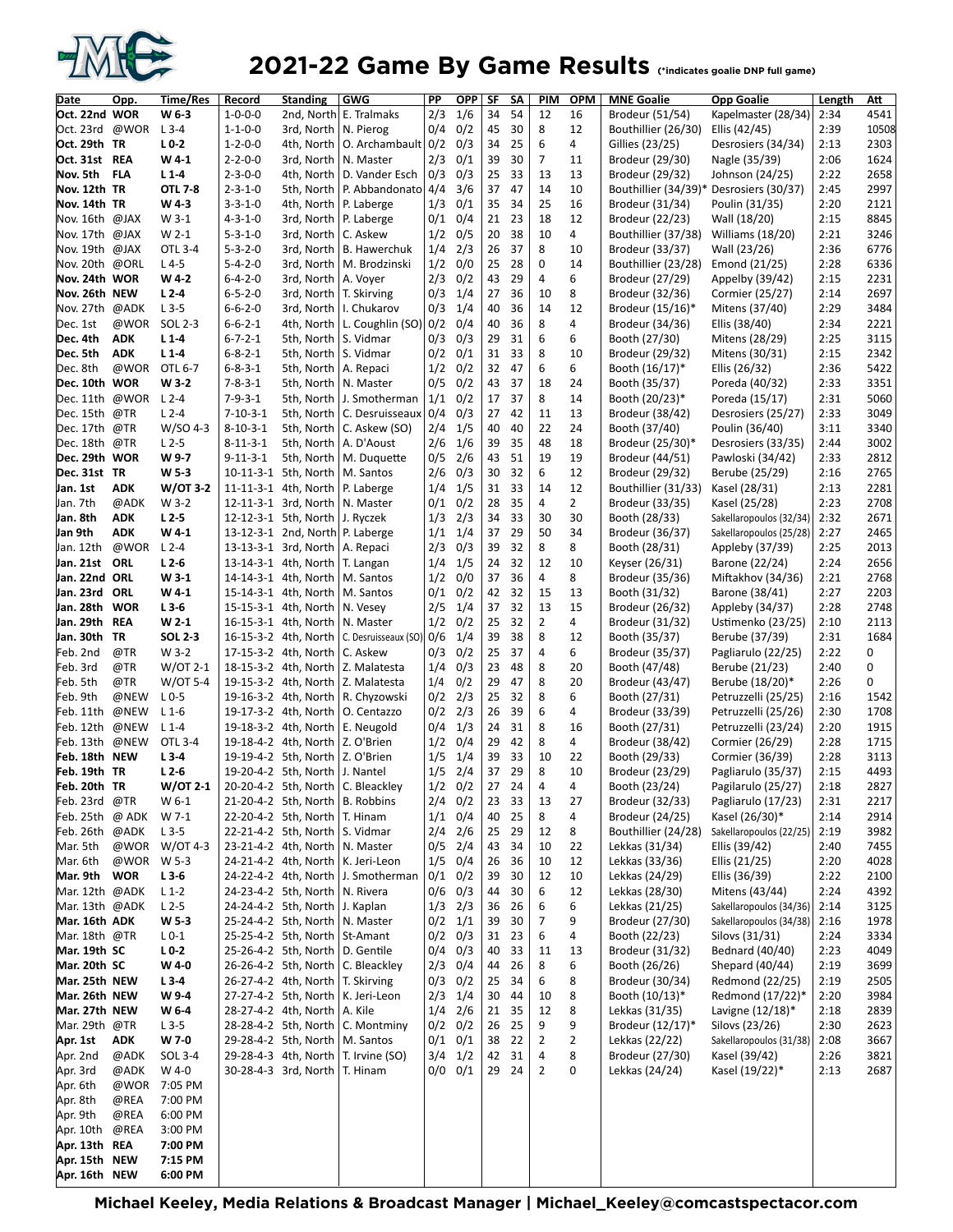# **MAINE MARINERS ROSTER 2021-22**

*Apr. 6, 2022*

|    | Forwards               |          |              |          |     |         |                      |                  |                     |  |  |  |
|----|------------------------|----------|--------------|----------|-----|---------|----------------------|------------------|---------------------|--|--|--|
| #  | Name                   | Contract | S/C          | Ht.      | Wt. | D.O.B.  | <b>Draft</b>         | Hometown         | 2020-21 Team        |  |  |  |
| 7  | JERMAIN, Nick          | Maine    |              | $6-0$    | 174 | 6/7/96  |                      | Cos Cob, CT      | Coventry (EIHL)     |  |  |  |
| 9  | JERI-LEON, Keltie      | Maine    | R            | $6-0$    | 201 | 1/19/00 |                      | Kelowna, BC      | Seattle (WHL)       |  |  |  |
| 10 | MASTER, Nick           | Maine    | L            | $5 - 11$ | 190 | 1/28/95 |                      | Broomall, PA     | Knoxville (SPHL)    |  |  |  |
| 11 | ROELENS, Metis         | Maine    |              | $6-4$    | 205 | 7/21/00 |                      | Roeselare, BEL   | Gatineau (QMJHL)    |  |  |  |
| 13 | FOLKES, Liam           | Rockford | R            | $5-8$    | 176 | 2/26/96 |                      | Scarborough, ON  | Bakersfield (AHL)   |  |  |  |
| 14 | STEFANSON, Reid        | Maine    |              | $6-0$    | 185 | 2/20/97 |                      | Winnipeg, MB     | <b>UMass Lowell</b> |  |  |  |
| 15 | ROBBINS, Brendan       | Maine    | R            | $6 - 2$  | 190 | 7/30/95 |                      | Nashua, NH       | Kansas City (ECHL)  |  |  |  |
| 16 | SANTOS, Mathew         | Maine    | R            | $6 - 1$  | 210 | 3/16/95 |                      | Etobicoke, ON    | DID NOT PLAY        |  |  |  |
| 17 | ZERTER-GOSSAGE, Lewis  | Maine    | R            | $6 - 2$  | 207 | 5/23/95 |                      | Montreal, QC     | B.D. Weiden (GER)   |  |  |  |
| 19 | ROMANO, Andrew         | Maine    | R            | $5-8$    | 174 | 7/18/95 |                      | Drexel Hill, PA  | Macon (SPHL)        |  |  |  |
| 20 | HINAM, Tyler           | Maine    | R            | $6-0$    | 194 | 5/27/99 |                      | Cole Harbour, NS | DID NOT PLAY        |  |  |  |
| 21 | BLEACKLEY, Conner "A"  | Maine    | R            | $6-0$    | 192 | 2/7/96  | 2014, R1 #23 (COL)   | High River, AB   | Allen (ECHL)        |  |  |  |
|    |                        |          |              |          |     |         | 2016, R5, #144 (STL) |                  |                     |  |  |  |
| 22 | ASKEW, Cam "A"         | Maine    | R            | $6 - 3$  | 209 | 5/13/97 |                      | Boston, MA       | S. Carolina (ECHL)  |  |  |  |
| 25 | <b>BRICKNELL, Jake</b> | Maine    | R            | $6 - 1$  | 216 | 7/15/97 |                      | Post Perry, ON   | <b>DID NOT PLAY</b> |  |  |  |
| 27 | SHEA, Patrick          | Maine    | R            | $5 - 11$ | 195 | 3/25/97 | 2015, R7 #192 (FLA)  | Marshfield, MA   | <b>DID NOT PLAY</b> |  |  |  |
| 29 | LABERGE, Pascal        | Maine    | $\mathsf{R}$ | $6 - 1$  | 192 | 4/9/98  | 2016, R2 #36 (PHI)   | Chateauguay, QC  | Lehigh Valley (AHL) |  |  |  |

|    | Defensemen             |             |     |          |     |         |                    |                  |                       |  |  |  |  |
|----|------------------------|-------------|-----|----------|-----|---------|--------------------|------------------|-----------------------|--|--|--|--|
| #  | <b>Name</b>            | Contract    | S/C | Ht.      | Wt. | D.O.B.  | <b>Draft</b>       | Hometown         | 2020-21 Team          |  |  |  |  |
|    | PESKI, Andrew          | Providence  | R   | $6-0$    | 208 | 3/11/97 |                    | Ottawa, ON       | Jacksonville (ECHL)   |  |  |  |  |
| 3  | CHICOINE, Gabriel      | Maine       |     | $5 - 11$ | 195 | 2/5/97  |                    | St-Dominique, QC | Bowling Green (21-22) |  |  |  |  |
| 5  | GREENWAY, J.D.         | Providence  |     | $6 - 5$  | 212 | 4/27/98 | 2016, R3 #72 (TOR) | Canton, NY       | <b>UMaine (NCAA)</b>  |  |  |  |  |
| 6  | HORVATH, Jason         | Maine       |     | $6 - 1$  | 198 | 3/24/00 |                    | Russell, ON      | Halifax (QMJHL)       |  |  |  |  |
| 8  | KIM, Michael           | Springfield |     | $5 - 11$ | 201 | 6/28/95 |                    | Toronto, ON      | Jacksonville (ECHL)   |  |  |  |  |
| 12 | EGAN, Taylor           | Maine       |     | $6-0$    | 192 | 6/9/98  |                    | Carp, ON         | <b>DID NOT PLAY</b>   |  |  |  |  |
| 24 | DUQUETTE, Marc-Olivier | Maine       |     | $6 - 4$  | 210 | 3/26/98 |                    | Chateauguay, QC  | Wheeling (ECHL)       |  |  |  |  |
| 26 | KALLEN, Nate           | Maine       | R   | $6-0$    | 190 | 4/5/97  |                    | San Diego, CA    | Macon (SPHL)          |  |  |  |  |
| 28 | DOHERTY, Connor "C"    | Maine       |     | $6 - 2$  | 210 | 4/12/93 |                    | Holden, MA       | Kansas City (ECHL)    |  |  |  |  |
| 42 | MALATESTA, Zach "A"    | Maine       | R   | $5-9$    | 174 | 7/31/96 |                    | Wilmington, MA   | South Carolina (ECHL) |  |  |  |  |

|    |                  |            |     |         |     |               | Goaltenders        |                 |                  |
|----|------------------|------------|-----|---------|-----|---------------|--------------------|-----------------|------------------|
|    | Name             | Contract   | S/C | Ht.     | Wt. | <b>D.O.B.</b> | <b>Draft</b>       | Hometown        | 2020-21 Team     |
| 33 | BOOTH, Callum    | BOS-PRV    |     | $6 - 4$ | 193 | 5/21/97       | 2015, R4 #93 (CAR) | Montreal, QC    | Providence (AHL) |
| 35 | BRODEUR. Jeremy  | Providence |     | $6-0$   | 185 | 10/29/96      |                    | Essex Fells, NJ | Binghamton (AHL) |
| 40 | LEKKAS. Stefanos | Maine      |     | $6-0$   | 185 | 1/17/96       |                    | Elburn. IL      | Rochester (AHL)  |

#### PRONUNCIATION GUIDE

**#3** Gabriel Chicoine (She-kwan) **#11** Metis Roelens (ROW-linz) **#20** Tyler Hinam (HIGH-num) **#22** Cam Askew (ASK-you)

President: Daniel Briere Head Coach: Ben Guite Assistant Coach: Terrence Wallin Video Coach/Assistant: Cam Briere Equipment Manager: Brian McQueen Athletic Trainer: Matt Salmen

**#29** Pascal Laberge (Lah-bearzh) **#35** Stefanos Lekkas (Leck-iss) **HC** Ben Guite (GEET-ay) **AC** Terrence Wallin (WALL-in)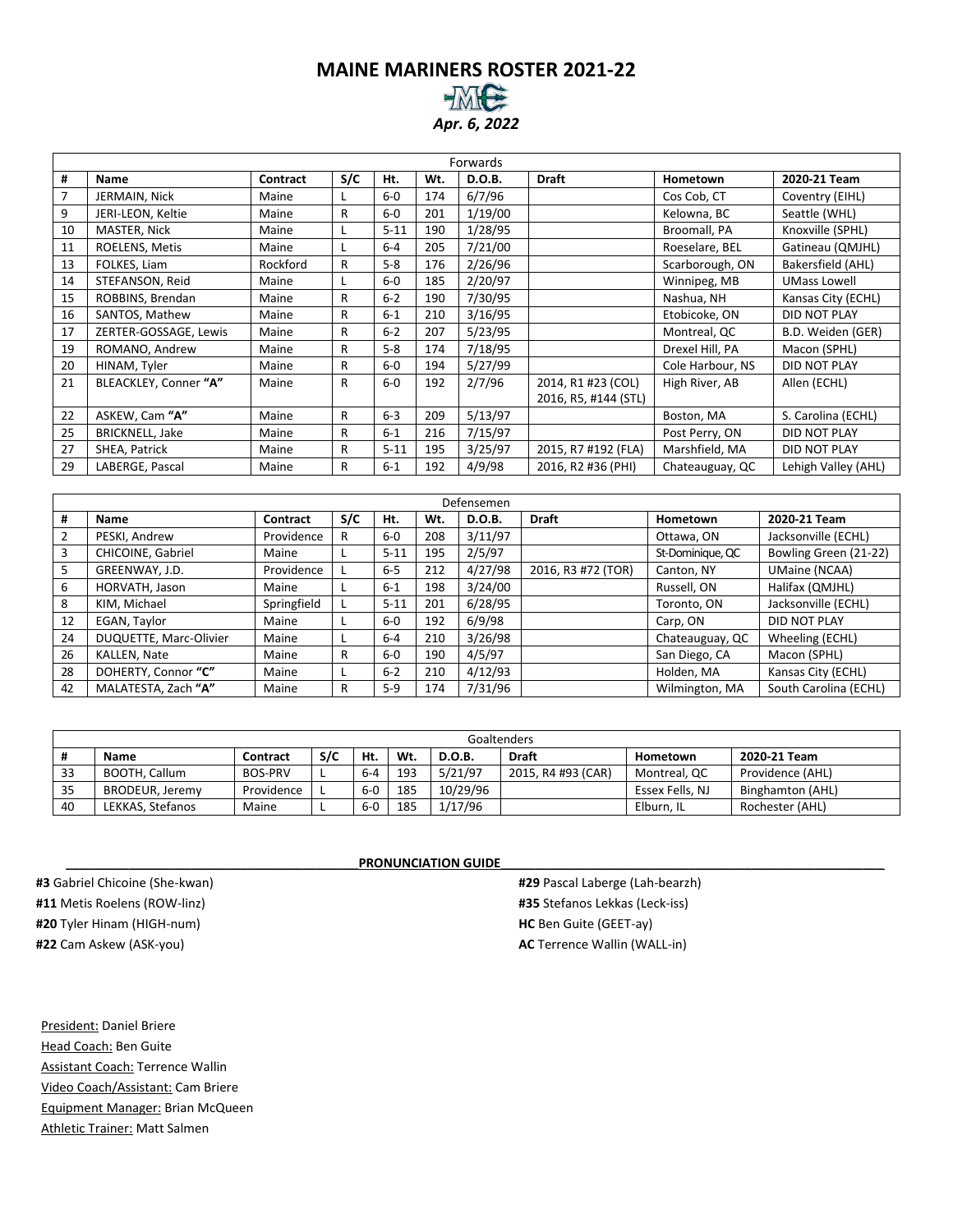# MAINE MARINERS PLAYER BIOS 2021-22 MAINE MARINERS PLAYER BIOS 2021-22

| with Tri City in 15-16<br>21-22 PROVIDENCE (AHL)<br><b>21-22 MARINERS</b><br>20-21 PROVIDENCE (AHL)<br>"AHL CONTRACT (PRV),<br>悲<br>AHL CAREER (PRV)<br>PRO CAREER<br>20-21 JACKSONVILLE<br>NCAA CAREER<br>19-YO DININ OF MORTH DAKOTA (NCAA DI)<br><b>18-19 DINIX OF ROKEH DAKOTH ON STAR DINIX</b><br>17-18 DNIV. OF NORTH DAKOTA (NCAA DI)<br>14-15 CEGEP DE ST-HYACINTHE (QJHL)<br>JINOO4.<br>ECHL CAREER (JAX,<br><b>10 PINIX OF ROKIH DAKOTH OF STAR DIS-11</b><br>CCHL CAREER<br>"N" (CHI.) 31JIVYOOR8 21-14"<br>13-14 BROCKVILLE (CCHL)<br>#2 ANDREW<br><b>Notes:</b><br><b>MARINERS CAREER</b><br><b>ALC BL BL 91-51</b><br>I2-13 BROCKVILLE (CCHL)<br>Under contract with Providence since 2020-21 season, won a Clark Cup in his only season in the USHL<br><b>CABRIEL</b><br>$\widehat{H}$<br><b>MME</b><br><b>CHICOIKE</b><br><b>PESKI</b> Defenseman R<br>Defenseman   L  <br>숩<br>宅<br>ص<br><b>يو</b><br>31<br>ಜ<br>77<br>29<br>Ľ<br>Ľ<br>دى<br>3<br>18<br>lch<br>ౚ<br>ы | జ<br>ន្លា<br>ස<br>宅<br>ミ<br>ణ | Orleans, ON<br>St-Dominique, QC<br>∸<br>lm<br>دى<br>⊩ு<br>∸<br>دى<br>$\rightarrow$<br>ح<br>$\bullet$<br>ౚ<br>൳<br>$\bullet$<br>ణ<br>ىم<br>$\bullet$<br>دە<br>ド<br>ౚ<br>⋼ | ⊫<br>ص<br>ص<br>ص<br>⇒<br>دى<br>ౢ<br>局<br>دى<br>$\bullet$<br>⇉<br>ಹ<br>န္တ<br>25<br>$\bullet$<br>ದ | $\overline{\mathbf{e}}$<br>77<br>Z<br>C<br>宝<br>≧<br>ವ<br>دى<br>دى<br>ى<br>ى<br>0<br>$\bullet$<br><b>las</b><br>12<br>ᇹ<br>ၼ<br>42<br>55<br>ನ<br>$\overline{\phantom{a}}$<br>ಹ | $2.11$ 1.3<br>→<br>مہ<br>ح<br>9<br>~<br>$\equiv$<br>≏<br>$\bullet$<br>14<br>ನ<br>$\bullet$<br>$\bullet$<br>≧<br>60Z<br>ᇹ<br>厅<br>15<br>ಹ<br>12<br>ಪ<br>┶<br>PLYF | حہ<br>G<br>PLYF<br>⇒<br>⇒<br>G<br>٥ | 3/11/97 (Age 24)<br>12/5/97<br>Ĺ<br>$\sim$<br>J<br>دى<br>๑<br>ゝ | $\tilde{}$<br>ſ<br>ىئ<br>N<br>∾ | (Age 25)<br>∍<br>ИM<br>ত<br>Ģ<br>┶<br>∾<br>∾ | WМ<br>0<br>٥<br>∍<br>∍ |
|-----------------------------------------------------------------------------------------------------------------------------------------------------------------------------------------------------------------------------------------------------------------------------------------------------------------------------------------------------------------------------------------------------------------------------------------------------------------------------------------------------------------------------------------------------------------------------------------------------------------------------------------------------------------------------------------------------------------------------------------------------------------------------------------------------------------------------------------------------------------------------------------------------------------------------------------------------------------------------------------|-------------------------------|--------------------------------------------------------------------------------------------------------------------------------------------------------------------------|---------------------------------------------------------------------------------------------------|--------------------------------------------------------------------------------------------------------------------------------------------------------------------------------|------------------------------------------------------------------------------------------------------------------------------------------------------------------|-------------------------------------|-----------------------------------------------------------------|---------------------------------|----------------------------------------------|------------------------|
|                                                                                                                                                                                                                                                                                                                                                                                                                                                                                                                                                                                                                                                                                                                                                                                                                                                                                                                                                                                         |                               |                                                                                                                                                                          |                                                                                                   |                                                                                                                                                                                |                                                                                                                                                                  |                                     |                                                                 |                                 |                                              |                        |
|                                                                                                                                                                                                                                                                                                                                                                                                                                                                                                                                                                                                                                                                                                                                                                                                                                                                                                                                                                                         |                               |                                                                                                                                                                          |                                                                                                   |                                                                                                                                                                                |                                                                                                                                                                  |                                     |                                                                 |                                 |                                              |                        |
|                                                                                                                                                                                                                                                                                                                                                                                                                                                                                                                                                                                                                                                                                                                                                                                                                                                                                                                                                                                         |                               |                                                                                                                                                                          |                                                                                                   |                                                                                                                                                                                |                                                                                                                                                                  |                                     |                                                                 |                                 |                                              |                        |
| <b>CHID) ASING 91-51</b><br>띩                                                                                                                                                                                                                                                                                                                                                                                                                                                                                                                                                                                                                                                                                                                                                                                                                                                                                                                                                           | دى                            | ಹ                                                                                                                                                                        | 2                                                                                                 | ಹ                                                                                                                                                                              | ল                                                                                                                                                                | ∾                                   | ┶                                                               | c                               | ă                                            |                        |
| <b>17-18 GRANBY (QIHL)</b><br>(THID) ARNABI (J)HI)<br>4<br>숩                                                                                                                                                                                                                                                                                                                                                                                                                                                                                                                                                                                                                                                                                                                                                                                                                                                                                                                            | ┙<br>⋍                        | 4<br>ದಿ                                                                                                                                                                  | င <b>္ထ</b><br>ප                                                                                  | ಹ<br>ㅎ                                                                                                                                                                         | ص<br>72                                                                                                                                                          | ىئ<br>∍                             | ┶                                                               |                                 | ∞<br>∞                                       |                        |
| 18-T9 Norwich Univ. (NCAA DIII)<br><b>OHL CAREER</b><br>یے<br>DOO                                                                                                                                                                                                                                                                                                                                                                                                                                                                                                                                                                                                                                                                                                                                                                                                                                                                                                                       | ႜ<br>72                       | ಹ<br>其                                                                                                                                                                   | 22<br>ឌ្ញ                                                                                         | $\rightarrow$<br>弖                                                                                                                                                             | tð                                                                                                                                                               | حہ                                  | ٦                                                               | 22                              | 92                                           |                        |
| 19-20 MORMICH DINN. (NCAR DIL)<br>2g                                                                                                                                                                                                                                                                                                                                                                                                                                                                                                                                                                                                                                                                                                                                                                                                                                                                                                                                                    | ال                            | 52                                                                                                                                                                       | یے                                                                                                | 52                                                                                                                                                                             |                                                                                                                                                                  |                                     |                                                                 |                                 |                                              |                        |
| 20-21 Norwich Univ.<br>NCAA DIII CAREER<br>(IIIO MAN)<br>œ<br>s                                                                                                                                                                                                                                                                                                                                                                                                                                                                                                                                                                                                                                                                                                                                                                                                                                                                                                                         | $\bullet$<br>⋿                | ى<br>₩                                                                                                                                                                   | ∾<br>∥੪ਸ਼                                                                                         | د<br><u>س</u>                                                                                                                                                                  |                                                                                                                                                                  |                                     |                                                                 |                                 |                                              |                        |
| 21-22 BOWLING GREEN (NCAA DI)<br>ఆ                                                                                                                                                                                                                                                                                                                                                                                                                                                                                                                                                                                                                                                                                                                                                                                                                                                                                                                                                      |                               | ಹ                                                                                                                                                                        | ಹ                                                                                                 | 24                                                                                                                                                                             |                                                                                                                                                                  |                                     |                                                                 |                                 |                                              |                        |
| <b>PRO/ECHL/MARINERS CAREER</b><br><b>21-22 MARINERS</b><br>cл<br>cл                                                                                                                                                                                                                                                                                                                                                                                                                                                                                                                                                                                                                                                                                                                                                                                                                                                                                                                    |                               | 0<br>$\blacksquare$                                                                                                                                                      | ∸                                                                                                 | $\rightarrow$<br>$\rightarrow$                                                                                                                                                 |                                                                                                                                                                  |                                     |                                                                 |                                 |                                              |                        |
| <u>Notes:</u> Scored first pro goal on 4/1/22 vs. ADK, signed with the Mariners as a college free agent on 3/8/22,                                                                                                                                                                                                                                                                                                                                                                                                                                                                                                                                                                                                                                                                                                                                                                                                                                                                      |                               |                                                                                                                                                                          |                                                                                                   |                                                                                                                                                                                |                                                                                                                                                                  |                                     |                                                                 |                                 |                                              |                        |
| ACHA first Team All-American in 19-20<br>while at Norwich - named to NEHC All-Rookie, All-Tournament, and Third Team All-Conference in 2018-19, Named                                                                                                                                                                                                                                                                                                                                                                                                                                                                                                                                                                                                                                                                                                                                                                                                                                   |                               |                                                                                                                                                                          |                                                                                                   |                                                                                                                                                                                |                                                                                                                                                                  |                                     |                                                                 |                                 |                                              |                        |

| 井5 J.D. GREENWAY Defenseman Ll Canton, NY 165122014/27/98 (Age 23)                                                             |                 |                |                          |           |              |      |        |        |   |    |
|--------------------------------------------------------------------------------------------------------------------------------|-----------------|----------------|--------------------------|-----------|--------------|------|--------|--------|---|----|
| "AHL CONTRACT (PR)"                                                                                                            | 雩               | l gra          | $\blacktriangleright$    |           | $\geq$       | PLYF | G      | N      | J | WМ |
| 14-15 USMTDP Juniors (USHL)                                                                                                    | دە<br>دى        |                |                          | Ñ         | Ц            |      |        |        |   |    |
| 14-15 TEAM USA U17 (USDP)                                                                                                      | <mark>ین</mark> |                | ى                        | 5         | ਛੁ           |      |        |        |   |    |
| 15-16 USNIDP Juniors (USHL)                                                                                                    | <u>ي</u>        | Z              | œ                        | 5         | œ            |      |        |        |   |    |
| 15-18 ILAM USA UTT (USDP)                                                                                                      | 54              | లా             | ಜ                        | 2g        | ౘె           |      |        |        |   |    |
| 16-17 UNIV. OF WISCONSIN (NCAA DI)                                                                                             | ین<br>4         |                | 5                        |           | 3            |      |        |        |   |    |
| 17-18 DNIV. OF WISCONSIN (NCAA DI)                                                                                             | ವ               | N              |                          | دے        | <u>جي</u>    |      |        |        |   |    |
| <b>(THST) 30006 (CRHT)</b>                                                                                                     | မ္မာ            | صه             | 74                       | دى<br>د   | ဥ္မ          | حہ   | $\sim$ | $\sim$ | 4 | 28 |
| 19-20 DNIV. OF MAINE (NCAA DI)                                                                                                 | ین<br>4         |                | ص                        | ᇹ         | $\mathbf{r}$ |      |        |        |   |    |
| <b>20-21 DNN: OF MAINE (NCAA DI)</b>                                                                                           | Ħ               | N              | دت                       | ى         | 2g           |      |        |        |   |    |
| <b>NCAA CAREER</b>                                                                                                             | 54              | G              | ౹ౚ                       | <u>ភ្</u> | 207          |      |        |        |   |    |
| <b>21-22 MARINERS</b>                                                                                                          | 74              |                | cл                       | లా        | 74           |      |        |        |   |    |
| 21-22 PROVIDENCE (AHL)                                                                                                         | ದ               | $\blacksquare$ | $\overline{\phantom{a}}$ | Ñ         |              |      |        |        |   |    |
| <b>PRO CAREER</b>                                                                                                              | یے              | 0              |                          |           | دى<br>آل     |      |        |        |   |    |
| AHL CAREER                                                                                                                     | ದ               | 0              | N                        | N         | ⋍            |      |        |        |   |    |
| ECHL/MARINERS CAREER                                                                                                           | 74              | $\blacksquare$ | $\overline{\mathbf{c}}$  | cл        | 74           |      |        |        |   |    |
| Notes: Assigned to Manual Pays of 10,729 ass 10,709 and the product of 10,799 vs. TR, drated to Mars Assigned to Hatted by Tom |                 |                |                          |           |              |      |        |        |   |    |
| 2016, R3 #76 overall, played under Ben Guite at UMaine, younger brother of Minnesota Wild forward                              |                 |                |                          |           |              |      |        |        |   |    |
| Jordan Greenway                                                                                                                |                 |                |                          |           |              |      |        |        |   |    |
|                                                                                                                                |                 |                |                          |           |              |      |        |        |   |    |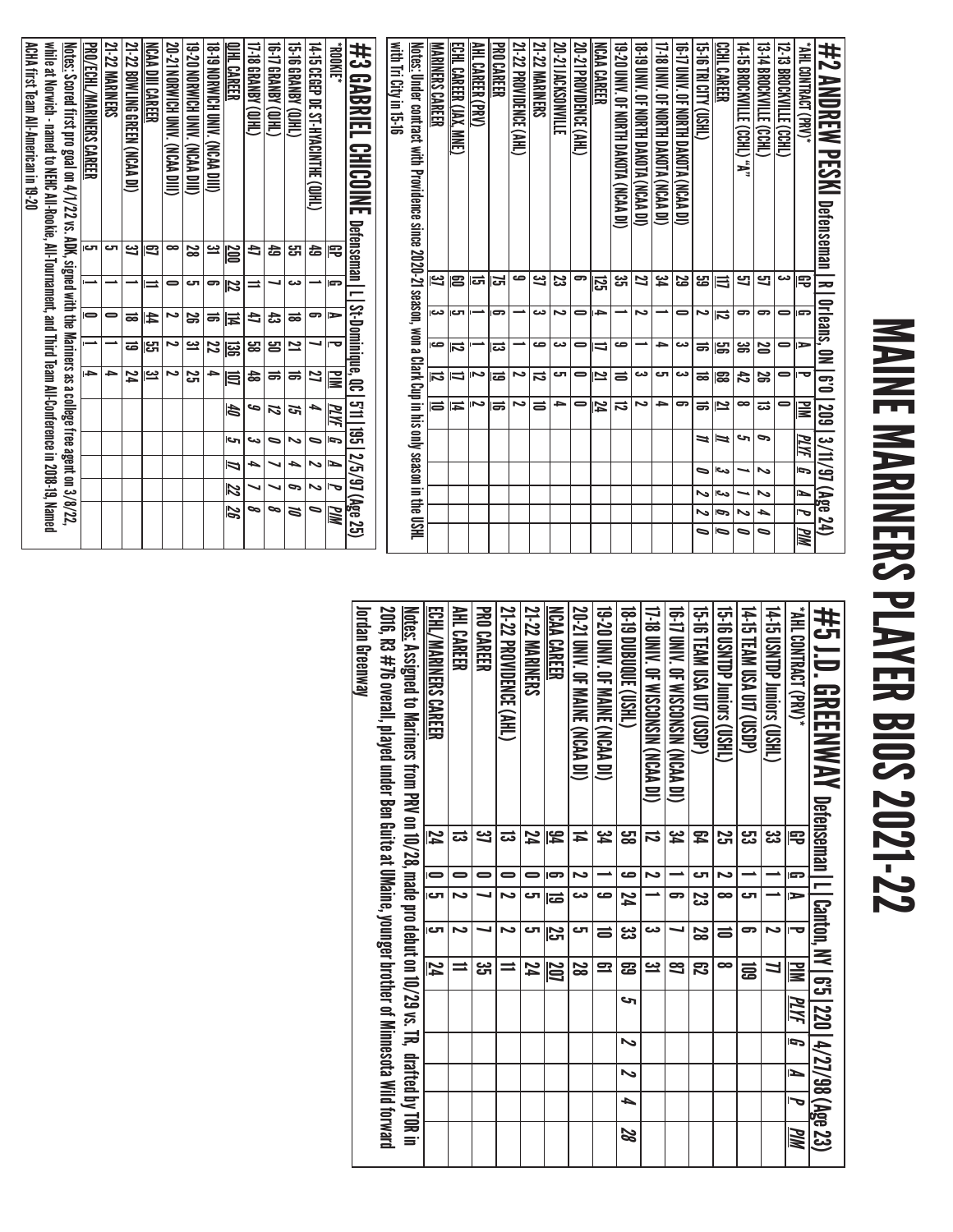| <b>PRV on 12/8 and s</b>                    |     |                     |   |   |      |                                          |                          |                         |                         |                         | Alternate Captain Scott Savage at Boston College, led all BC defenseman in scoring as a junior & senior              |
|---------------------------------------------|-----|---------------------|---|---|------|------------------------------------------|--------------------------|-------------------------|-------------------------|-------------------------|----------------------------------------------------------------------------------------------------------------------|
| Notes: First pro p                          |     |                     |   |   |      |                                          |                          |                         |                         |                         | <u>Notes:</u> Signed 2-way deal with Springfield in-season, College teammate of former Mariners defenseman and       |
| <b>ECHL/MARINERS</b>                        |     |                     |   |   |      | N                                        | ₹                        | <del>ದ</del>            | د                       | <b>25</b>               | <b>MARINERS CAREER</b>                                                                                               |
| <b>PRO CAREER</b><br>AHL CAREER (PRV        |     |                     |   |   |      | မ္ဟ                                      | $\frac{4}{5}$            | $\overline{t}$          | $\overline{\mathbf{c}}$ | 冨                       | ECHL CAREER (WHE,<br><b>IAX)</b>                                                                                     |
| 21-22 ABBOTSFOR                             |     |                     |   |   |      | <b>ISP</b>                               | ᇹ                        | IS                      | -                       | 49                      | AHL CAREER (WBS, SPR)                                                                                                |
| <b>21-22 PROVIDENC</b>                      |     |                     |   |   |      | $\overline{\mathbf{5}}$                  | မ္ထာ                     | $\overline{\mathbf{z}}$ | $\overline{ }$          | 冨                       | <b>PRO CAREER</b>                                                                                                    |
| <b>21-22 MARINERS</b>                       |     |                     |   |   |      | 5                                        |                          |                         | 0                       | χ                       | 21-22 SPRINGFIELD (AHL)                                                                                              |
| WHL CAREER                                  |     |                     |   |   |      | دە                                       | ゠                        | ಹ                       | د                       | ΩŚ                      | <b>21-22 MARINERS</b>                                                                                                |
| 20-21 SEATTLE (W                            |     |                     |   |   |      | స్త                                      | 22                       | ಹ                       | دى                      | N                       | 20-21 JACKSONVILLE                                                                                                   |
| 19-20 SEATTLE (W                            |     |                     |   |   |      | N                                        | ص                        | œ                       |                         | N                       | 19-20 WHEELING                                                                                                       |
| 18-19 SEATTLE (W                            |     |                     |   |   |      | ᇹ                                        | Ζ                        | دە                      | 0                       | 2                       | 19-20 WILKES-BARRE/SCRANTON (AHL)                                                                                    |
| 17-18 LETHBRIDGE<br><b>18-19 LETHBRIDGE</b> |     |                     |   |   |      |                                          |                          |                         | 0                       | 2                       | 18-19 WILKES-BARRE/SCRANTON (AHL)                                                                                    |
| <b>T-18 KAMLOOPS (</b>                      |     |                     |   |   |      | 145                                      | $\overline{\mathcal{R}}$ | $\frac{4}{5}$           | ≖                       | 局                       | <u>COLLEGE CAREER</u>                                                                                                |
| <b>IV) YTIS IRI SITY</b>                    |     |                     |   |   |      | ∞                                        | ᇘ                        | $\vec{v}$               | دى                      | <u>မ</u>                | 18-19 BOSTON COLLEGE (NCAA DI)                                                                                       |
| IN) AUCINI (W                               |     |                     |   |   |      | ವ                                        | N                        | <u>ਰ</u>                | cл                      | 37                      | 17-18 BOSTON COLLEGE (NCAA DI) "C"                                                                                   |
| "Rookie"                                    |     |                     |   |   |      | N                                        | 21                       | $\Rightarrow$           | cл                      | 合                       | 16-17 BOSTON COLLEGE (NCAA DI)                                                                                       |
| #<br>KELT                                   |     |                     |   |   |      | 5                                        | 9                        | cл                      |                         | 74                      | 15-16 BOSTON COLLEGE (NCAA DI)                                                                                       |
|                                             | ∍   | ∍                   | ∍ | ⋼ | دے   | 20                                       | お                        | )မွှ                    |                         | IJ                      | USPHL PREMIER CAREER                                                                                                 |
| scoring in his o                            |     |                     |   |   |      | Ν                                        | 77                       | 22                      | Ċ                       | 29                      | 15-16 BOSTON JR. BRUINS (USPHL PREMIER)                                                                              |
| Notes: Acquire                              | ∍   | ∍                   | 。 | 0 | دى   | $\vec{=}$                                | ಹ                        | Ħ                       | C                       | $\frac{4}{5}$           | 14-15 BOSTON JR. BRUINS (USPHIL PREMIER)                                                                             |
| <b>MARINERS CAR</b>                         | PIM | ত                   | ∍ | G | PLYF | $\mathbf{u}$                             |                          | $\blacktriangleright$   | G                       | 吊                       | *AHL CONTRACT (SPR)                                                                                                  |
| <b>PRO/ECHL CAR</b><br><b>21-22 MARINER</b> |     |                     |   |   |      | 201   6/28/95 (Age 26                    | $\frac{1}{2}$            |                         |                         |                         | #<br>MICHAEL KIM<br>Defenseman   L   Toronto, ON                                                                     |
| 21-22 FORT WA                               |     |                     |   |   |      |                                          |                          |                         |                         |                         |                                                                                                                      |
| 20-21 COVENTR                               |     |                     |   |   |      |                                          |                          |                         |                         |                         |                                                                                                                      |
| <b>COLLEGE CAREE</b>                        |     |                     |   |   |      |                                          |                          |                         |                         |                         |                                                                                                                      |
| 18-19 QUNNING<br>IS-20 QUINNIPI             |     |                     |   |   |      |                                          |                          |                         |                         |                         | <u>Notes:</u> Had three assists in the Mariners two preseason games (10/15 vs. WOR, 10/16 $\mathop{\rm \oplus}$ WOR) |
| 17-18 QUINNIPLI                             |     |                     |   |   |      | N                                        |                          | ವ                       | 订                       | $\overline{\mathbf{3}}$ | PRO/ECHL/MARINERS CAREER                                                                                             |
| <b>16-T2 QUINNIPL</b>                       |     |                     |   |   |      | N                                        | ದ                        |                         | IJ                      | <u>ی</u><br>ا           | 21-22 MARINERS                                                                                                       |
| EHL CAREER<br>15-16 MERRITT                 | Ģ   |                     |   | Ō | اور  | 區                                        | 早                        | 멓                       |                         | <b>SOZ</b><br>ᇹ         | <u>IMIHL CAREER</u>                                                                                                  |
| 14-15 CT OILERS                             |     |                     |   |   |      | $\frac{4}{5}$                            |                          | ಹ                       | ಪ                       | ಚ<br>ص                  | 20-21 HALIFAX (QMJHL) "A"                                                                                            |
| <b>PREP HOCKEY C</b><br>13-14 CT OILERS     |     |                     |   |   |      | 88                                       | ಹ                        |                         | ಹ                       | 忍<br>د                  | 19-20 HALIFAX (QMJHL)                                                                                                |
| <b>IS-14 BRUNSWI</b>                        | G   |                     |   | ∍ | دى   | <u>ය</u>                                 | ನ                        |                         | ನ                       | ဌာ<br>0                 | <b>GMININERY (OMIHL)</b>                                                                                             |
| 12-13 BRUNSWI                               |     |                     |   |   |      | 74                                       | ಹ                        |                         | ದ                       | 숢<br>دے                 | [JHIMD) NPSINIMAN (OMIHL)                                                                                            |
| <b>11-12 BRUNSWI</b><br><b>Rookie</b> *     | PM  | $\bar{\phantom{a}}$ | N | G | PLYF | <u>Mid</u>                               |                          | च                       | ⋗                       | 号<br>G                  | *Bookie*                                                                                                             |
| #1<br><b>MIC</b>                            |     | 13/4/00 (Age 21)    |   |   |      | <b>Rangell, 0N   6°11</b><br>Russell, 0N |                          |                         |                         |                         | #6<br><b>UASON HORVATH Defenseman   L</b>                                                                            |

| 书<br>NGK JERMAN                                                                                             | <b>Forward</b>   L |                          |                | Cos Coh,                | CT   6'0   174   6/7/96 (Age 25) |           |                             |    |     |                              |                         |  |
|-------------------------------------------------------------------------------------------------------------|--------------------|--------------------------|----------------|-------------------------|----------------------------------|-----------|-----------------------------|----|-----|------------------------------|-------------------------|--|
| "Rookie"                                                                                                    | B                  | lm                       | ⋗              | ᅮ                       | 冒                                |           | $\overline{\overline{\mu}}$ | l= | ►   | J                            | $\overline{\mathbb{W}}$ |  |
| 11-12 BRUNSWICK SCHOOL (PREP)                                                                               | ఆ                  | دى                       | ವ್             | ಹ                       |                                  |           |                             |    |     |                              |                         |  |
| 12-13 BRUNSWICK SCHOOL (PREP)                                                                               | ಜ                  | ದ                        | ದ              | 21                      |                                  |           |                             |    |     |                              |                         |  |
| 13-14 BRUNSMICK SCHOOL (PREP)                                                                               | 27                 | $\overline{\phantom{0}}$ | ຮ              | đ                       |                                  |           |                             |    |     |                              |                         |  |
| <b>PREP HOCKEY CAREER</b>                                                                                   | 12                 | $\overline{\mathbf{z}}$  | 123            | $\overline{\mathbb{Z}}$ |                                  |           |                             |    |     |                              |                         |  |
| 13-14 CT OILERS (EHL)                                                                                       | ခာ                 | ∸                        | دى             | ᡨ                       | ∞                                | ص         |                             | ∼  | 0   | ┙                            | ∍                       |  |
| 14-15 CT OILERS (EHL)                                                                                       | జ                  | $\equiv$                 | 25             | ၼ                       | $\Xi$                            | ≒         |                             | دى | Ø   | 13                           | И                       |  |
| EHL CAREER                                                                                                  | 4                  | 局                        | 20             | 占                       | <u>ន្ល</u>                       | И         |                             | ▲  | 1Z  | И                            | $\boldsymbol{\mu}$      |  |
| 15-16 MERRITT (BCHL)                                                                                        | F2                 | 29                       | 25             | ኳ                       | ដូ                               |           |                             |    |     |                              |                         |  |
| <b>16-17 QUINNIPIAC (NCAA DI)</b>                                                                           | 26                 | $\rightarrow$            | دە             | G                       | $\infty$                         |           |                             |    |     |                              |                         |  |
| 17-18 QUINNIPIAC (NCAA DI)                                                                                  | æ                  | ŢΩ                       | ص              | Ħ                       | ಹ                                |           |                             |    |     |                              |                         |  |
| <b>18-19 QUINNIPIAC (NCAA DI)</b>                                                                           | 25                 | гJ                       | ال             | $\equiv$                | ನ                                |           |                             |    |     |                              |                         |  |
| 19-20 QUINNIPIAC (NCAA DI) "C"                                                                              | 34                 | $\vec{a}$                | ص              | 21                      | 5                                |           |                             |    |     |                              |                         |  |
| COLLEGE CAREER                                                                                              | 123                | ပ္က                      | 25             | יִם∥                    | 品                                |           |                             |    |     |                              |                         |  |
| 20-21 COVENTRY (EIHL)                                                                                       | ಪ                  |                          | ನ              | ದ                       | မ                                |           |                             |    |     |                              |                         |  |
| 21-22 FORT WAYNE                                                                                            | 28                 | $\sim$                   | ಪ              | ਨ                       | Ζ                                |           |                             |    |     |                              |                         |  |
| 21-22 MARINERS                                                                                              | జ                  | cл                       | $\equiv$       | ದ                       | $\equiv$                         |           |                             |    |     |                              |                         |  |
| PRO/ECHL CAREER (FW, MNE)                                                                                   | $\mathbf{r}$       | ┙                        | 33             | ఆ                       | ವ                                |           |                             |    |     |                              |                         |  |
| MARINERS CAREER                                                                                             | ಜ                  | cл                       | ᇹ              | ಕ                       | 5                                |           |                             |    |     |                              |                         |  |
| <u>Notes:</u> Acquired by the Mariners from Fort Wayne in a trade on 1/20/22, led Merritt in goal           |                    |                          |                |                         |                                  |           |                             |    |     |                              |                         |  |
| scoring in his only BCHL season (2015-16), ECAC All-Academic all four years at Quinnipiac                   |                    |                          |                |                         |                                  |           |                             |    |     |                              |                         |  |
| 书<br>WELTIE<br><b>RRI-LEON</b>                                                                              | <b>Forward</b>     |                          | ᇰ              | Kelowna, I              | 呂                                |           |                             |    |     | 6'0   201   1/19/00 (Age 22) |                         |  |
| "aixloost"                                                                                                  | 宅<br>G             |                          | ►              | ᅮ                       | 呈                                | <u>РИ</u> | G                           |    | ►   | 宝                            | PМ                      |  |
| OHM) ALC BILLA (WHL)                                                                                        | 45<br>Z            | ⊸                        |                | دى                      | $\rightarrow$                    |           |                             |    |     |                              |                         |  |
| 1-18 TRI CITY (WHL)<br>Z                                                                                    | 0                  |                          | 0              | $\Rightarrow$           | $\Rightarrow$                    |           |                             |    |     |                              |                         |  |
| 17-18 KAMLOOPS (WHL)                                                                                        | 21                 |                          | ىم             | دى                      | ىم                               |           |                             |    |     |                              |                         |  |
| 17-18 LETHBRIDGE (WHL)                                                                                      | یے<br>┙            | Ċ                        |                | ವ                       | $\bullet$                        | æ         |                             | ∍  | ∾   | Ν                            | ┶                       |  |
| 18-19 LETHBRIDGE (WHL)                                                                                      | జ<br>ای            | صه                       |                | ≖                       | ≕                                |           |                             |    |     |                              |                         |  |
| <b>18-19 SEATTLE (WHL)</b>                                                                                  | 34<br>دى           |                          | ┙              | $\equiv$                | ᇹ                                | حە        |                             |    |     | ゝ                            | ∍                       |  |
| 19-20 SEATTLE (WHL)                                                                                         | ස                  | 33                       | ಹ              | ≞                       | $\equiv$                         |           |                             |    |     |                              |                         |  |
| 20-21 SEATTLE (WHL) "A"                                                                                     | 33                 | $\overline{a}$           | ᇹ              | Z                       | 9                                |           |                             |    |     |                              |                         |  |
| <b>WHL CAREER</b>                                                                                           | <b>S20</b>         | 63                       | ౹న             | 旨                       | မာ                               | 2         |                             |    | احد | ┶                            | ↳                       |  |
| <b>21-22 MARINERS</b>                                                                                       | 숩                  | ⋼                        | ಹ              | జ                       | ∸                                |           |                             |    |     |                              |                         |  |
| 21-22 PROVIDENCE<br>(HH)                                                                                    | ~                  |                          | $\Rightarrow$  |                         | 0                                |           |                             |    |     |                              |                         |  |
| 21-22 ABBOTSFORD (AHL)                                                                                      | ᡨ                  | 0                        | $\bullet$      | $\bullet$               | $\bullet$                        |           |                             |    |     |                              |                         |  |
| PRO CAREER                                                                                                  | ပြာ                | ಹ                        | ⊫              | 1g<br>14                | Ē                                |           |                             |    |     |                              |                         |  |
| AHL CAREER (PRV, ABB)<br>ణ                                                                                  | ∸                  |                          | $\blacksquare$ | ∸                       | $\overline{\phantom{0}}$         |           |                             |    |     |                              |                         |  |
| ECHL/MARINERS CAREER                                                                                        | 숩                  | 1                        | ᇹ              | జ                       | ÷.                               |           |                             |    |     |                              |                         |  |
| <u>Notes:</u> First pro points with 2 assists on 10/23 @ WOR, signed with Mariners in Sept. 2021, loaned to |                    |                          |                |                         |                                  |           |                             |    |     |                              |                         |  |
| PRV on 12/8 and scored first AHL goal on 12/11 @ SPR, Ioaned to ABB on 1/8                                  |                    |                          |                |                         |                                  |           |                             |    |     |                              |                         |  |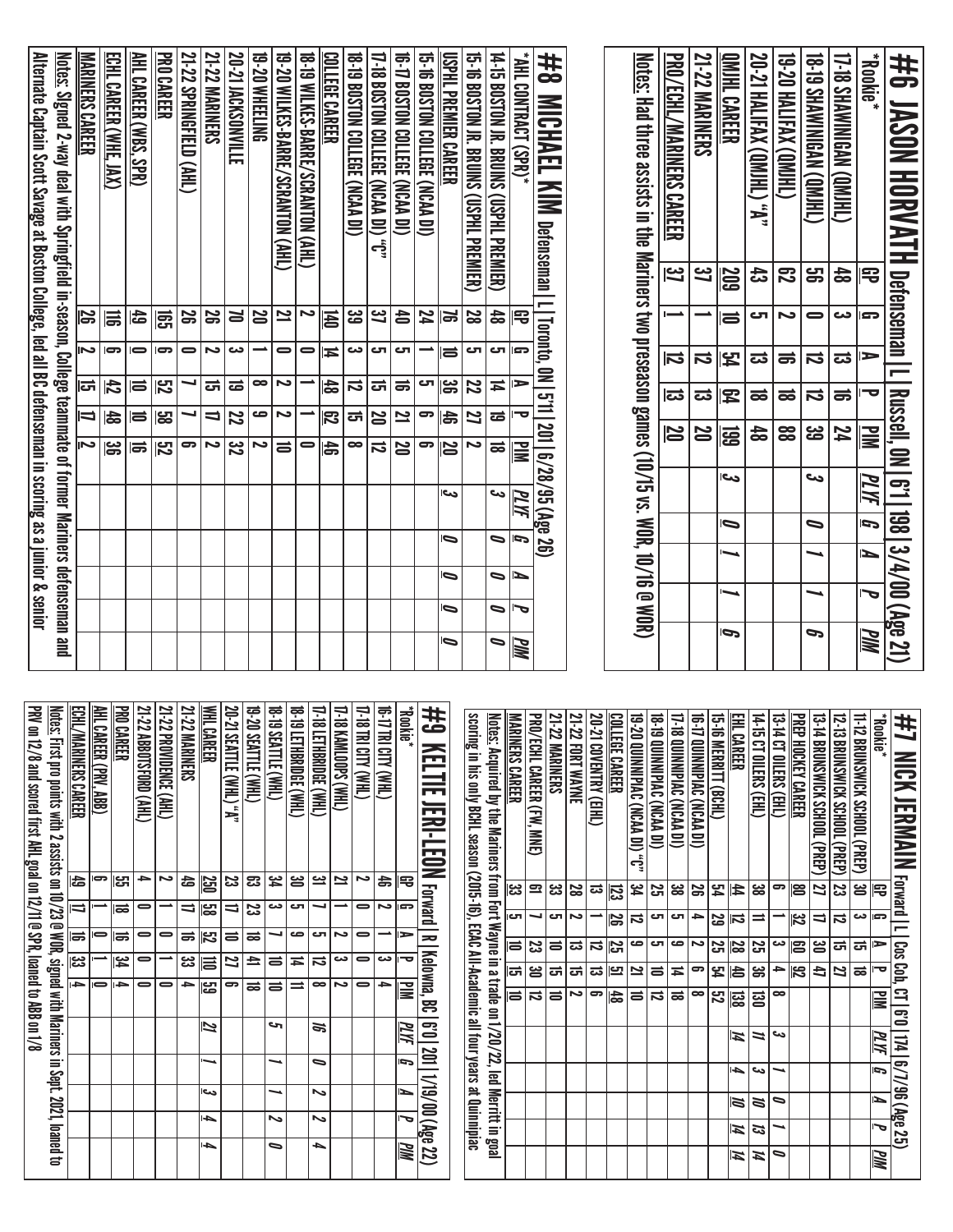| 39 GP), missed majority of 19-20 with wrist injury, played 20-21 with Knoxville Ice Bears (SPHL)<br>14-15 TRI CITY (USHL)<br>@ MAN, first pro goal on 3/30/19 @ ADK, was 10th in Hockey East freshman scoring in 15-16 (24 pts in<br><u>Notes:</u> Signed with Mariners out of U-Mass Lowell at end of 18-19, first pro point with assist on 3/24/19<br>ECHL/MARINERS CAREER<br><b>PRO CAREER</b><br>21-22 LEHIGH VALLEY (AHL)<br>20-21 KNOXVILLE<br><b>18-19 MARINERS</b><br>17-18 UMASS LOWELL (NCAA DI)<br>(IQ VYON) TIERNOT SSY WO <i>li-</i> 91<br><b>IS-16 UMASS LOWELL (NCAA DI)</b><br><b>USHL CAREER</b><br>AHL CAREER<br>21-22 SPRINGFIELD (AHL)<br>21-22 MARINERS<br>19-20 MARINERS<br>COLLEGE CAREER<br>18-T9 UMASS LOWELL (NCAA DI)<br>13-14 CEDAR RAPIDS (USHL)<br>Nookie<br><b>21-22 MARINERS</b><br>21-22 NEWFOUNDLAND<br><b>21-22 WHEELING</b><br>21-22 LAKEHEAD UNIV. (USPORTS)<br><b>TG-TZ ERIE (OHL)</b><br><u>PRO/ECHL CAREER (WHE, NFD, MNE)</u><br>19-20 LAKEHEAD UNIV. (USPORTS)<br>19-19 OTTAWA JR. SENS (CCHL)<br>18-19 PEMBROKE (CCHL)<br>17-18 CHARLOTTETOWN (QMJHL)<br><b>IG-IT PEMBROKE (CCHL)</b><br>OHL CAREER<br>15-16 ERIE (OHL)<br>14-15 ERIE (OHL)<br>14-15 KANATA (CCHL)<br>13-14 KANATA (CCHL)<br>#12<br><b>ADOKE*</b><br><b>ANLOR</b><br>$\widetilde{\mathbb{H}}$<br><b>POAN</b><br><b>Forward</b>   L<br>ዌ<br>Z<br>∸<br>ຮ<br>ခ<br>$\infty$<br>یے<br>183<br>ၼ<br>జ<br>ఞ<br>21<br>Defenseman<br>g<br><u>پہ</u><br>合<br> ಜ<br>宅<br>ಹ<br>$\bullet$<br>دے<br>9<br>دے<br>$\bullet$<br>$\overline{a}$<br>$\bar{ }$<br>0<br>$\bullet$<br>≖<br>∸<br>ᆋ<br>12<br>జ<br> ಹ<br>یـ<br>)}<br>cл<br>دى<br>12<br>)}<br>$\bullet$<br>22<br>జ<br>53<br>ප<br>8<br>C<br>吕<br>دى<br>ٰ<br>đ<br>宅<br>ನ<br>Broomall,<br>ఴ<br>)မွှ<br>$\bullet$<br>జ<br>$\rightarrow$<br>ص<br>►<br>$\blacksquare$<br>$\bullet$<br>ಹ<br>$\Rightarrow$<br>€<br>$\equiv$<br>ಹ<br>ᇹ<br>⋍<br>ಹ<br>52<br>$\bar{ }$<br>$\bullet$<br>$\bullet$<br>$\bullet$<br>∸<br>≏<br>دى<br>∸<br>$\bullet$<br>∸<br>0<br>0<br>$\bullet$<br>0<br>ىم<br>ىم<br>cə<br>54<br>$\overline{=}$<br>띻<br>$\bullet$<br>$\bullet$<br>24<br>4<br>29<br>┙<br>జె<br>ᇘ<br>ပ္ပြာ<br>42<br>ಹ<br>ಪ<br>ಪ<br>ᄝ<br>Carp,<br>PA   511   190   1/28/95 (Age 27)<br>÷<br>→<br>$\bullet$<br>ص<br>౼<br>$\overline{\phantom{0}}$<br>$\bullet$<br>دى<br>دى<br>دى<br>$\bullet$<br>0<br>2<br>ᇘ<br>∸<br>$\Rightarrow$<br>$\equiv$<br>22<br>0<br>$\bullet$<br>$\Rightarrow$<br>د<br>$\Rightarrow$<br>3<br>ఆ<br>2<br> ಜ<br>ಹ<br>12<br>20<br>ᇹ<br>ᇹ<br>≧<br>12<br>t.<br>∸<br>$\bullet$<br>ص<br>$\bullet$<br>دى<br>$\bullet$<br>0<br>ವ<br>ವ<br>$\equiv$<br>ಹ<br>9<br>→<br>ى<br>ᅮ<br>W<br>↘<br>MЫ<br>3<br>$\overline{c}$<br>د<br>$\bullet$<br>)}<br>$\bullet$<br>د٦<br>$\infty$<br>Ζ<br>$\bullet$<br>N<br>22<br>⋍<br> ಹ<br>1<br>$\bullet$<br>$\equiv$<br>≣<br>G<br>$\tilde{}$<br>∾<br>ទ្ឆ<br>$\tilde{}$<br>コ<br>$\overline{d}$<br>Ħ<br>حہ<br>≃<br>c<br>$\frac{6}{9}$<br>G<br>∍<br>⊸<br>-<br>ত<br>↘<br>↘<br>ਛ<br>$\blacksquare$<br>دے<br>P<br>┶<br>MМ<br>И<br>И<br>(Age<br>┶<br>$\bullet$<br>حە<br>᠊ᢦ<br>23) |    |  |  | great grandfather Bill Cowley |    |   |           |   | played for the Bruins from 1935-1947, was 2 time MVP<br><u>Notes:</u> Acquired by the Mariners from Newfoundland on $2/12/22$ , |
|-----------------------------------------------------------------------------------------------------------------------------------------------------------------------------------------------------------------------------------------------------------------------------------------------------------------------------------------------------------------------------------------------------------------------------------------------------------------------------------------------------------------------------------------------------------------------------------------------------------------------------------------------------------------------------------------------------------------------------------------------------------------------------------------------------------------------------------------------------------------------------------------------------------------------------------------------------------------------------------------------------------------------------------------------------------------------------------------------------------------------------------------------------------------------------------------------------------------------------------------------------------------------------------------------------------------------------------------------------------------------------------------------------------------------------------------------------------------------------------------------------------------------------------------------------------------------------------------------------------------------------------------------------------------------------------------------------------------------------------------------------------------------------------------------------------------------------------------------------------------------------------------------------------------------------------------------------------------------------------------------------------------------------------------------------------------------------------------------------------------------------------------------------------------------------------------------------------------------------------------------------------------------------------------------------------------------------------------------------------------------------------------------------------------------------------------------------------------------------------------------------------------------------------------------------------------------------------------------------------------------------------------------------------------------------------------------------------------------------------------------------------------------------------------------------------------------------------------------------------------------------------------------------------------------------------------------------------------------------------------------------------------------------------------------|----|--|--|-------------------------------|----|---|-----------|---|---------------------------------------------------------------------------------------------------------------------------------|
|                                                                                                                                                                                                                                                                                                                                                                                                                                                                                                                                                                                                                                                                                                                                                                                                                                                                                                                                                                                                                                                                                                                                                                                                                                                                                                                                                                                                                                                                                                                                                                                                                                                                                                                                                                                                                                                                                                                                                                                                                                                                                                                                                                                                                                                                                                                                                                                                                                                                                                                                                                                                                                                                                                                                                                                                                                                                                                                                                                                                                                               |    |  |  | Z                             | )} | → | $\bullet$ | ぃ | <b>MARINERS CAREER</b>                                                                                                          |
|                                                                                                                                                                                                                                                                                                                                                                                                                                                                                                                                                                                                                                                                                                                                                                                                                                                                                                                                                                                                                                                                                                                                                                                                                                                                                                                                                                                                                                                                                                                                                                                                                                                                                                                                                                                                                                                                                                                                                                                                                                                                                                                                                                                                                                                                                                                                                                                                                                                                                                                                                                                                                                                                                                                                                                                                                                                                                                                                                                                                                                               |    |  |  |                               |    |   |           |   |                                                                                                                                 |
|                                                                                                                                                                                                                                                                                                                                                                                                                                                                                                                                                                                                                                                                                                                                                                                                                                                                                                                                                                                                                                                                                                                                                                                                                                                                                                                                                                                                                                                                                                                                                                                                                                                                                                                                                                                                                                                                                                                                                                                                                                                                                                                                                                                                                                                                                                                                                                                                                                                                                                                                                                                                                                                                                                                                                                                                                                                                                                                                                                                                                                               |    |  |  |                               |    |   |           |   |                                                                                                                                 |
|                                                                                                                                                                                                                                                                                                                                                                                                                                                                                                                                                                                                                                                                                                                                                                                                                                                                                                                                                                                                                                                                                                                                                                                                                                                                                                                                                                                                                                                                                                                                                                                                                                                                                                                                                                                                                                                                                                                                                                                                                                                                                                                                                                                                                                                                                                                                                                                                                                                                                                                                                                                                                                                                                                                                                                                                                                                                                                                                                                                                                                               |    |  |  |                               |    |   |           |   |                                                                                                                                 |
|                                                                                                                                                                                                                                                                                                                                                                                                                                                                                                                                                                                                                                                                                                                                                                                                                                                                                                                                                                                                                                                                                                                                                                                                                                                                                                                                                                                                                                                                                                                                                                                                                                                                                                                                                                                                                                                                                                                                                                                                                                                                                                                                                                                                                                                                                                                                                                                                                                                                                                                                                                                                                                                                                                                                                                                                                                                                                                                                                                                                                                               |    |  |  |                               |    |   |           |   |                                                                                                                                 |
|                                                                                                                                                                                                                                                                                                                                                                                                                                                                                                                                                                                                                                                                                                                                                                                                                                                                                                                                                                                                                                                                                                                                                                                                                                                                                                                                                                                                                                                                                                                                                                                                                                                                                                                                                                                                                                                                                                                                                                                                                                                                                                                                                                                                                                                                                                                                                                                                                                                                                                                                                                                                                                                                                                                                                                                                                                                                                                                                                                                                                                               |    |  |  |                               |    |   |           |   |                                                                                                                                 |
|                                                                                                                                                                                                                                                                                                                                                                                                                                                                                                                                                                                                                                                                                                                                                                                                                                                                                                                                                                                                                                                                                                                                                                                                                                                                                                                                                                                                                                                                                                                                                                                                                                                                                                                                                                                                                                                                                                                                                                                                                                                                                                                                                                                                                                                                                                                                                                                                                                                                                                                                                                                                                                                                                                                                                                                                                                                                                                                                                                                                                                               | P  |  |  |                               |    |   |           |   |                                                                                                                                 |
|                                                                                                                                                                                                                                                                                                                                                                                                                                                                                                                                                                                                                                                                                                                                                                                                                                                                                                                                                                                                                                                                                                                                                                                                                                                                                                                                                                                                                                                                                                                                                                                                                                                                                                                                                                                                                                                                                                                                                                                                                                                                                                                                                                                                                                                                                                                                                                                                                                                                                                                                                                                                                                                                                                                                                                                                                                                                                                                                                                                                                                               | G  |  |  |                               |    |   |           |   |                                                                                                                                 |
|                                                                                                                                                                                                                                                                                                                                                                                                                                                                                                                                                                                                                                                                                                                                                                                                                                                                                                                                                                                                                                                                                                                                                                                                                                                                                                                                                                                                                                                                                                                                                                                                                                                                                                                                                                                                                                                                                                                                                                                                                                                                                                                                                                                                                                                                                                                                                                                                                                                                                                                                                                                                                                                                                                                                                                                                                                                                                                                                                                                                                                               |    |  |  |                               |    |   |           |   |                                                                                                                                 |
|                                                                                                                                                                                                                                                                                                                                                                                                                                                                                                                                                                                                                                                                                                                                                                                                                                                                                                                                                                                                                                                                                                                                                                                                                                                                                                                                                                                                                                                                                                                                                                                                                                                                                                                                                                                                                                                                                                                                                                                                                                                                                                                                                                                                                                                                                                                                                                                                                                                                                                                                                                                                                                                                                                                                                                                                                                                                                                                                                                                                                                               | ┶  |  |  |                               |    |   |           |   |                                                                                                                                 |
|                                                                                                                                                                                                                                                                                                                                                                                                                                                                                                                                                                                                                                                                                                                                                                                                                                                                                                                                                                                                                                                                                                                                                                                                                                                                                                                                                                                                                                                                                                                                                                                                                                                                                                                                                                                                                                                                                                                                                                                                                                                                                                                                                                                                                                                                                                                                                                                                                                                                                                                                                                                                                                                                                                                                                                                                                                                                                                                                                                                                                                               |    |  |  |                               |    |   |           |   |                                                                                                                                 |
|                                                                                                                                                                                                                                                                                                                                                                                                                                                                                                                                                                                                                                                                                                                                                                                                                                                                                                                                                                                                                                                                                                                                                                                                                                                                                                                                                                                                                                                                                                                                                                                                                                                                                                                                                                                                                                                                                                                                                                                                                                                                                                                                                                                                                                                                                                                                                                                                                                                                                                                                                                                                                                                                                                                                                                                                                                                                                                                                                                                                                                               |    |  |  |                               |    |   |           |   |                                                                                                                                 |
|                                                                                                                                                                                                                                                                                                                                                                                                                                                                                                                                                                                                                                                                                                                                                                                                                                                                                                                                                                                                                                                                                                                                                                                                                                                                                                                                                                                                                                                                                                                                                                                                                                                                                                                                                                                                                                                                                                                                                                                                                                                                                                                                                                                                                                                                                                                                                                                                                                                                                                                                                                                                                                                                                                                                                                                                                                                                                                                                                                                                                                               |    |  |  |                               |    |   |           |   |                                                                                                                                 |
|                                                                                                                                                                                                                                                                                                                                                                                                                                                                                                                                                                                                                                                                                                                                                                                                                                                                                                                                                                                                                                                                                                                                                                                                                                                                                                                                                                                                                                                                                                                                                                                                                                                                                                                                                                                                                                                                                                                                                                                                                                                                                                                                                                                                                                                                                                                                                                                                                                                                                                                                                                                                                                                                                                                                                                                                                                                                                                                                                                                                                                               |    |  |  |                               |    |   |           |   |                                                                                                                                 |
|                                                                                                                                                                                                                                                                                                                                                                                                                                                                                                                                                                                                                                                                                                                                                                                                                                                                                                                                                                                                                                                                                                                                                                                                                                                                                                                                                                                                                                                                                                                                                                                                                                                                                                                                                                                                                                                                                                                                                                                                                                                                                                                                                                                                                                                                                                                                                                                                                                                                                                                                                                                                                                                                                                                                                                                                                                                                                                                                                                                                                                               |    |  |  |                               |    |   |           |   |                                                                                                                                 |
|                                                                                                                                                                                                                                                                                                                                                                                                                                                                                                                                                                                                                                                                                                                                                                                                                                                                                                                                                                                                                                                                                                                                                                                                                                                                                                                                                                                                                                                                                                                                                                                                                                                                                                                                                                                                                                                                                                                                                                                                                                                                                                                                                                                                                                                                                                                                                                                                                                                                                                                                                                                                                                                                                                                                                                                                                                                                                                                                                                                                                                               |    |  |  |                               |    |   |           |   |                                                                                                                                 |
|                                                                                                                                                                                                                                                                                                                                                                                                                                                                                                                                                                                                                                                                                                                                                                                                                                                                                                                                                                                                                                                                                                                                                                                                                                                                                                                                                                                                                                                                                                                                                                                                                                                                                                                                                                                                                                                                                                                                                                                                                                                                                                                                                                                                                                                                                                                                                                                                                                                                                                                                                                                                                                                                                                                                                                                                                                                                                                                                                                                                                                               |    |  |  |                               |    |   |           |   |                                                                                                                                 |
|                                                                                                                                                                                                                                                                                                                                                                                                                                                                                                                                                                                                                                                                                                                                                                                                                                                                                                                                                                                                                                                                                                                                                                                                                                                                                                                                                                                                                                                                                                                                                                                                                                                                                                                                                                                                                                                                                                                                                                                                                                                                                                                                                                                                                                                                                                                                                                                                                                                                                                                                                                                                                                                                                                                                                                                                                                                                                                                                                                                                                                               | ИM |  |  |                               |    |   |           |   |                                                                                                                                 |
|                                                                                                                                                                                                                                                                                                                                                                                                                                                                                                                                                                                                                                                                                                                                                                                                                                                                                                                                                                                                                                                                                                                                                                                                                                                                                                                                                                                                                                                                                                                                                                                                                                                                                                                                                                                                                                                                                                                                                                                                                                                                                                                                                                                                                                                                                                                                                                                                                                                                                                                                                                                                                                                                                                                                                                                                                                                                                                                                                                                                                                               |    |  |  |                               |    |   |           |   |                                                                                                                                 |
|                                                                                                                                                                                                                                                                                                                                                                                                                                                                                                                                                                                                                                                                                                                                                                                                                                                                                                                                                                                                                                                                                                                                                                                                                                                                                                                                                                                                                                                                                                                                                                                                                                                                                                                                                                                                                                                                                                                                                                                                                                                                                                                                                                                                                                                                                                                                                                                                                                                                                                                                                                                                                                                                                                                                                                                                                                                                                                                                                                                                                                               |    |  |  |                               |    |   |           |   |                                                                                                                                 |
|                                                                                                                                                                                                                                                                                                                                                                                                                                                                                                                                                                                                                                                                                                                                                                                                                                                                                                                                                                                                                                                                                                                                                                                                                                                                                                                                                                                                                                                                                                                                                                                                                                                                                                                                                                                                                                                                                                                                                                                                                                                                                                                                                                                                                                                                                                                                                                                                                                                                                                                                                                                                                                                                                                                                                                                                                                                                                                                                                                                                                                               |    |  |  |                               |    |   |           |   |                                                                                                                                 |
|                                                                                                                                                                                                                                                                                                                                                                                                                                                                                                                                                                                                                                                                                                                                                                                                                                                                                                                                                                                                                                                                                                                                                                                                                                                                                                                                                                                                                                                                                                                                                                                                                                                                                                                                                                                                                                                                                                                                                                                                                                                                                                                                                                                                                                                                                                                                                                                                                                                                                                                                                                                                                                                                                                                                                                                                                                                                                                                                                                                                                                               |    |  |  |                               |    |   |           |   |                                                                                                                                 |
|                                                                                                                                                                                                                                                                                                                                                                                                                                                                                                                                                                                                                                                                                                                                                                                                                                                                                                                                                                                                                                                                                                                                                                                                                                                                                                                                                                                                                                                                                                                                                                                                                                                                                                                                                                                                                                                                                                                                                                                                                                                                                                                                                                                                                                                                                                                                                                                                                                                                                                                                                                                                                                                                                                                                                                                                                                                                                                                                                                                                                                               |    |  |  |                               |    |   |           |   |                                                                                                                                 |
|                                                                                                                                                                                                                                                                                                                                                                                                                                                                                                                                                                                                                                                                                                                                                                                                                                                                                                                                                                                                                                                                                                                                                                                                                                                                                                                                                                                                                                                                                                                                                                                                                                                                                                                                                                                                                                                                                                                                                                                                                                                                                                                                                                                                                                                                                                                                                                                                                                                                                                                                                                                                                                                                                                                                                                                                                                                                                                                                                                                                                                               |    |  |  |                               |    |   |           |   |                                                                                                                                 |
|                                                                                                                                                                                                                                                                                                                                                                                                                                                                                                                                                                                                                                                                                                                                                                                                                                                                                                                                                                                                                                                                                                                                                                                                                                                                                                                                                                                                                                                                                                                                                                                                                                                                                                                                                                                                                                                                                                                                                                                                                                                                                                                                                                                                                                                                                                                                                                                                                                                                                                                                                                                                                                                                                                                                                                                                                                                                                                                                                                                                                                               |    |  |  |                               |    |   |           |   |                                                                                                                                 |
|                                                                                                                                                                                                                                                                                                                                                                                                                                                                                                                                                                                                                                                                                                                                                                                                                                                                                                                                                                                                                                                                                                                                                                                                                                                                                                                                                                                                                                                                                                                                                                                                                                                                                                                                                                                                                                                                                                                                                                                                                                                                                                                                                                                                                                                                                                                                                                                                                                                                                                                                                                                                                                                                                                                                                                                                                                                                                                                                                                                                                                               |    |  |  |                               |    |   |           |   |                                                                                                                                 |
|                                                                                                                                                                                                                                                                                                                                                                                                                                                                                                                                                                                                                                                                                                                                                                                                                                                                                                                                                                                                                                                                                                                                                                                                                                                                                                                                                                                                                                                                                                                                                                                                                                                                                                                                                                                                                                                                                                                                                                                                                                                                                                                                                                                                                                                                                                                                                                                                                                                                                                                                                                                                                                                                                                                                                                                                                                                                                                                                                                                                                                               |    |  |  |                               |    |   |           |   |                                                                                                                                 |
|                                                                                                                                                                                                                                                                                                                                                                                                                                                                                                                                                                                                                                                                                                                                                                                                                                                                                                                                                                                                                                                                                                                                                                                                                                                                                                                                                                                                                                                                                                                                                                                                                                                                                                                                                                                                                                                                                                                                                                                                                                                                                                                                                                                                                                                                                                                                                                                                                                                                                                                                                                                                                                                                                                                                                                                                                                                                                                                                                                                                                                               |    |  |  |                               |    |   |           |   |                                                                                                                                 |
|                                                                                                                                                                                                                                                                                                                                                                                                                                                                                                                                                                                                                                                                                                                                                                                                                                                                                                                                                                                                                                                                                                                                                                                                                                                                                                                                                                                                                                                                                                                                                                                                                                                                                                                                                                                                                                                                                                                                                                                                                                                                                                                                                                                                                                                                                                                                                                                                                                                                                                                                                                                                                                                                                                                                                                                                                                                                                                                                                                                                                                               |    |  |  |                               |    |   |           |   |                                                                                                                                 |
|                                                                                                                                                                                                                                                                                                                                                                                                                                                                                                                                                                                                                                                                                                                                                                                                                                                                                                                                                                                                                                                                                                                                                                                                                                                                                                                                                                                                                                                                                                                                                                                                                                                                                                                                                                                                                                                                                                                                                                                                                                                                                                                                                                                                                                                                                                                                                                                                                                                                                                                                                                                                                                                                                                                                                                                                                                                                                                                                                                                                                                               |    |  |  |                               |    |   |           |   |                                                                                                                                 |
|                                                                                                                                                                                                                                                                                                                                                                                                                                                                                                                                                                                                                                                                                                                                                                                                                                                                                                                                                                                                                                                                                                                                                                                                                                                                                                                                                                                                                                                                                                                                                                                                                                                                                                                                                                                                                                                                                                                                                                                                                                                                                                                                                                                                                                                                                                                                                                                                                                                                                                                                                                                                                                                                                                                                                                                                                                                                                                                                                                                                                                               |    |  |  |                               |    |   |           |   |                                                                                                                                 |
|                                                                                                                                                                                                                                                                                                                                                                                                                                                                                                                                                                                                                                                                                                                                                                                                                                                                                                                                                                                                                                                                                                                                                                                                                                                                                                                                                                                                                                                                                                                                                                                                                                                                                                                                                                                                                                                                                                                                                                                                                                                                                                                                                                                                                                                                                                                                                                                                                                                                                                                                                                                                                                                                                                                                                                                                                                                                                                                                                                                                                                               |    |  |  |                               |    |   |           |   |                                                                                                                                 |
|                                                                                                                                                                                                                                                                                                                                                                                                                                                                                                                                                                                                                                                                                                                                                                                                                                                                                                                                                                                                                                                                                                                                                                                                                                                                                                                                                                                                                                                                                                                                                                                                                                                                                                                                                                                                                                                                                                                                                                                                                                                                                                                                                                                                                                                                                                                                                                                                                                                                                                                                                                                                                                                                                                                                                                                                                                                                                                                                                                                                                                               |    |  |  |                               |    |   |           |   |                                                                                                                                 |
|                                                                                                                                                                                                                                                                                                                                                                                                                                                                                                                                                                                                                                                                                                                                                                                                                                                                                                                                                                                                                                                                                                                                                                                                                                                                                                                                                                                                                                                                                                                                                                                                                                                                                                                                                                                                                                                                                                                                                                                                                                                                                                                                                                                                                                                                                                                                                                                                                                                                                                                                                                                                                                                                                                                                                                                                                                                                                                                                                                                                                                               |    |  |  |                               |    |   |           |   |                                                                                                                                 |
|                                                                                                                                                                                                                                                                                                                                                                                                                                                                                                                                                                                                                                                                                                                                                                                                                                                                                                                                                                                                                                                                                                                                                                                                                                                                                                                                                                                                                                                                                                                                                                                                                                                                                                                                                                                                                                                                                                                                                                                                                                                                                                                                                                                                                                                                                                                                                                                                                                                                                                                                                                                                                                                                                                                                                                                                                                                                                                                                                                                                                                               |    |  |  |                               |    |   |           |   |                                                                                                                                 |
|                                                                                                                                                                                                                                                                                                                                                                                                                                                                                                                                                                                                                                                                                                                                                                                                                                                                                                                                                                                                                                                                                                                                                                                                                                                                                                                                                                                                                                                                                                                                                                                                                                                                                                                                                                                                                                                                                                                                                                                                                                                                                                                                                                                                                                                                                                                                                                                                                                                                                                                                                                                                                                                                                                                                                                                                                                                                                                                                                                                                                                               |    |  |  |                               |    |   |           |   |                                                                                                                                 |
|                                                                                                                                                                                                                                                                                                                                                                                                                                                                                                                                                                                                                                                                                                                                                                                                                                                                                                                                                                                                                                                                                                                                                                                                                                                                                                                                                                                                                                                                                                                                                                                                                                                                                                                                                                                                                                                                                                                                                                                                                                                                                                                                                                                                                                                                                                                                                                                                                                                                                                                                                                                                                                                                                                                                                                                                                                                                                                                                                                                                                                               |    |  |  |                               |    |   |           |   |                                                                                                                                 |
|                                                                                                                                                                                                                                                                                                                                                                                                                                                                                                                                                                                                                                                                                                                                                                                                                                                                                                                                                                                                                                                                                                                                                                                                                                                                                                                                                                                                                                                                                                                                                                                                                                                                                                                                                                                                                                                                                                                                                                                                                                                                                                                                                                                                                                                                                                                                                                                                                                                                                                                                                                                                                                                                                                                                                                                                                                                                                                                                                                                                                                               |    |  |  |                               |    |   |           |   |                                                                                                                                 |
|                                                                                                                                                                                                                                                                                                                                                                                                                                                                                                                                                                                                                                                                                                                                                                                                                                                                                                                                                                                                                                                                                                                                                                                                                                                                                                                                                                                                                                                                                                                                                                                                                                                                                                                                                                                                                                                                                                                                                                                                                                                                                                                                                                                                                                                                                                                                                                                                                                                                                                                                                                                                                                                                                                                                                                                                                                                                                                                                                                                                                                               |    |  |  |                               |    |   |           |   |                                                                                                                                 |
|                                                                                                                                                                                                                                                                                                                                                                                                                                                                                                                                                                                                                                                                                                                                                                                                                                                                                                                                                                                                                                                                                                                                                                                                                                                                                                                                                                                                                                                                                                                                                                                                                                                                                                                                                                                                                                                                                                                                                                                                                                                                                                                                                                                                                                                                                                                                                                                                                                                                                                                                                                                                                                                                                                                                                                                                                                                                                                                                                                                                                                               |    |  |  |                               |    |   |           |   | #10<br><b>NICK MASTER</b>                                                                                                       |

| <u>Notes:</u> Assigned to the Mariners from Rockford on 2/21/22, scored the double-OT winner to | MARINERS CAREER | ECHL CAREER (IND, MNE) | AHL CAREER (BAK) | <b>PRO CAREER</b> | <b>21-22 MARINERS</b> | <b>Z1-22 INDY</b> | 20-21 BAKERSFIELD (AHL) | 20-21 REDRICKSHXEN (Denmark) | COLLEGE CAREER | 19-20 PENN STATE UNIV. (NCAA DI) "A" | 18-19 PENN STATE UNIV. (NCAA DI) | 17-18 PENN STATE UNIV. (NCAA DI) | <b>(IQ PENN SIRIE DININ)</b> (NORA DI) | CCHL CAREER | <b>15-16 BROCKVILLE (CCHL)</b> | 14-T5 BROCKVILLE (CCHL) | *AHL CONTRACT (RCK)*     | #13<br><b>LIAM FOLKES Google</b> | in the Q for Sherbrooke (6'6), 207 Ibs) | <u>Notes:</u> Signed with the Mariners during the holiday break, has a younger brother Milo, playing | PRO/ECHL/MARINERS CAREER | <b>21-22 MARINERS</b> | OMIHL CAREER            | 20-21 GATINEAU (QMJHL) "A" | 19-20 GATINEAU (QMJHL) "A" | <b>18-19 GATINEAU (QMJHL)</b> | 17-18 GATINEAU (QMJHL) | *Bookie*                |
|-------------------------------------------------------------------------------------------------|-----------------|------------------------|------------------|-------------------|-----------------------|-------------------|-------------------------|------------------------------|----------------|--------------------------------------|----------------------------------|----------------------------------|----------------------------------------|-------------|--------------------------------|-------------------------|--------------------------|----------------------------------|-----------------------------------------|------------------------------------------------------------------------------------------------------|--------------------------|-----------------------|-------------------------|----------------------------|----------------------------|-------------------------------|------------------------|-------------------------|
|                                                                                                 |                 |                        |                  |                   |                       |                   |                         |                              |                |                                      |                                  |                                  |                                        |             |                                |                         |                          |                                  |                                         |                                                                                                      | Z                        | د                     | $\frac{214}{11}$        | <u>یہ</u>                  | ဌာ                         | 53                            | 53                     | 号                       |
|                                                                                                 | ಹ               | 刍                      | lO,              | đ                 | ಹ                     | 25                | 9                       | Ħ                            | ାସ             | జ                                    | జ                                | జ                                | 22                                     | 扈           | 숩                              | 23                      | 号                        |                                  |                                         |                                                                                                      |                          |                       | $\overline{\mathbb{Z}}$ | ನ                          | ಹ                          | ಹ                             | ᆋ                      | G                       |
|                                                                                                 |                 | lთ                     |                  |                   |                       | τے                |                         |                              | $\frac{4}{5}$  | =                                    | ಹ                                | ಪ                                | 5                                      | ၊ဌာ         | S                              | <u>یع</u>               | Ģ                        |                                  |                                         |                                                                                                      | ᆋ                        | →                     | $\overline{\mathbf{z}}$ | ゠                          | ൠ                          | S                             |                        | ⋗                       |
|                                                                                                 | cл              | 局                      | $\bar{=}$        | 局                 | 5                     | 9                 | $\Rightarrow$           | دە                           | ပ္ပြ           | И                                    | 74                               | ᇹ                                |                                        | ပ္ပြာ       | N                              | ಜ                       | $\triangleright$         |                                  |                                         |                                                                                                      | اح                       | τک                    | 冨                       | 29                         | \$                         | 44                            | ದ                      | o                       |
|                                                                                                 |                 | ಹ                      |                  | lස්               | ᆗ                     | $\equiv$          |                         | دى                           | 忌              | 25                                   | 42                               | <b>SS</b>                        | ಪ                                      | 冨           | お                              | Z                       | ≔                        |                                  |                                         |                                                                                                      | $\bullet$                | 0                     |                         |                            |                            |                               |                        |                         |
|                                                                                                 | د               | ŀ                      | $\bar{=}$        | l dia             | ى                     | د                 | $\bullet$               | د                            | ಹ              | 5                                    | $\bullet$                        | $\bullet$                        | →                                      | 合           | ವ                              | 2g                      | E                        | Scarborough, ON   5'8            |                                         |                                                                                                      |                          |                       | 19                      | ぢ                          | 22                         | 37                            | ц                      | $\overline{\mathbf{M}}$ |
|                                                                                                 |                 |                        |                  |                   |                       |                   |                         |                              |                |                                      |                                  |                                  |                                        | ದ           | ∞                              | حہ                      | PLYF                     | $\overline{\Xi}$                 |                                         |                                                                                                      |                          |                       | $\overline{\bm{4}}$     | ┶                          |                            | S                             | S                      | PI YE                   |
|                                                                                                 |                 |                        |                  |                   |                       |                   |                         |                              |                |                                      |                                  |                                  |                                        | b           | ▲                              | N                       | G                        |                                  |                                         |                                                                                                      |                          |                       |                         |                            |                            | $\bullet$                     | $\bullet$              | G                       |
|                                                                                                 |                 |                        |                  |                   |                       |                   |                         |                              |                |                                      |                                  |                                  |                                        | lOo         | c                              | ゝ                       | Z                        |                                  |                                         |                                                                                                      |                          |                       | احد                     |                            |                            | $\sim$                        | ∍                      | ∍                       |
|                                                                                                 |                 |                        |                  |                   |                       |                   |                         |                              |                |                                      |                                  |                                  |                                        | И           | Ø                              | 4                       | $\overline{\phantom{a}}$ |                                  |                                         |                                                                                                      |                          |                       | ┶                       | $\sim$                     |                            | ゝ                             | ∍                      |                         |
|                                                                                                 |                 |                        |                  |                   |                       |                   |                         |                              |                |                                      |                                  |                                  |                                        | <b>III</b>  | ∞                              | ∾                       | PIN                      | 2/26/96 (Age 25)                 |                                         |                                                                                                      |                          |                       | Ģ                       | ゝ                          |                            | ▲                             | $\bullet$              | PIIM                    |
|                                                                                                 |                 |                        |                  |                   |                       |                   |                         |                              |                |                                      |                                  |                                  |                                        |             |                                |                         |                          |                                  |                                         |                                                                                                      |                          |                       |                         |                            |                            |                               |                        |                         |

win 2017 Big 10 championship for Penn St., their first title in program history

win 2017 Big 10 championship for Penn St., their first title in program history

#11 METIS ROELENS

#

Forward | L | Roeselare, BEL | 6'4 | 205 | 7/21/00 (Age 21)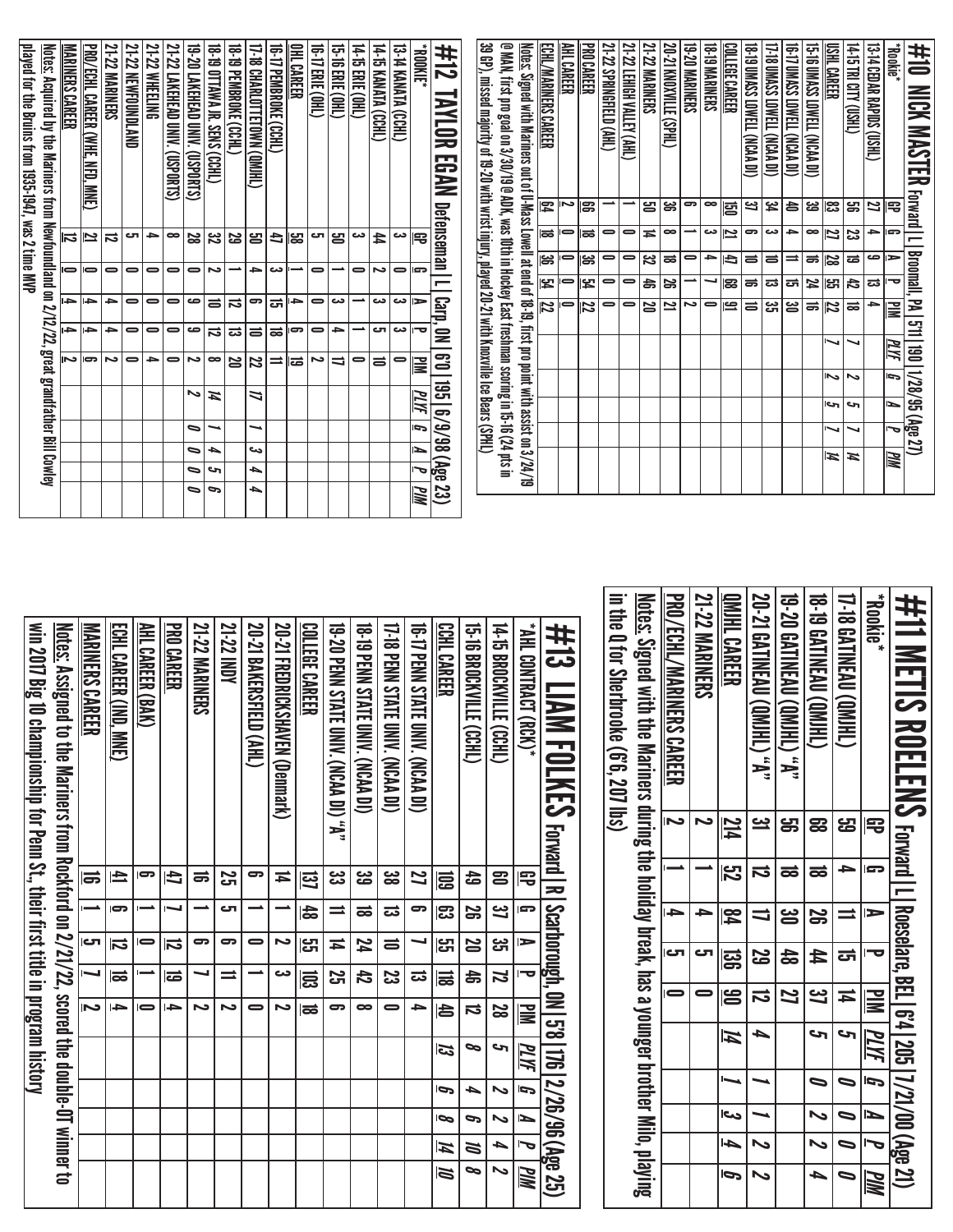| join Mariners (Wallin & Master) | <u>Notes:</u> Signed an ATO with the Maximus consecutive #9 at UMass-Lowell to | PRO/ECHL/MARINERS CAREER<br>Z | <b>21-22 MARINERS</b> | <b>COLLEGE CAREER</b><br>忌 | <b>21-22 UMASS LOWELL (NCAA DI)</b><br>ین<br>4 | <b>20-21 UMASS LOWELL (NCAA DI)</b><br>ಹ | <b>19-20 DIMASS LOWELL (NCAA DI)</b><br>≖ | <b>18-19 DINASS LOWELL (NCAA DI)</b><br>ఴౢ | 17-18 SIOUX FALLS (USHL)<br><u>다</u> | <b>(NNN) TOMING (NAHL)</b><br>54 | 15-16 WINNPEG BLUES (MHL)<br><mark>ය</mark> ු | 14-15 WINNIPEG BIOLES (MHL)<br>ఴ | <b>Rookie*</b><br>宅 | #14 REID STEFANSON Forward  L  Winnipeg, MB   6'0   185   2/20/97 (Age 25) |
|---------------------------------|--------------------------------------------------------------------------------|-------------------------------|-----------------------|----------------------------|------------------------------------------------|------------------------------------------|-------------------------------------------|--------------------------------------------|--------------------------------------|----------------------------------|-----------------------------------------------|----------------------------------|---------------------|----------------------------------------------------------------------------|
|                                 |                                                                                |                               |                       | 72                         | ∞                                              | ى                                        |                                           | œ                                          | ದ                                    | $\overline{\mathbf{z}}$          | ಹ                                             | دت                               | Ģ                   |                                                                            |
|                                 |                                                                                | $\overline{\phantom{0}}$      |                       | $\overline{\mathbf{4}}$    | ನ                                              | ᇹ                                        |                                           | ದ                                          | မ္တ                                  | <u>ین</u>                        | <u>يە</u>                                     | ಕ                                | N                   |                                                                            |
|                                 |                                                                                |                               |                       | ස                          | 2                                              | ದ                                        | œ                                         | S                                          | ಜ                                    | ಚ                                | یج<br>ڪ                                       | $\overline{\mathbf{z}}$          |                     |                                                                            |
|                                 |                                                                                |                               |                       | lâ                         | ∞                                              | ∍                                        | ÷                                         | ట్ట                                        | <u>ین</u>                            | <mark>س</mark>                   | <b>습</b>                                      | ಹ                                | $\geq$              |                                                                            |
|                                 |                                                                                |                               |                       |                            |                                                |                                          |                                           |                                            |                                      | دى                               | Ħ                                             | p                                | PLYF                |                                                                            |
|                                 |                                                                                |                               |                       |                            |                                                |                                          |                                           |                                            | $\bullet$                            | 0                                | Z                                             |                                  | $\overline{5}$      |                                                                            |
|                                 |                                                                                |                               |                       |                            |                                                |                                          |                                           |                                            |                                      | $\overline{\phantom{0}}$         | 9                                             | $\overline{\phantom{0}}$         | $\blacksquare$      |                                                                            |
|                                 |                                                                                |                               |                       |                            |                                                |                                          |                                           |                                            |                                      | $\overline{\phantom{a}}$         | $\frac{1}{2}$                                 |                                  | $\overline{r}$      |                                                                            |
|                                 |                                                                                |                               |                       |                            |                                                |                                          |                                           |                                            | $\overline{\phantom{0}}$             | $\dot{\bullet}$                  | $\overline{s}$                                | $\dot{\bullet}$                  | WM                  |                                                                            |

| ## 16 MATHEW SANT0S rexard                                                                                      |        | $\equiv$       |                  |                         | Ltopicoke, ON   6'1     | 183 3/16/95 (Age 26) |    |    |                |          |
|-----------------------------------------------------------------------------------------------------------------|--------|----------------|------------------|-------------------------|-------------------------|----------------------|----|----|----------------|----------|
| <b>Rookie</b>                                                                                                   | 导      | G.             | $\triangleright$ | ਚ                       | $\mathbf{u}$            | PLYF                 | ſ, | И  |                | ЖМ       |
| [2-13 BRAMPTON (OHL)                                                                                            | 5      |                | $\bullet$        | ದ                       | 74                      | حہ                   | 0  |    | 0              |          |
| <b>(THO) AND HINOM 71-SI</b>                                                                                    | ఔ      | 5              | $\bullet$        | Ħ                       | $\frac{4}{8}$           | 22                   | ぃ  | دے | حە             | Ø        |
| [THO) AV8 H1N0N S1-71                                                                                           | 9      |                | ಹ                | <u>یع</u>               | 42                      | ল                    | P  |    |                | p        |
| 15-16 NORTH BAY (OHL) "A"                                                                                       | 54     | 5g             | 4                | සි                      | $\overline{z}$          | 4                    | حە | P  | $\overline{u}$ | Ø        |
| OHL CAREER                                                                                                      | 55     | ပ္ပာ           | 4                | IJ                      | $\overrightarrow{33}$   | 53                   | ಡ  | Ģ  |                | <b>Z</b> |
| 16-17 TOLEDO                                                                                                    | 숩      | 9              | ణ                | $\vec{v}$               | دى<br>آگ                |                      |    |    |                |          |
| <b>18-19 AYERSON ONIV. (USPORTS)</b>                                                                            | S      | ಜ              | 2                | $t\overline{3}$         | ∞                       | c                    | ぃ  | دے | حە             | P        |
| 19-20 RYERSON UNIV (USPORTS)                                                                                    | 8<br>8 | ದ              | $\overline{2}$   | ఴ                       | ఴ                       | Ŝ                    | در | ь  |                | ∞        |
| <b>21-22 MARINERS</b>                                                                                           | đ      | 33             | <u>يە</u>        | <u>بہ</u>               | <u>بہ</u>               |                      |    |    |                |          |
| 21-22 SPRINGFIELD (AHL)                                                                                         | N      | 0              |                  |                         |                         |                      |    |    |                |          |
| <b>21-22 LAVAL (AHL)</b>                                                                                        | دى     |                |                  | 0                       |                         |                      |    |    |                |          |
| PRO CAREER                                                                                                      | 巨      | 3ā             | ယ္တ              | $\overline{\mathbf{c}}$ | <u> صر</u>              |                      |    |    |                |          |
| AHL CAREER (SPR, LAV)                                                                                           | ات     | $\overline{ }$ |                  |                         | LÞ.                     |                      |    |    |                |          |
| ECHL CAREER (TOL) INNE                                                                                          | န္တ    | 59             | یع               | 133                     | $\overline{\mathbf{S}}$ |                      |    |    |                |          |
| <b>MARINERS CAREER</b>                                                                                          | đ      | ပ္ပ            | <u>س</u>         | <u>بہ</u>               | ឌី                      |                      |    |    |                |          |
| <u>Notes:</u> Averaged over a point-per-game in final season with North Bay, also serving as alternate captain, |        |                |                  |                         |                         |                      |    |    |                |          |
| prior ECHL experience w/Toledo in 16-17, loaned to Springrield for 2 games on New Year's Day                    |        |                |                  |                         |                         |                      |    |    |                |          |

| #15 BRENDAN ROBBINS Forward I R   Nashua, NH   6:2   190   6/30/95 (Age 26)                                     |          |           |          |                         |               |      |    |   |      |     |
|-----------------------------------------------------------------------------------------------------------------|----------|-----------|----------|-------------------------|---------------|------|----|---|------|-----|
| *Blookie*                                                                                                       | 宅        | l gra     | ∍        | гe                      | <b>MId</b>    | PLIF | l. | E |      | PIM |
| 13-14 ISLANDERS HC (ISPHI Premier)                                                                              | 20       | 5         |          | ದ                       | N             |      |    |   |      |     |
| 14-15 ISLANDERS HC (USPHL Premier)                                                                              | ഋ        | ಹ         | S        | 44                      | 28            | ▵    |    | ↖ | دما  | ∾   |
| <b>USPHL Premier CAREER</b>                                                                                     | ă        | 74        | یں<br>دن | 5                       | $\frac{4}{5}$ | 4    |    | N | اورع | い   |
| 10-15 DAINERSTIN OF MAINE (NCAN DI)                                                                             | ఴౢ       | ∍         |          |                         | ٠             |      |    |   |      |     |
| 16-17 DNVERSITY OF MANE (NCAN DI)                                                                               | ین<br>4  | 5         | ದ        | ಹ                       | ವ             |      |    |   |      |     |
| 17-18 GMANERSILY OF MARINERS UNIVERSITY                                                                         | ݺ        | ⋍         | $\equiv$ | 2                       | 20            |      |    |   |      |     |
| 19-19 DINERSITY OF MAINE (NCAP DI)                                                                              | ఴ        | ص         | cл       | Ħ                       | 74            |      |    |   |      |     |
| COLLEGE CAREER                                                                                                  | 푾        | မြ        | یں<br>ات | ဌာ                      | ၉၁            |      |    |   |      |     |
| <b>UHP (THEILD CAHL)</b>                                                                                        |          |           | 0        |                         |               |      |    |   |      |     |
| 19-20 EVANSVILLE (SPHL)                                                                                         | -        |           |          | N                       |               |      |    |   |      |     |
| <b>20-21 KANSAS CITY</b>                                                                                        | జ        |           | 0        |                         | 5             |      |    |   |      |     |
| <b>21-22 MARINERS</b>                                                                                           | 므        |           | ದ        | 20                      | ಹ             |      |    |   |      |     |
| <b>PRO CAREER</b>                                                                                               | ႜႜၟ      | $\bullet$ | ದ        | Ľ                       | 12            |      |    |   |      |     |
| AHL CAREER                                                                                                      |          | 0         | 0        |                         |               |      |    |   |      |     |
| ECHL CAREER (KC, MNE)                                                                                           | ≆        | $\bullet$ | ದ        | 2                       | 22            |      |    |   |      |     |
| <b>MARINERS CAREER</b>                                                                                          | <u>س</u> |           | ದ        | $\overline{\mathbf{z}}$ |               |      |    |   |      |     |
| <u>Notes:</u> Was in camp on a tryout, played at UMaine while Ben Guite was an Assistant, then Associate Coach, |          |           |          |                         |               |      |    |   |      |     |
| first UMaine alum (along with Tralmaks) to play for Mariners                                                    |          |           |          |                         |               |      |    |   |      |     |
|                                                                                                                 |          |           |          |                         |               |      |    |   |      |     |

| traded from HAR to LV on 2/20/20 and assigned to Reading, won BCHL championship w/Penticton in 2015 | started the 2019-20 season with Mariners (under contract with Hartford), returned in January and was | <u>Notes:</u> Holds Mariners franchise record for goals (5) and points (6) in a game, achieve on 11/12/21 vs. TR, | <b>NARINERS CAREER</b>  | ECHL CAREER (MNE, REA)  | <b>ZHL CAREER (HAR. TUC)</b> | PRO CAREER              | 21-22 TUCSON (AHL) | <b>21-22 MARINERS</b> | <b>20-21 BILDEN STINED ENGINED ERG</b> | <b>19-20 READING</b> | <b>19-20 MARINERS</b> | 19-20 HARTFORD (AHL) | <b>CHAR DROFFORD (AHL)</b> | COLLEGE CAREER |         | 17-18 HARVARD (NCAA DI) | <b>16-TJ HARVARD (NCAA DI)</b> | <b>15-T6 HARVARD (NCAA DI)</b> | 14-15 PENTICTON (BCHL) |                         | #17 LENIS ZNENHEP-800920EL Formatil Flamstreal GlosSQSQS (Age 26) |
|-----------------------------------------------------------------------------------------------------|------------------------------------------------------------------------------------------------------|-------------------------------------------------------------------------------------------------------------------|-------------------------|-------------------------|------------------------------|-------------------------|--------------------|-----------------------|----------------------------------------|----------------------|-----------------------|----------------------|----------------------------|----------------|---------|-------------------------|--------------------------------|--------------------------------|------------------------|-------------------------|-------------------------------------------------------------------|
|                                                                                                     |                                                                                                      |                                                                                                                   | S                       | $\overline{\mathbf{r}}$ | జ                            | 2                       | ∞                  | ದ                     |                                        | ∞                    | ದ                     | 32<br>Sa             | ౮                          | <u> 23</u>     | دع<br>د | <u>ین</u>               | ఴ                              | 21                             | 9                      | ş                       |                                                                   |
|                                                                                                     |                                                                                                      |                                                                                                                   | $\bullet$               | صەر                     | ŀ                            | ವ                       | 0                  |                       | ∍                                      |                      |                       | Ν                    | N                          | 42             | ಹ       | ᇹ                       | =                              | دى                             | ಹ                      | œ                       |                                                                   |
|                                                                                                     |                                                                                                      |                                                                                                                   | $\overline{a}$          | ದ                       | دى                           | ಹ                       | د                  |                       | د٦                                     | دے                   | ى                     |                      |                            | 럲              | ౚ       | ಹ                       | Ħ                              | →                              | 28                     | $\Rightarrow$           |                                                                   |
|                                                                                                     |                                                                                                      |                                                                                                                   | $\overline{\mathbf{S}}$ | 74                      |                              | $\overline{\mathbf{2}}$ | N                  | Ħ                     | 5                                      | ≏                    | 5                     | دى                   | N                          | ္ဟြ            | 74      | ಜ                       | S                              |                                | ਛੇ                     | ਚ                       |                                                                   |
|                                                                                                     |                                                                                                      |                                                                                                                   | ಹ                       | ū                       | Z                            | ౹ౚ                      | د                  |                       | ∍                                      | ᆋ                    | 5                     |                      |                            | မ္တ            | ణ       | $\overline{a}$          | ಹ                              | )}                             | ≖                      | $\overline{\mathbb{R}}$ |                                                                   |
|                                                                                                     |                                                                                                      |                                                                                                                   |                         |                         |                              |                         |                    |                       |                                        |                      |                       |                      |                            |                |         |                         |                                |                                | Ħ                      | ТП                      |                                                                   |
|                                                                                                     |                                                                                                      |                                                                                                                   |                         |                         |                              |                         |                    |                       |                                        |                      |                       |                      |                            |                |         |                         |                                |                                |                        | G                       |                                                                   |
|                                                                                                     |                                                                                                      |                                                                                                                   |                         |                         |                              |                         |                    |                       |                                        |                      |                       |                      |                            |                |         |                         |                                |                                | c                      | ∍                       |                                                                   |
|                                                                                                     |                                                                                                      |                                                                                                                   |                         |                         |                              |                         |                    |                       |                                        |                      |                       |                      |                            |                |         |                         |                                |                                | c                      |                         |                                                                   |
|                                                                                                     |                                                                                                      |                                                                                                                   |                         |                         |                              |                         |                    |                       |                                        |                      |                       |                      |                            |                |         |                         |                                |                                | D                      | ЫM                      |                                                                   |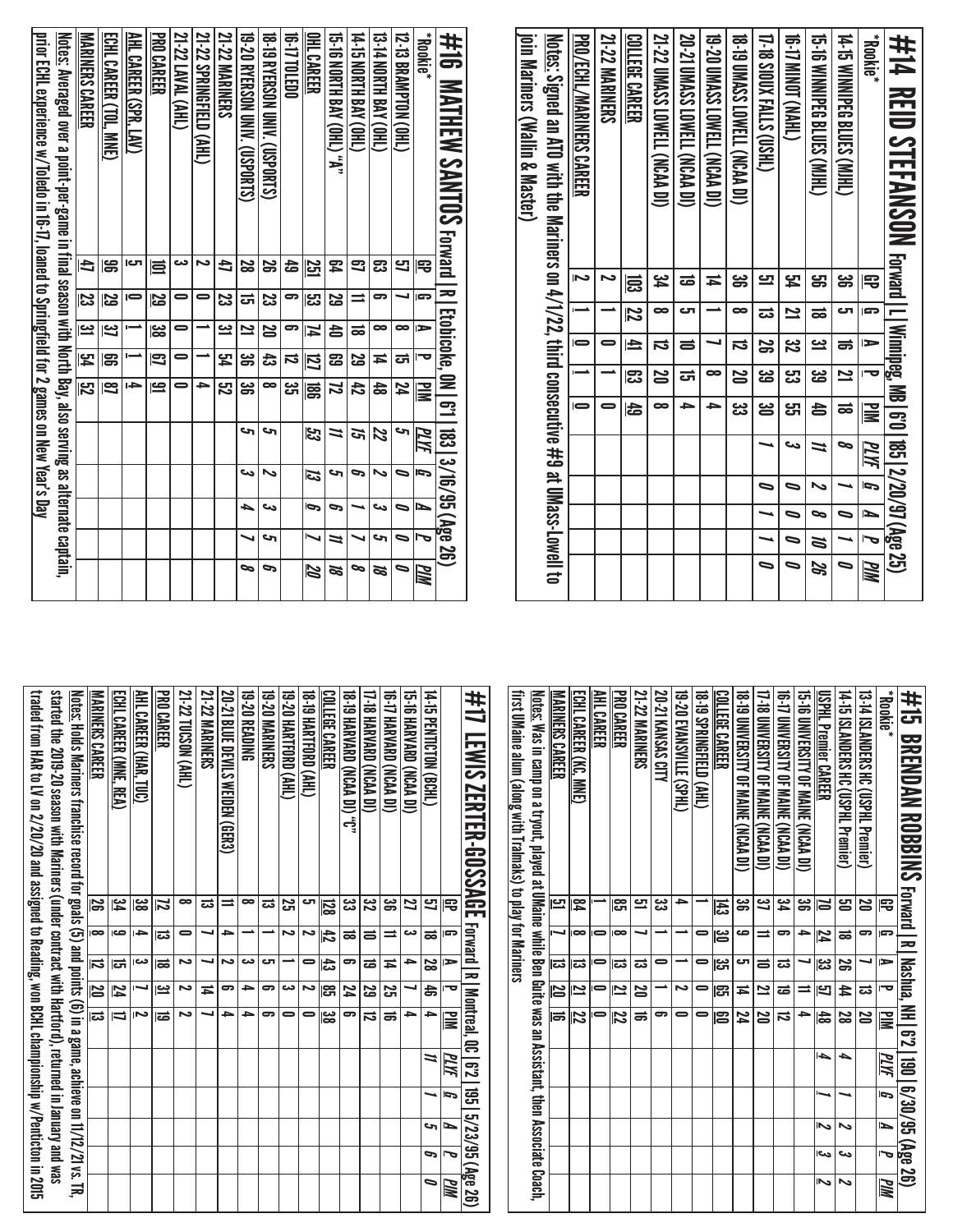| (3/10/20 vs. NOR), ECHL All-Star in 2017-18 w/Tulsa, drafted twice: 2014, R1 #23 by COL & 2016, R5 #144 by STL | <u>Notes:</u> Acquired by the Mariners from Idaho in 3 team deal on 1/14/20, scored a goal in final game before pandemic<br>MARINERS CAREER<br>4<br>25 | ECHL CAREER (MO, TUL, IDH)<br>圖<br>ದ∥ದ<br>ಜ∥ಜ<br>$\overline{\overline{5}}$<br>$\Xi$ $\Xi$ | AHL CAREER (CHI, SA, TEX)<br>ౙ<br>$\equiv$<br>$\overline{z}$<br>ین<br>د<br>မ္ထ | <b>21-22 MARINERS</b><br><b>PRO CAREER</b><br>$\Xi$<br>အ<br>13<br>ᇹ<br>ႜႜ<br>ದ<br>局<br>25<br>225<br>ౢ | 20-21 ALLEN<br>32<br>4<br>రా<br>ص<br>υ | 19-20 HARTFORD (AHL)<br>$\bullet$<br>$\bullet$<br>$\bullet$<br>Ζ | 19-20 MARINERS<br>ದ<br>G<br>ال<br>$\equiv$<br>Ħ | 19-20 TEXAS (AHL)<br>$\equiv$<br>دە<br>ىم<br>cл<br>ြ | (THY) OINOLINY NYS 61-81<br><b>19-20 DAHO</b><br>57<br>ಹ<br>$\rightarrow$<br>cл<br>$\equiv$<br>ص<br>ಪ<br>$\vec{a}$<br>→<br>ပ္ပ | 17-18 TULSA<br>$\bullet$<br>$\vec{a}$<br>ಹ<br>జ<br>$\overline{a}$ | <b>17-18 SAN ANTONIO (AHL)</b><br>ಪ<br>۰<br>0<br>┙ | 17-18 CHICAGO (AHL)<br>0<br>N | 16-17 MISSOURI<br>16-T7 CHICAGO (AHL)<br>$\overline{4}$<br>đ<br>┙<br>Z<br>5<br>$\bullet$<br>$\overline{\phantom{0}}$<br>$\equiv$<br>Ħ<br>∞<br>N | <b><i>MHL CAREER</i></b><br>259<br>18<br>昆<br>ē<br>扈<br>И | 15-18 RED DEER (NHL) "A"<br><u>بہ</u><br>ಪ<br>జ<br>お<br>đ | <b>14-15 RED DEER (WHL)</b> "0"<br><u>س</u><br>27<br>22<br>숩<br>đ<br>ىم | <b>13. THED DEER (WHL) .0.</b><br>≍<br>29<br>39<br>G<br>æ<br>$\frac{1}{60}$ | 12-13 RED DEER (WHL)<br>g<br>ڡ<br>ڡ<br>$\vec{a}$<br>22<br>ص | 11-12 RED DEER (WHL)<br>$\Rightarrow$<br>Ζ<br>0<br>N<br>9 | #21<br><b>CONNEX</b><br><b>BLEACKLEY Forward</b><br> 宅<br>Ģ<br>$\equiv$<br>►<br><b>High River, AB   511   195</b><br>ᅮ<br>鼍<br>PLYF | All-American, played with F Nick Master at La Salle and D Nate Kallen last season in Macon | led all of Dill in scoring as a junior and senior, 2nd all-time leading scorer for Genesse, two-time AHCA | <u>Notes:</u> Scored first ECHL goal on 10/31/21 vs. REA, signed with Mariners out of SUNY Geneseo in July 2020, | <u>PRO/ECHL/MARINERS CAREER</u><br><u>ទ្រ</u><br>$\blacktriangle$<br>CΠ<br>$\blacktriangle$ | <b>21-22 MARINERS</b><br>20-21 MACON (SPHL)<br>œ<br>25<br>$\rightarrow$<br>$\ddot{}$<br>ات  <br>$\equiv$<br>$\rightarrow$<br>ವ<br>ゝ<br>D | 20-21 HONTSVILLE (SPHL)<br>$\equiv$<br>دى<br>N<br>cл<br>5 | <b>COLLEGE CAREER</b><br>局<br>ಜ<br>$\overline{32}$<br>$\equiv$<br>$\frac{2}{4}$ | 19-20 SUNY GENESEO (NCAA DIII) "A"<br>21<br>Ħ<br>42<br>ឌូ<br>ಹ | 18-19 SUNY GENESEO (NCAA DIII)<br>29<br>ᇹ<br>$t\overline{t}$<br>79<br>N | 17-18 SUNY GENESED (NCAA DIII)<br>53<br>9<br><u>یہ</u><br><u>ین</u><br>ౚ | <b>MAHL CAREER</b><br>IG-17 SUNY GENESEO (NCAA DIII)<br>21<br>ј≣<br>ص<br>74<br>မ္တ<br>⋼<br>18<br>25<br>မ္ထ<br>$\equiv$ | Ģ   | (THYN) NMOLSNHOI 91-91<br>$\Xi$<br>⇒<br>జ<br>g<br>$\overline{4}$<br>c | (THYN) NMOLSNHOI SI-ti<br>ឌ<br>$\Rightarrow$<br>74<br>74 | <b>PREP CAREER</b><br>౹౾<br>یے<br>₫.<br>2<br>Ħ | 12-13 LA SALLE COLLEGE HIGH (PREP)<br>13-14 LA SALLE COLLEGE HIGH (PREP)<br>ڡ<br>ᇹ<br>ದ<br>局<br>ಪ<br><b>SQ</b><br>32<br>S<br>∞<br>ى | 11-12 LA SALLE COLLEGE HIGH (PREP)<br>$\equiv$<br>ော<br>∞<br>$\sharp$<br>$\ddot{}$ | *Blookie<br>#19<br><b>ANDREW ROMANO</b> Forward   RI Deexel Hill, PA   5'8   174   7/18/95 (Age 26)<br>Ģ<br>≧<br>PLYF<br>G |
|----------------------------------------------------------------------------------------------------------------|--------------------------------------------------------------------------------------------------------------------------------------------------------|-------------------------------------------------------------------------------------------|--------------------------------------------------------------------------------|-------------------------------------------------------------------------------------------------------|----------------------------------------|------------------------------------------------------------------|-------------------------------------------------|------------------------------------------------------|--------------------------------------------------------------------------------------------------------------------------------|-------------------------------------------------------------------|----------------------------------------------------|-------------------------------|-------------------------------------------------------------------------------------------------------------------------------------------------|-----------------------------------------------------------|-----------------------------------------------------------|-------------------------------------------------------------------------|-----------------------------------------------------------------------------|-------------------------------------------------------------|-----------------------------------------------------------|-------------------------------------------------------------------------------------------------------------------------------------|--------------------------------------------------------------------------------------------|-----------------------------------------------------------------------------------------------------------|------------------------------------------------------------------------------------------------------------------|---------------------------------------------------------------------------------------------|------------------------------------------------------------------------------------------------------------------------------------------|-----------------------------------------------------------|---------------------------------------------------------------------------------|----------------------------------------------------------------|-------------------------------------------------------------------------|--------------------------------------------------------------------------|------------------------------------------------------------------------------------------------------------------------|-----|-----------------------------------------------------------------------|----------------------------------------------------------|------------------------------------------------|-------------------------------------------------------------------------------------------------------------------------------------|------------------------------------------------------------------------------------|----------------------------------------------------------------------------------------------------------------------------|
|                                                                                                                |                                                                                                                                                        |                                                                                           |                                                                                |                                                                                                       |                                        |                                                                  |                                                 |                                                      |                                                                                                                                |                                                                   |                                                    |                               | ∍<br>⋼<br>∍                                                                                                                                     | احد<br>∾<br>احى                                           |                                                           | ∾                                                                       |                                                                             | N<br>ص                                                      |                                                           | G<br>2/7/96 (Age 25)<br>ь                                                                                                           |                                                                                            |                                                                                                           |                                                                                                                  |                                                                                             | $\bullet$<br>$\overline{\phantom{0}}$<br>$\overline{\phantom{0}}$                                                                        |                                                           |                                                                                 |                                                                |                                                                         |                                                                          | $\overline{\phantom{a}}$<br>$\overline{\phantom{a}}$                                                                   | احى | دى<br>┶<br>┶                                                          |                                                          |                                                |                                                                                                                                     |                                                                                    | <b>MIN</b>                                                                                                                 |
|                                                                                                                |                                                                                                                                                        |                                                                                           |                                                                                |                                                                                                       |                                        |                                                                  |                                                 |                                                      |                                                                                                                                |                                                                   |                                                    |                               |                                                                                                                                                 | ↳<br>ה                                                    |                                                           | ▲                                                                       |                                                                             | ٥                                                           |                                                           | <u>РМ</u>                                                                                                                           |                                                                                            |                                                                                                           |                                                                                                                  |                                                                                             |                                                                                                                                          | <b>21-22 MARINERS</b>                                     |                                                                                 |                                                                | OMIHL CAREER                                                            |                                                                          |                                                                                                                        |     |                                                                       |                                                          |                                                |                                                                                                                                     | *Bookie*                                                                           | #20                                                                                                                        |
| Conor Garland in 15-16                                                                                         | <u>Notes:</u> Acquired in Sep                                                                                                                          | <b>MARINERS CAREER</b>                                                                    |                                                                                | <b>21-22 MARINERS</b>                                                                                 |                                        |                                                                  |                                                 |                                                      |                                                                                                                                |                                                                   |                                                    |                               |                                                                                                                                                 |                                                           |                                                           |                                                                         |                                                                             |                                                             |                                                           | #22                                                                                                                                 |                                                                                            |                                                                                                           |                                                                                                                  |                                                                                             |                                                                                                                                          |                                                           |                                                                                 |                                                                |                                                                         |                                                                          |                                                                                                                        |     |                                                                       |                                                          |                                                |                                                                                                                                     |                                                                                    |                                                                                                                            |
|                                                                                                                |                                                                                                                                                        |                                                                                           | <u>PRO/ECHL CAREER (SC,</u><br><b>NNE</b>                                      |                                                                                                       |                                        | 20-21 SOUTH CAROLINA                                             | 19-20 SOUTH CARDLINA                            | <b>DRIVER SOUTH CAROLINA</b>                         | <u>QMJHL CAREER</u>                                                                                                            | I7-18 CHARLOTTETOWN<br>(THIND)                                    | I7-18 SHAWINIGAN (QM                               | €                             | IG-17 SHAWINIGAN (QMI.<br>辵                                                                                                                     | <b>IHIND) NOLONOW 4-91</b>                                | <b>THIND) NOLONGER</b>                                    | 14-YO MONCTON (QMIHL                                                    |                                                                             | 13-TH DRUMMONDVILLE<br>(THIND)                              |                                                           | <b>CAMERI</b><br>呈                                                                                                                  |                                                                                            | pro goals 2/5/22 @ Trois-Ri<br>IVIEres                                                                    |                                                                                                                  | Notes: Signed with the Mari                                                                 | <u>PRO/ECHL/MARINERS CAREER</u>                                                                                                          |                                                           | 21-22 ACADIA UNIV (USPORT<br>ؿ                                                  |                                                                |                                                                         | 19-20 CAPE BRETON (QMJHL                                                 | I9-20 ROUYN-NORANDA (QM<br>邑                                                                                           |     | IND) VONVYON-NANDY 61-81<br>π                                         |                                                          | <b>IND) PONYW-NORANDA (QMI</b><br>兲            | <b>GINAGE AND ANGELER STATE</b><br>き                                                                                                |                                                                                    | 以压入用<br>NN                                                                                                                 |
|                                                                                                                |                                                                                                                                                        | 尼                                                                                         |                                                                                | 73                                                                                                    |                                        | ದ                                                                | 모.                                              | đ                                                    |                                                                                                                                | <u>یت</u>                                                         | 32                                                 |                               | ఊ                                                                                                                                               | $\boldsymbol{\mathcal{Z}}$                                | ஐ                                                         | 8                                                                       |                                                                             | 54                                                          | 厇                                                         |                                                                                                                                     |                                                                                            |                                                                                                           |                                                                                                                  |                                                                                             | <u>یہ</u>                                                                                                                                | <u>ین</u>                                                 | دى                                                                              |                                                                | <u>741</u>                                                              | 21                                                                       | ၼ                                                                                                                      |     | 9                                                                     |                                                          | င္ထာ                                           | 9                                                                                                                                   | 宅                                                                                  |                                                                                                                            |
|                                                                                                                |                                                                                                                                                        | ಹ                                                                                         | <u>207</u><br><u>ප</u>                                                         | ಹ                                                                                                     |                                        | ص                                                                | ನ                                               | ゠                                                    | $\overline{22}$<br>扈                                                                                                           | ా                                                                 | ಪ                                                  |                               | ≖                                                                                                                                               | ದ                                                         | 32                                                        | 11                                                                      |                                                                             | ŢΩ                                                          | ဌာ                                                        | <b>ASKEW</b>                                                                                                                        |                                                                                            |                                                                                                           |                                                                                                                  |                                                                                             | ┙                                                                                                                                        | ┙                                                         |                                                                                 |                                                                | 冈                                                                       | →                                                                        | ಹ                                                                                                                      |     | 22                                                                    |                                                          | 12                                             | 9<br>ص                                                                                                                              | Ģ                                                                                  | <b>Forward   R</b>                                                                                                         |
|                                                                                                                |                                                                                                                                                        | Ħ                                                                                         | ⊯                                                                              | Ħ                                                                                                     |                                        | cл                                                               | ಹ                                               | $\equiv$                                             | ≣                                                                                                                              | ∞                                                                 | $\equiv$                                           |                               | ಪ                                                                                                                                               | $\Rightarrow$                                             | జ                                                         | 22                                                                      |                                                                             | ٩                                                           | ⊫                                                         | <b>Forward</b><br>$\overline{\phantom{0}}$                                                                                          |                                                                                            |                                                                                                           |                                                                                                                  |                                                                                             | ⋍                                                                                                                                        | ≡                                                         | ى                                                                               |                                                                | ္ဟ                                                                      | ᇹ                                                                        | N                                                                                                                      |     | 22                                                                    |                                                          | S                                              |                                                                                                                                     | ►<br>ᅮ                                                                             |                                                                                                                            |
|                                                                                                                |                                                                                                                                                        | ္က                                                                                        | 启                                                                              | జ                                                                                                     |                                        | Ħ                                                                | R                                               | 22                                                   | $\frac{20}{10}$                                                                                                                | Ħ                                                                 | 24                                                 |                               | Z                                                                                                                                               | 53                                                        | <u>යි</u>                                                 | 슩                                                                       |                                                                             | Ħ                                                           | ᅮ                                                         |                                                                                                                                     |                                                                                            |                                                                                                           |                                                                                                                  |                                                                                             | ಹ<br>ಹ                                                                                                                                   | ಹ<br>ಹ                                                    | 0                                                                               |                                                                | 뎘                                                                       | 20                                                                       | ၼ                                                                                                                      |     | 44<br>෫                                                               |                                                          | ၼ                                              | ದ                                                                                                                                   |                                                                                    |                                                                                                                            |
|                                                                                                                |                                                                                                                                                        | 23                                                                                        | $\mathbb H$                                                                    | 8                                                                                                     |                                        | 4                                                                | မ္တ                                             | <u>يە</u>                                            | $\underline{\overline{00}}$                                                                                                    | မ္တ                                                               |                                                    | $\overline{\phantom{0}}$      | 74                                                                                                                                              | Ħ                                                         | 승                                                         | 44                                                                      |                                                                             | N                                                           | ŠΜ                                                        | Boston, MA                                                                                                                          |                                                                                            |                                                                                                           |                                                                                                                  |                                                                                             |                                                                                                                                          |                                                           |                                                                                 |                                                                | 凨                                                                       | 2g                                                                       | 읁                                                                                                                      |     |                                                                       |                                                          | 29                                             | 25                                                                                                                                  | 量                                                                                  |                                                                                                                            |
|                                                                                                                |                                                                                                                                                        |                                                                                           | احى                                                                            |                                                                                                       |                                        |                                                                  |                                                 |                                                      | ⇔∥ದ                                                                                                                            | ಹ                                                                 |                                                    |                               | G                                                                                                                                               |                                                           | ಹ                                                         | <b>S</b>                                                                |                                                                             | $\overline{u}$                                              | PLYF                                                      |                                                                                                                                     |                                                                                            |                                                                                                           |                                                                                                                  |                                                                                             |                                                                                                                                          |                                                           |                                                                                 |                                                                | tØ                                                                      |                                                                          | $\overline{u}$                                                                                                         |     | 22                                                                    |                                                          | ↘                                              | 13                                                                                                                                  | PLYF                                                                               |                                                                                                                            |
|                                                                                                                |                                                                                                                                                        |                                                                                           | $\bullet$                                                                      |                                                                                                       |                                        |                                                                  |                                                 | D                                                    | ⊫ವ                                                                                                                             | ┶                                                                 |                                                    |                               | $\bullet$                                                                                                                                       |                                                           | G                                                         | $\sim$                                                                  |                                                                             | $\bullet$                                                   |                                                           | 64 212                                                                                                                              |                                                                                            |                                                                                                           |                                                                                                                  |                                                                                             |                                                                                                                                          |                                                           |                                                                                 |                                                                | احى                                                                     |                                                                          |                                                                                                                        |     | ┶                                                                     |                                                          | ∍                                              |                                                                                                                                     | G                                                                                  |                                                                                                                            |
|                                                                                                                |                                                                                                                                                        |                                                                                           | احى                                                                            |                                                                                                       |                                        |                                                                  |                                                 | ص                                                    | ∥≖                                                                                                                             | ↘                                                                 |                                                    |                               |                                                                                                                                                 |                                                           | ىي                                                        |                                                                         |                                                                             | ゝ                                                           | I                                                         |                                                                                                                                     |                                                                                            |                                                                                                           |                                                                                                                  |                                                                                             |                                                                                                                                          |                                                           |                                                                                 |                                                                | ح                                                                       |                                                                          |                                                                                                                        | ↘   | G                                                                     |                                                          | دى                                             | $\bullet$                                                                                                                           | Ñ                                                                                  |                                                                                                                            |
| <u>with Moncton, played prep hockey for St. Sebastian's School &amp; Cushing Academy</u>                       | t 2021 from SC in exchg for the withree considerations, played on a line with VAN's                                                                    |                                                                                           | احد                                                                            |                                                                                                       |                                        |                                                                  |                                                 | ص                                                    | $\Xi$                                                                                                                          | ≍                                                                 |                                                    |                               |                                                                                                                                                 |                                                           | ص                                                         | ىى                                                                      |                                                                             | ゝ                                                           | ত                                                         | 5/13/97 (Age 24)                                                                                                                    |                                                                                            |                                                                                                           |                                                                                                                  | ners on 1/4/22, won Memorial Cup championship in 2019, scored first two                     |                                                                                                                                          |                                                           |                                                                                 |                                                                | И<br>72                                                                 |                                                                          | 8<br>Ø                                                                                                                 |     | N<br>Ø                                                                |                                                          | ص<br>ゝ                                         | 2                                                                                                                                   | ص۱<br>PIM                                                                          | Cole Harbour, NS   6'1   194   5/27/99 (Age 22)                                                                            |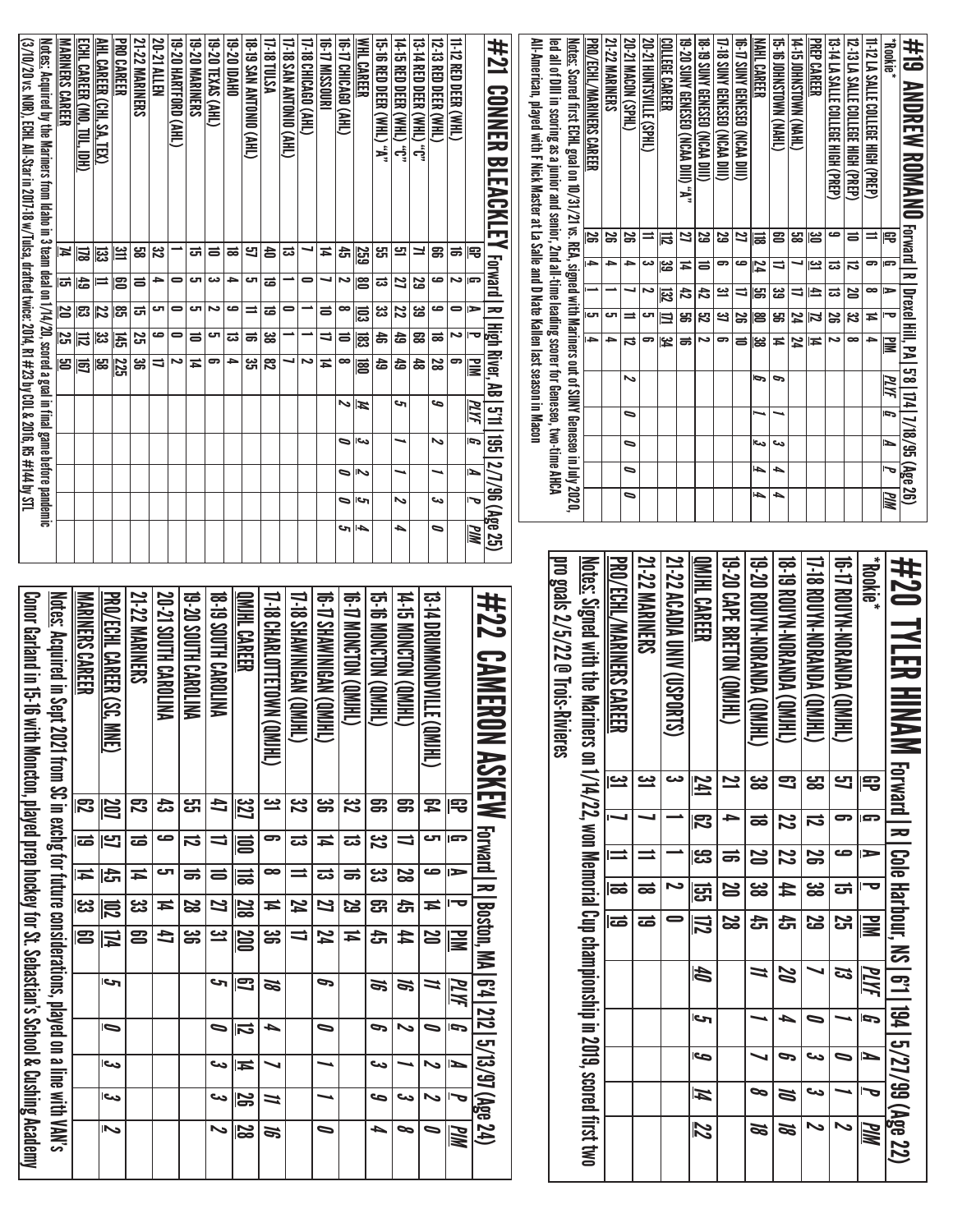| from 2010-20, WCHA All-Academic in 2017-18, played 20-21 in Macon (SPHL) w/Andrew Romano<br>this past season, named to FSU "All-Decade Team" in December 2019, leading all program D-men in goals | pandemic, Captain FSU in 2019-20, wore an "A" in 2018-19, 2nd on the team in scoring (16 pts in 35 games) | <u>Notes:</u> Signed with Mariners out of Ferris State University 3/5/20 and played 3 games for MNE before | <b>MARINERS CAREER</b><br>に<br>$\overline{\mathbf{5}}$<br>Ħ | ECHL CAREER (MNE,<br>కె<br>đ<br>$\overline{c}$<br>Ħ | AHL CAREER (SPR)<br>دى<br>$\bullet$ | <b>PRO CAREER</b><br>ဠ<br>5<br>ದ | 21-22 SPRINGFIELD (AHL)<br>دى<br>0 | <b>21-22 MARINERS</b><br>송<br>9<br>Ħ | 20-21 MACON (SPHL)<br>Σ,<br>$\rightarrow$<br>ᇘ | 20-21 RAPID CITY<br>4<br>$\bullet$<br>$\bullet$ | 19-20 MARINERS<br>دى<br>$\blacksquare$<br>$\blacksquare$ | <u>COLLEGE CAREER</u><br>禹<br>N<br>4 | 19 - 20 FERRIS STATE (NCAA DI) "C"<br>ಜ<br>9<br>$\equiv$ | 18 - 19 FERRIS STATE (NCAA DI) "A"<br>ၼ<br>┙<br>U | 17-18 FERRIS STATE (NCAA DI)<br>జ<br>CΠ<br>12 | 16-17 FERRIS STATE (NCAA DI)<br>31<br>2<br>చా | USHL CAREER<br>125<br>دى<br>Ħ | 15-T6 MUSKEGDN (USHL)<br>53<br>دى<br>Ħ | "Bookie"<br>宅<br><b>G</b><br>► | #26<br><b>NATE KALLEN</b><br>Defenseman<br>$\overline{\phantom{1}}$<br>  San Diego, | scoring (19 pts) in 17-18, played with Francois Brassard for Gatineau Olympiques (QMJHL) in 14-15 | <u>Notes:</u> Signed as a free agent in July 2019, posted career high 4 goals in 19-20, led all Witchita d-men in | <b>MARINERS CAREER</b><br>ξg<br>$\infty$ | PRO/ECHL CAREER (FW, WHE, MNE)<br>န္တ<br>15 | <b>21-22 MARINERS</b><br><b>ZS</b><br>$\bullet$ | <b>20-21 WHEELING</b><br>0 | 19-20 WHEELING<br><u>ပ္ပ</u><br>N | 19-20 FORT WAYNE<br>÷<br>0 | QMIHL CAREER<br><u>ය</u><br>≖ | <b>18. JONDRON MONOROW COMPLE</b><br>ട്ട | 17-18 DROMONONDVILLE (QM1H-)<br>53<br>دى | <b>UPIN MONONDRUM (ON)HT.</b><br>53<br>→ | <b>15-16 GATINEAU (QMJHL)</b><br>Σ<br>$\bullet$ | <b>14-T5 GATINEAU (QMJHL)</b><br>دى<br>$\bullet$ | Β<br>$\overline{a}$      | #24<br><b>MARC-DLIVIER</b><br><b>DUQUET</b><br>m                |
|---------------------------------------------------------------------------------------------------------------------------------------------------------------------------------------------------|-----------------------------------------------------------------------------------------------------------|------------------------------------------------------------------------------------------------------------|-------------------------------------------------------------|-----------------------------------------------------|-------------------------------------|----------------------------------|------------------------------------|--------------------------------------|------------------------------------------------|-------------------------------------------------|----------------------------------------------------------|--------------------------------------|----------------------------------------------------------|---------------------------------------------------|-----------------------------------------------|-----------------------------------------------|-------------------------------|----------------------------------------|--------------------------------|-------------------------------------------------------------------------------------|---------------------------------------------------------------------------------------------------|-------------------------------------------------------------------------------------------------------------------|------------------------------------------|---------------------------------------------|-------------------------------------------------|----------------------------|-----------------------------------|----------------------------|-------------------------------|------------------------------------------|------------------------------------------|------------------------------------------|-------------------------------------------------|--------------------------------------------------|--------------------------|-----------------------------------------------------------------|
|                                                                                                                                                                                                   |                                                                                                           |                                                                                                            | N                                                           | N                                                   |                                     | ౹ಹ                               |                                    | N                                    | ಹ                                              | $\bullet$                                       | $\bullet$                                                | 【                                    | ಹ                                                        | 24                                                | $\Rightarrow$                                 | ┙                                             | $\overline{\phantom{a}}$      | $\Rightarrow$                          | ᠊ᢦ                             |                                                                                     |                                                                                                   |                                                                                                                   | $\rightarrow$                            | صا                                          | ≏                                               | 0                          | Γک                                | $\blacksquare$             | န္တ                           | ⇒                                        | ಹ                                        | 2                                        | $\bullet$                                       | $\bullet$                                        | $\triangleright$         |                                                                 |
|                                                                                                                                                                                                   |                                                                                                           |                                                                                                            | Ħ                                                           | Ħ                                                   | $\bullet$                           | $\overline{\mathbf{u}}$          | 0                                  | 12                                   | ド                                              | 0                                               | ∽                                                        | 启                                    | ಹ                                                        | ణ                                                 | $\bullet$                                     | $\bullet$                                     | $\overline{\phantom{a}}$      | $\infty$                               | N                              | $\Xi$<br><u>ာ</u>                                                                   |                                                                                                   |                                                                                                                   | IJ                                       | ౹ౚ                                          | 12                                              | 0                          |                                   | 0                          | N                             | 24                                       | 21                                       | 25                                       | $\bullet$                                       | $\bullet$                                        | $\overline{\phantom{a}}$ |                                                                 |
|                                                                                                                                                                                                   |                                                                                                           |                                                                                                            |                                                             |                                                     |                                     |                                  |                                    |                                      | ┶<br>$\bullet$                                 |                                                 |                                                          |                                      |                                                          |                                                   |                                               |                                               |                               |                                        | <u>РИ</u><br>ā                 | 192   11/5/97 (Age 25)                                                              |                                                                                                   |                                                                                                                   | 21                                       | ္လာ                                         | 77                                              | د                          | 74                                | 0                          | 霓                             | <b>ឌុ</b>                                | 8                                        | <u>မ</u>                                 | 0                                               | $\bullet$                                        | ≧                        | Defenseman   L   Chateauguay, QC   6'4   210   3/26/98 (Age 23) |
|                                                                                                                                                                                                   |                                                                                                           |                                                                                                            |                                                             |                                                     |                                     |                                  |                                    |                                      | ⊸                                              |                                                 |                                                          |                                      |                                                          |                                                   |                                               |                                               |                               |                                        | Ł                              |                                                                                     |                                                                                                   |                                                                                                                   |                                          |                                             |                                                 |                            |                                   |                            | 29                            | <b>S</b>                                 | G                                        | ┶                                        |                                                 |                                                  | PLYF                     |                                                                 |
|                                                                                                                                                                                                   |                                                                                                           |                                                                                                            |                                                             |                                                     |                                     |                                  |                                    |                                      | ◡                                              |                                                 |                                                          |                                      |                                                          |                                                   |                                               |                                               |                               |                                        | ᢇ                              |                                                                                     |                                                                                                   |                                                                                                                   |                                          |                                             |                                                 |                            |                                   |                            |                               |                                          | ∍                                        | $\bullet$                                |                                                 |                                                  | ā                        |                                                                 |
|                                                                                                                                                                                                   |                                                                                                           |                                                                                                            |                                                             |                                                     |                                     |                                  |                                    |                                      | ∍                                              |                                                 |                                                          |                                      |                                                          |                                                   |                                               |                                               |                               |                                        | MМ                             |                                                                                     |                                                                                                   |                                                                                                                   |                                          |                                             |                                                 |                            |                                   |                            | P                             | $\tilde{\phantom{a}}$                    | ┶                                        | $\bullet$                                |                                                 |                                                  | N                        |                                                                 |
|                                                                                                                                                                                                   |                                                                                                           |                                                                                                            |                                                             |                                                     |                                     |                                  |                                    |                                      |                                                |                                                 |                                                          |                                      |                                                          |                                                   |                                               |                                               |                               |                                        |                                |                                                                                     |                                                                                                   |                                                                                                                   |                                          |                                             |                                                 |                            |                                   |                            |                               | دى                                       | ┶                                        | $\bullet$                                |                                                 |                                                  | ত                        |                                                                 |
|                                                                                                                                                                                                   |                                                                                                           |                                                                                                            |                                                             |                                                     |                                     |                                  |                                    |                                      |                                                |                                                 |                                                          |                                      |                                                          |                                                   |                                               |                                               |                               |                                        |                                |                                                                                     |                                                                                                   |                                                                                                                   |                                          |                                             |                                                 |                            |                                   |                            | Z                             | 12                                       | 9                                        | $\bullet$                                |                                                 |                                                  | WМ                       |                                                                 |

| <b>10 ANDERSTINE (NORM DE MAINE CONVERSION)</b><br>18 - 19 DNIVERISTY OF MAINE (NCAA DI)<br>17-18 DNNERSILY OF MAINE (NCAA DI)<br>19-10 XIMBALL DXOLA ACADEMY (Prep)<br>14-15 BOSTON IS BRITNS 180 (USPHL)<br>15-16 BOSTON JR. BRUINS 18U (USPHL)<br>14-15 KIMBALL UNION ACADEMY (Pren)<br><b>13-14 CAAL COD WHALERS 160 UNEST</b><br><b>Rookie*</b><br>#27 PATRICK SHEA recreter Langue in Malpharan 24) | ಜ<br>ی<br>د<br>چي<br>آگ<br>జ<br>یئ<br>$\equiv$<br>⋍<br>弔<br>⋍ | ای<br>⇒<br>ای<br>S<br>cл<br>ಹ<br>5<br>ິ<br>œ | $\equiv$<br>N<br>ص<br>صه<br>た<br>∞<br>►<br>$\equiv$ | జ్ఞ<br>$\bar{\textbf{t}}$<br>ವ<br>ಹ<br>ದ<br>⊒<br>Ħ<br>Ħ<br>≍ | <b>NIN</b><br>29<br>ವ<br>د<br>42<br>ឌ<br>20 | PLYF | $\overline{5}$ | Ł | J | <u>РМ</u> |
|-----------------------------------------------------------------------------------------------------------------------------------------------------------------------------------------------------------------------------------------------------------------------------------------------------------------------------------------------------------------------------------------------------------|---------------------------------------------------------------|----------------------------------------------|-----------------------------------------------------|--------------------------------------------------------------|---------------------------------------------|------|----------------|---|---|-----------|
|                                                                                                                                                                                                                                                                                                                                                                                                           |                                                               |                                              |                                                     |                                                              |                                             |      |                |   |   |           |
|                                                                                                                                                                                                                                                                                                                                                                                                           |                                                               |                                              |                                                     |                                                              |                                             |      |                |   |   |           |
| 19-20 DNNERSILL OF MAINE (NCAA DI)<br>COLLEGE CAREER                                                                                                                                                                                                                                                                                                                                                      | 5g<br>ឌូ                                                      | 20<br>ິ                                      | <u>يو</u><br>≏                                      | 内<br>ᇹ                                                       | န္မ<br>ಹ                                    |      |                |   |   |           |
| <b>21-22 MARINERS</b>                                                                                                                                                                                                                                                                                                                                                                                     | مع<br>ڪ                                                       | ದ                                            | ಹ                                                   | $\mathbf{z}$                                                 | ಹ                                           |      |                |   |   |           |
| 21-22 SPRINGFIELD (AHL)<br>PRO CAREER                                                                                                                                                                                                                                                                                                                                                                     | င္လာ                                                          | ದ                                            | Z<br>ಹ                                              | یع<br>ما<br>د                                                | ಹ                                           |      |                |   |   |           |
| AHL CAREER (SPR)                                                                                                                                                                                                                                                                                                                                                                                          | ∸                                                             |                                              | Z                                                   | Σ                                                            | 0                                           |      |                |   |   |           |
| <u>Notes:</u> Signed with Mariners on 11/17/11, will become the 4th UMaine alum to suit up for the Mariners this<br>ECHL/MARINERS CAREER                                                                                                                                                                                                                                                                  | မ္မာ                                                          | lត                                           | $\Rightarrow$                                       | <u>یہ</u>                                                    |                                             |      |                |   |   |           |
| season (Tralmaks, Robbins, Greemway), drafted in 2015 R7 #192 overall by FLA, has large social media                                                                                                                                                                                                                                                                                                      |                                                               |                                              |                                                     |                                                              |                                             |      |                |   |   |           |
| following (11.7K followers on IG, 24.1K subscribers on YouTube), did a podcast with Tralmaks at UMaine                                                                                                                                                                                                                                                                                                    |                                                               |                                              |                                                     |                                                              |                                             |      |                |   |   |           |
| $\frac{1}{2}$<br>AAAIINA フィニュブリー                                                                                                                                                                                                                                                                                                                                                                          |                                                               |                                              |                                                     |                                                              |                                             |      |                |   |   |           |

| #28 CONNOR DOHLENTY Defenseman   Linneen, NA [6] [472/33(3&98)                                           |           |                |                |                          |                   |      |           |   |   |    |
|----------------------------------------------------------------------------------------------------------|-----------|----------------|----------------|--------------------------|-------------------|------|-----------|---|---|----|
| "NINIJA".                                                                                                | 宅         | G              | ⋗              | $\overline{\phantom{a}}$ | ≧                 | PLYF |           | ⊵ | ত | WМ |
| 11-12 BOSTON JR. BRUNS (C)HL)                                                                            | دے<br>ات  | ≏              | $\overline{4}$ | ಹ                        | g                 | ▵    | 0         | N | N | ٠  |
| 12-13 BOSTON JR. BRUINS (CIHL)                                                                           | ದ         |                | ى              | 급                        | ಹ                 | N    | 0         | N | N | ٠  |
| 13-14 BOSTON (CSPHL Premier)                                                                             | 42        | ای             | ಪ              | <b>DZ</b>                | 3                 | 9    | $\bullet$ | ٠ | ┶ | G  |
| 14-15 SACRED HEART (NCAA DI)                                                                             | జ         | دت             | cл             | $\bullet$                | 5                 |      |           |   |   |    |
| 15-16 SACRED HEART (NCAA DI)                                                                             | ఴ         | ٩              | ອ              | $\equiv$                 | 2                 |      |           |   |   |    |
| 16-17 SACRED HEART (NCAA DI) "A"   25                                                                    |           | 0              | دے             | دے                       | ین<br>4           |      |           |   |   |    |
| COLLEGE CAREER                                                                                           | ස         |                | Ħ              | $\overline{\mathbf{z}}$  | <b>134</b>        |      |           |   |   |    |
| <b>17-18 WORCESTER</b>                                                                                   | 5         |                | ≏              | cл                       | 49                | حہ   | $\bullet$ |   |   | c  |
| <b>18-19 WORCESTER</b>                                                                                   | <u>یع</u> |                | ∞              | ده                       | ၼ                 |      |           |   |   |    |
| 19-20 WORCESTER                                                                                          | <u>س</u>  |                | ≐              | $\equiv$                 | 2                 |      |           |   |   |    |
| 20-21 KANSAS CITY                                                                                        | 5         |                | دت             | ٩                        | 42                |      |           |   |   |    |
| 21-22 MARINERS "C"                                                                                       | لى<br>س   |                | ಹ              | ಹ                        | జ                 |      |           |   |   |    |
| PRO/ECHL CAREER (WOR, KC, MNE)   238                                                                     |           | $\overline{4}$ | $\sharp$       | E                        | $\overline{1320}$ |      |           |   |   |    |
| <b>NARINERS CAREER</b>                                                                                   | لى<br>م   |                | ಹ              | ಹ                        | န္ကြ              |      |           |   |   |    |
| <u>Notes:</u> Acquired by the Mariners in July 2021 from WOR in exchg for future considerations, won the |           |                |                |                          |                   |      |           |   |   |    |
| 2019-20 ECHL Commity Service Award                                                                       |           |                |                |                          |                   |      |           |   |   |    |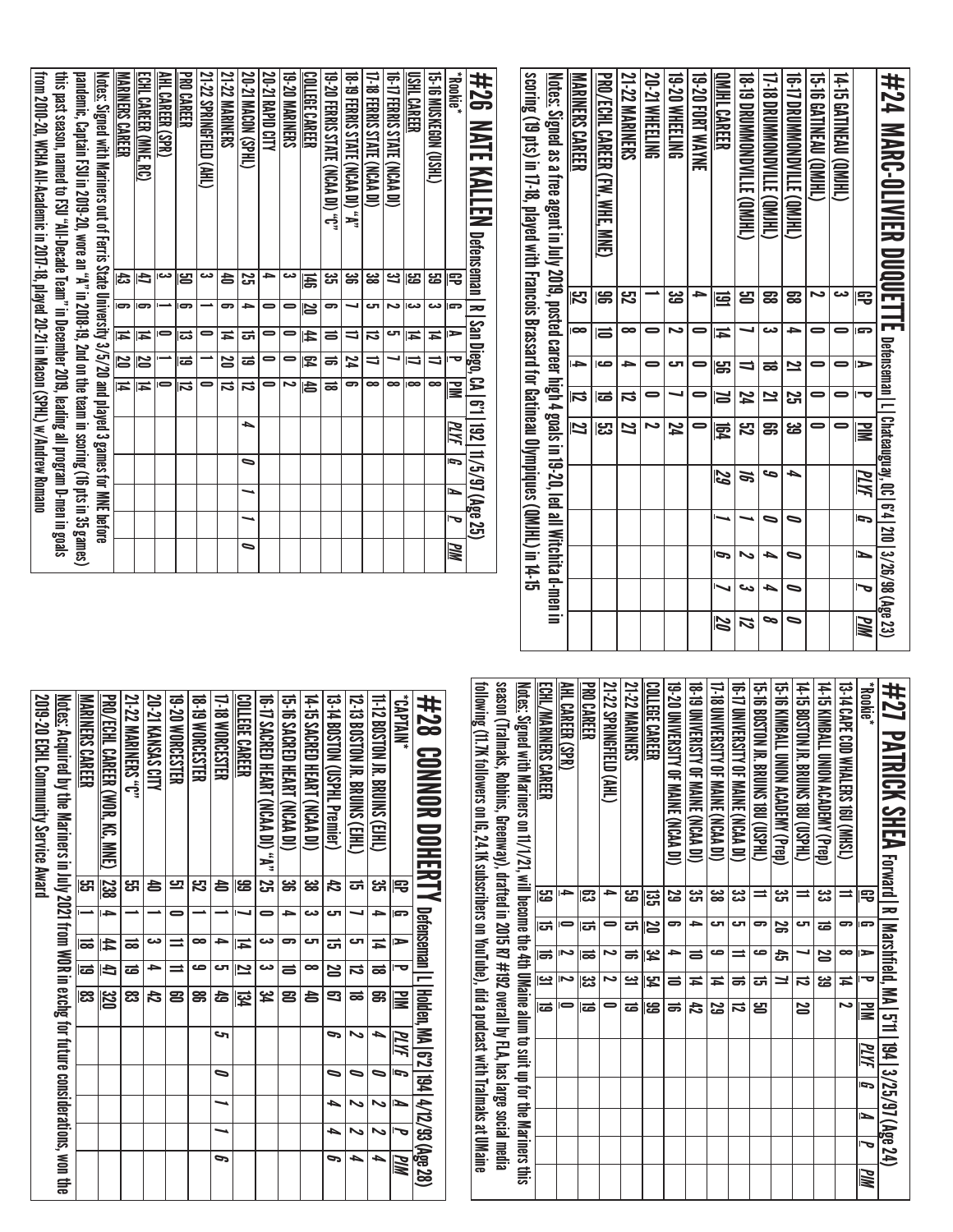| overall by Flyers, selected 2nd overall by Gatineau in 2014 QMJHL Draft | <u>Notes:</u> Signed with Mariners in Aug. 21, entire pro career had been in Flyers org, drafted in 2016 R2 #36 | MARINERS CAREER<br>ಜ | ECHL CAREER (REA, MNE)<br>಼ | AHL CAREER (LHV. WBS)<br>ပ္မာ | <b>PRO CAREER</b><br>忌 | 21-22 WILKES-BARE/SCRES-BARTION (AHL) | 21-22 MARINERS<br>یئ | 20-21 LEHIGH VALLEY (AHL)<br>≖ | <b>19-20 READING (ECHL)</b><br>24 | 19-20 LEHIGH VALLEY (AHL)<br>ಜ | 18-19 LEHIGH VALLEY (AHL)<br>ದ | I7-18 LEHIGH VALLEY (AHL) | DMHL CARER<br>224 | <b>17-18 QUEBEC (QMHL)</b><br>జ | I7-18 VICTORIAVILLE (QMJHL)<br>یئ | 16-17 VICTORIANILE (QMJHL)<br>4 | 15-16 VICTORIAVILLE (QMHL)<br>ട്ട | 14-15 VICTORIAVILLE (QMJHL)<br>یئ | 14-15 GATINEAU (QMIHL)<br>55 | 宅             | #29 PASCAL LABERGE Eward     |
|-------------------------------------------------------------------------|-----------------------------------------------------------------------------------------------------------------|----------------------|-----------------------------|-------------------------------|------------------------|---------------------------------------|----------------------|--------------------------------|-----------------------------------|--------------------------------|--------------------------------|---------------------------|-------------------|---------------------------------|-----------------------------------|---------------------------------|-----------------------------------|-----------------------------------|------------------------------|---------------|------------------------------|
|                                                                         |                                                                                                                 |                      |                             |                               | ݺ                      | 0                                     |                      | دە                             | ິ                                 | ┙                              | اک                             |                           |                   | =                               | ິ                                 |                                 |                                   | 5                                 | ᆋ                            | G             |                              |
|                                                                         |                                                                                                                 | Б                    | 22                          | ದ                             |                        |                                       | ಹ                    |                                |                                   |                                |                                |                           | ಔ                 |                                 |                                   | ನ                               | ಜ                                 |                                   |                              |               |                              |
|                                                                         |                                                                                                                 | ಹ                    | S                           | cл                            | ఴ                      | 0                                     | ಹ                    |                                | 5                                 | دى                             |                                | 0                         | 冨                 | ಹ                               | ≖                                 | 20                              | đ                                 | ದ                                 | 5                            | $\Rightarrow$ |                              |
|                                                                         |                                                                                                                 | ಜ                    | 4                           | 20                            | 3                      | 0                                     | یئ                   | ≏                              | ನ                                 | ᇹ                              | ິ                              |                           | 딣                 | Z                               | 20                                | <u>یع</u>                       | ౙ                                 | 2                                 | ᇹ                            | ত             |                              |
|                                                                         |                                                                                                                 | ಜ                    | <u>س</u>                    | မြ                            | 요                      | 0                                     | ಜ                    | N                              | ∞                                 | Ħ                              | Ħ                              |                           | FØ4               | ಜ                               | بر<br>4                           | یع                              | ጄ                                 | 74                                | ۵                            | ≧             | <b>Chateauguay, QC   6'1</b> |
|                                                                         |                                                                                                                 |                      |                             |                               |                        |                                       |                      |                                |                                   |                                |                                |                           | 16                |                                 |                                   | ▲                               | حہ                                | ぃ                                 |                              | PLYF          | 188 4/9/98 (Age 23)          |
|                                                                         |                                                                                                                 |                      |                             |                               |                        |                                       |                      |                                |                                   |                                |                                |                           | ↘                 | N                               |                                   | N                               | ص                                 | ∍                                 |                              | G             |                              |
|                                                                         |                                                                                                                 |                      |                             |                               |                        |                                       |                      |                                |                                   |                                |                                |                           | اح                | ده                              |                                   | ∍                               | ぃ                                 | ∍                                 |                              | ⊵             |                              |
|                                                                         |                                                                                                                 |                      |                             |                               |                        |                                       |                      |                                |                                   |                                |                                |                           | 12                | s                               |                                   | N                               | حہ                                | ∍                                 |                              | 宝             |                              |
|                                                                         |                                                                                                                 |                      |                             |                               |                        |                                       |                      |                                |                                   |                                |                                |                           | 74                | Z                               |                                   | ▲                               | ๑                                 | ▲                                 |                              | PIM           |                              |

| all ECHL defensemen in goals in 2019-20 | <u>Notes:</u> Acquired from Indy in a trade on 12/29/21 in exchange for D Brycen Martin, finished 2nd among | MARINERS CAREER | ECHL CAREER (ATL, SC, WOR, MNE) | AHL CAREER<br>ای | <b>PRO CAREER</b>  | 21-22 PROVIDENCE (AHL) | <b>21-22 MARNERS</b><br>ၼ | 21-22 WORCESTER<br>2 | 20-21 HERSHEY (AHL)<br>→ | 20-21 SOUTH CAROLINA<br>므 | <b>19-20 ATLANTA "A"</b><br>ຂ | <b>18-19 ATLANTA</b><br>22 | <b>17-18 ATLANTA</b><br>ౢ | QMIHL CAREER            | <b>19-17 ACADIL-BATHURST (OM)HL</b><br>یئ | <b>CHIMO NOTON COMHL)</b><br>Σ, | G-16 MONCITON (QMHL)<br>ສ | (THIND) NOLONOM (JHT)<br>కె |                         | #42 ZACH MALATESTA Defenseman R Wilmington, MA 5'9 174 7/31/96 (Age 25) |
|-----------------------------------------|-------------------------------------------------------------------------------------------------------------|-----------------|---------------------------------|------------------|--------------------|------------------------|---------------------------|----------------------|--------------------------|---------------------------|-------------------------------|----------------------------|---------------------------|-------------------------|-------------------------------------------|---------------------------------|---------------------------|-----------------------------|-------------------------|-------------------------------------------------------------------------|
|                                         |                                                                                                             | ౢ               | 276                             |                  | 281                |                        |                           |                      |                          |                           |                               |                            |                           | 弖                       |                                           |                                 |                           |                             | 雩                       |                                                                         |
|                                         |                                                                                                             | 5               | မ္တ                             |                  | မ္တ                | 0                      | ౼                         | N                    | 0                        | ∞                         | Ħ                             | ى                          |                           | ΣS                      | $\bullet$                                 | دت                              | 5                         | $\infty$                    | G                       |                                                                         |
|                                         |                                                                                                             | 82              | 9)                              |                  | န္တ                | 0                      | S                         | )}                   |                          | ಹ                         | N                             | $\overline{\phantom{0}}$   | ᇹ                         | Ρ                       | S                                         | ى                               | 2                         | $\overline{\mathbf{z}}$     | $\Rightarrow$           |                                                                         |
|                                         |                                                                                                             | <u>یع</u>       | ಔ                               |                  | <b>134</b>         |                        | <u>يو</u>                 | ິ                    |                          | S                         | بر<br>4                       | 22                         | $\equiv$                  | $\overline{\mathbb{Z}}$ | S                                         | ∞                               | Z                         | 5g                          | ᅮ                       |                                                                         |
|                                         |                                                                                                             | <u>یع</u>       | <b>OFE</b>                      |                  | $0$ <sub>k</sub> e | 0                      | <u>ದ</u>                  | یے                   | 0                        | ఔ                         | ಜ                             | ൠ                          | $\overline{\mathbf{z}}$   | 217                     | بر<br>44                                  | ఴ                               | 54<br>第                   | පි                          | $\overline{\mathbf{M}}$ |                                                                         |
|                                         |                                                                                                             |                 | 53                              |                  | 53                 |                        |                           |                      |                          | ದ                         |                               |                            |                           | 43                      | ≒                                         |                                 | S,                        | J)                          | <u>РИГ</u>              |                                                                         |
|                                         |                                                                                                             |                 | Ō                               |                  | $\bullet$          |                        |                           |                      |                          | ∍                         |                               |                            |                           | حا                      |                                           |                                 | ゝ                         | ゝ                           | Ī,                      |                                                                         |
|                                         |                                                                                                             |                 | احد                             |                  | دے                 |                        |                           |                      |                          | ىئ                        |                               |                            |                           | ಡ                       |                                           |                                 | دے                        | ىئ                          | L                       |                                                                         |
|                                         |                                                                                                             |                 | احد                             |                  | احى                |                        |                           |                      |                          | دے                        |                               |                            |                           | 70                      | ∞                                         |                                 | حہ                        | حە                          | $\bar{t}$               |                                                                         |
|                                         |                                                                                                             |                 | Ģ                               |                  | P                  |                        |                           |                      |                          | c                         |                               |                            |                           | t                       | z                                         |                                 | И                         | 9                           | Шd                      |                                                                         |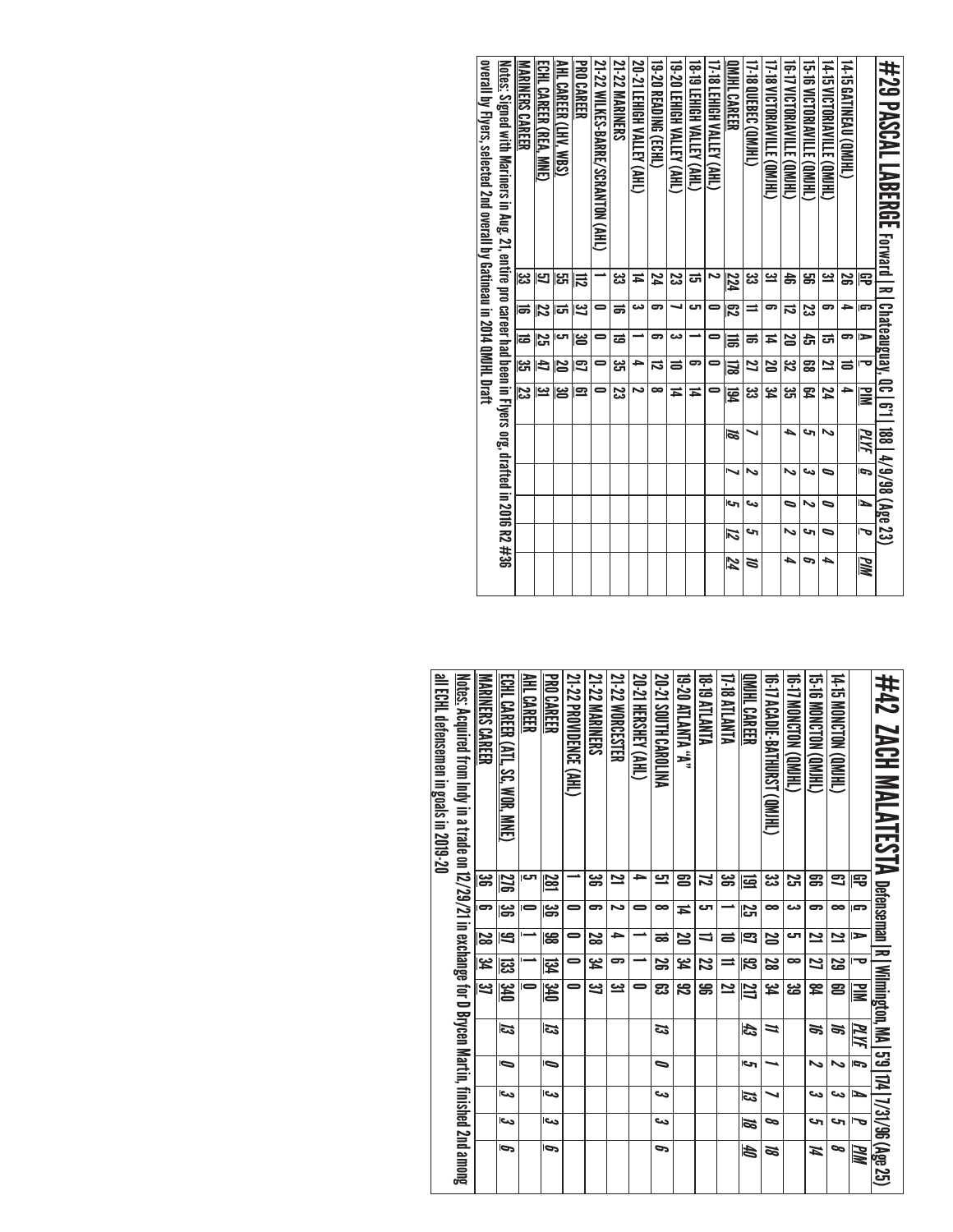# GOALTENDERS

| #33 CALLUM BOOTH searcent Li Menten of 0.1 a31 272/87 (3/88 24)                                                  |                         |                |                     |            |           |                         |      |            |
|------------------------------------------------------------------------------------------------------------------|-------------------------|----------------|---------------------|------------|-----------|-------------------------|------|------------|
| *2-WAY NHL/AHL CDNTRACT (BOS/SPRV)*                                                                              | 号                       | 甬              | 罗                   | $5W_0$     | ЩF        | $\overline{\mathbb{R}}$ | ИÅ   | <b>SV%</b> |
| (THIND) 338300 SL*t                                                                                              | ≞                       | 23-13-2        | 3.DS                | ions:      | ٠         | 0-1-1                   | 549  | MG.        |
| <b>15-TO QUEBEC (QMIHL)</b>                                                                                      | జ                       | 하<br>아이        | ده<br><del>ات</del> | 206        |           |                         |      |            |
| <b>16-T) QUEBEC (QMHL)</b>                                                                                       | 2                       | ដ-<br>2-9-2    | 287                 | ឌី         |           |                         |      |            |
| THIMD) NHOI JNNS (J-91).                                                                                         | జ                       | ե-6-1<br>1-6-1 | 235                 | មិន        | 55        | 16-2-0                  | 181  | 323        |
| QMHL CAREER                                                                                                      | <u>දි</u>               | $8 - 45 - 13$  | 2.88                | 906        | 23        | 174-0                   | 782  | 315        |
| 17-18 CHARLOTTE (AHL)                                                                                            |                         | $S-1$          | 冨                   | 와.<br>문    |           |                         |      |            |
| 17-18 FLORIDA                                                                                                    | 22                      | ಕ್ಕ<br>ಕೈ      | 741                 | 얼          | ゝ         |                         | 303  | .88        |
| 18-19 CHARLOTTE (AHL)                                                                                            | ᇹ                       | $+2 - 1$       | 2.99                | 168        |           |                         |      |            |
| <b>18-19 READING</b>                                                                                             | ᇹ                       | $-6 - 1$       | <b>251</b>          | 606        |           |                         |      |            |
| 18-19 FLORIDA                                                                                                    |                         | ىبە<br>خا      | 3.O7                | 282        | 2         | 7-5-0                   | 7.17 | 325        |
| 19-20 CHARLOTTE (AHL)                                                                                            |                         | $0 - 0$        | <b>2.00</b>         | ៖          |           |                         |      |            |
| 19-20 GREENVILLE                                                                                                 | دے                      | FF1            | း<br>သ              | ទី<br>អូ   |           |                         |      |            |
| 19-20 ATLANTA                                                                                                    | ص                       | $0 - 2 - 0$    | 322                 | 얼          |           |                         |      |            |
| 20-21 PROVIDENCE (AHL)                                                                                           |                         | $0 - 0$        | <b>2.00</b>         | ĴЩ         |           |                         |      |            |
| 20-21 ACKSONVILLE                                                                                                |                         | $0 - 1 - 0$    | 00 <sup>†</sup>     | ີ່ສູ       |           |                         |      |            |
| 21-22 PROVIDENCE (AHL)                                                                                           |                         | $0 - 1 - 0$    | း<br>၁၁             | 688°       |           |                         |      |            |
| 21-22 MARINERS                                                                                                   | ╛                       | $1-8-1$        | 257                 | <b>121</b> |           |                         |      |            |
| PRO CAREER                                                                                                       | ႊ                       | 52-32-7        |                     |            | И         | 7-5-0                   |      |            |
| AHL CAREER (CHA, PRV)                                                                                            | ═                       | $1 + 8$        | 2.54                | <b>SOC</b> |           |                         |      |            |
| <u>echl Career (Fla, Rea, Grn, Atl, Jax, Mne)</u>                                                                | $\overline{\mathbf{a}}$ | 43-28-2-4      | 12.66               | 읨          | $\vec{ }$ | 7-5-0                   | 71   | 325        |
| <b>MARINERS CAREER</b>                                                                                           | ゠                       | $1 - 8 - 1$    | 257                 | <b>121</b> |           |                         |      |            |
| <u>Notes:</u> On a 2-way NHL/AHL deal with BOS, Drafted by CAR in 2015, R4 #93 overall, led Saint John to a QMHL |                         |                |                     |            |           |                         |      |            |
| Championship in 2017                                                                                             |                         |                |                     |            |           |                         |      |            |
|                                                                                                                  |                         |                |                     |            |           |                         |      |            |

| #35 JEREMY BRODEUR Goaltender   L_Essex Fells, N_6'0   185   10/29/96 (Age 26)                               |                      |                      |                     |                        |                          |                  |                    |                   |
|--------------------------------------------------------------------------------------------------------------|----------------------|----------------------|---------------------|------------------------|--------------------------|------------------|--------------------|-------------------|
| * (YHL CONTRACT (PRV)*                                                                                       | ₽                    | 甬                    | <b>RAA</b>          | <b>SW%</b>             | PLYF                     | REC              | <b>FAA</b>         | SV%               |
| (THO) VMVM3 031-71                                                                                           | ಹ                    | $13-2$               | 44                  | <b>ions</b>            | $\overline{\phantom{0}}$ | 0-0-0            | 344                | <b>OOS</b>        |
| <b>CHO) MWN (OHI)</b><br>(THO) VMVHSO 41-91                                                                  | ۲J<br>P<br><u>ت</u>  | 24-22-5<br>33-14-3   | <b>S.SO</b><br>2.84 | SOG:<br>$\frac{21}{3}$ | 4<br>Z                   | $6 - 6$<br>1-2-0 | ಬೆನೆ<br><u>קיף</u> | 898<br><b>COS</b> |
| OHL CAREER                                                                                                   | 124                  | $01 - 00 - 01$       | 2.81                | 606                    | 15                       | 6-6-0            | 382                | 309.              |
| 17-18 ALLEN                                                                                                  | دە<br>ھ              | $15 - 13 - 4$        | ده<br><del>ان</del> | گا                     |                          |                  |                    |                   |
| <b>18-19 ALLEN</b>                                                                                           | Ħ                    | $0 - 3 - 0$          | 4.09                | 88                     |                          |                  |                    |                   |
| <b>18-TO NORFOLK</b>                                                                                         |                      | $\overline{1}$ -2-1  | 4.34                | <u>ន្ត្រ</u>           |                          |                  |                    |                   |
| 19-20 PEORIA (SPHL)                                                                                          | 5                    | $\ddot{q}$ -0        | ຼີສ                 | <b>ht</b>              |                          |                  |                    |                   |
| 19-20 HK BUDAPEST (Hungary)                                                                                  |                      |                      | 3.D4                | عاً<br>أت              |                          |                  |                    |                   |
| 20-21 KNOXVILLE (SPHL)                                                                                       |                      | $\overline{1}$       | <b>00°</b>          | <b>SOOT</b>            |                          |                  |                    |                   |
| 20-21 BINGHAMTON (AHL)                                                                                       | دى                   | $0 - 2 - 1$          | 797                 | 222                    |                          |                  |                    |                   |
| 21-22 MARINERS                                                                                               | یب<br><del>ا</del> ت | $16-12-2$            | 375<br>525          | 906                    |                          |                  |                    |                   |
| 21-22 PROVIDENCE (AHL)                                                                                       |                      | $0-0-0$              | ូន                  | 일<br>니                 |                          |                  |                    |                   |
| <b>PRO CAREER</b>                                                                                            | န္ထ                  | $3 - 41 - 9$         |                     |                        |                          |                  |                    |                   |
| AHL CAREER (BNG, PRV)                                                                                        | →                    | $-2 - 1$             | 2.98                | 322                    |                          |                  |                    |                   |
| ECHL CAREER (ALN. NOR. MAN.)                                                                                 | ဌာ                   | 31-39-5-3            | ا ج:<br>53          | <b>106</b>             |                          |                  |                    |                   |
| MARINERS CAREER                                                                                              | ပ္ပ                  | $16 - 12 - 2 = 3.25$ |                     | $\overline{\Xi}$       |                          |                  |                    |                   |
| <u>Notes:</u> Under contract with Providence, broke Mariners franchise record for saves in a game with 51 on |                      |                      |                     |                        |                          |                  |                    |                   |
| opening night (10/22/21), son of NHL Hall-of-Famer Marty Brodeur (current EVP Hockey Ops for the Devils),    |                      |                      |                     |                        |                          |                  |                    |                   |
| has 2 brothers William & Anthony, won OHL & Memorial Cup Championships in 2015                               |                      |                      |                     |                        |                          |                  |                    |                   |
|                                                                                                              |                      |                      |                     |                        |                          |                  |                    |                   |